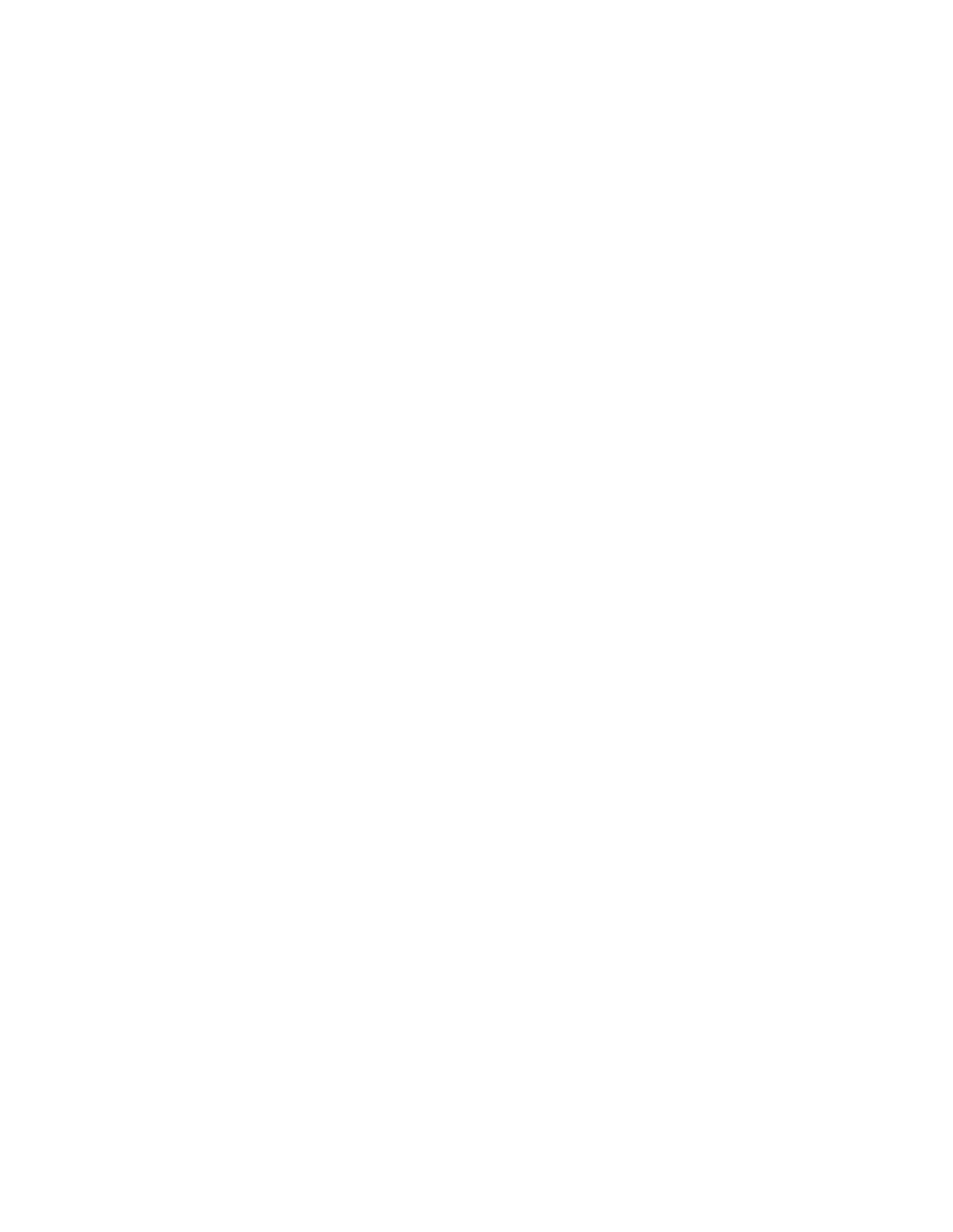# Guide to Improving Specifications for Ready Mixed Concrete

with Notes on Reducing Embodied Carbon Footprint **2021**

# **Foreword**

This publication has been developed by the National Ready Mixed Concrete Association and its members through the Research Engineering and Standards (RES) Committee. This document evolved based on comments developed when reviewing project specifications used in the concrete construction industry. This publication is intended as a guide for ready mixed concrete or contractor personnel who are responsible for compliance with project specifications or for design professional who develop project specifications. This document proposes specification clauses and includes accompanying commentary as guidance. The commentary essentially emphasizes the fundamental concepts of specifications for ready mixed concrete addressed in industry standards published by ACI or ASTM International. Provisions of ACI 318‐19, *Building Code for Structural Concrete,* as it relates to requirements concrete ingredient materials and mixtures, production and delivery are incorporated in this document. Requirements in this document are consistent with those addressed in ACI 301‐20, *Specification for Concrete Construction*

This publication uses the most recent version of the AIA MasterSpec format, Section 033000 for Cast‐ in-place concrete to provide context to the typical sections seen in project specifications of private design firms or owners. The document only covers those sections pertinent to concrete materials and mixtures. It does not include or discuss sections pertinent to reinforcement, formwork or other products and construction means and methods. This publication is not written as a guide or reference specification. The intent of writing this publication in this format is to provide advisory information to designers, contractors, concrete producers, and other stakeholders on a project to discuss the intent or for the designers to incorporate these suggestions. It is anticipated that this publication will be updated as standards evolve or with feedback, which is encouraged.

**Reducing Embodied Carbon Footprint of Concrete:** Concrete is unique among building materials. The composition of each mixture is highly influenced by its application. Design professionals and contractors have a greater influence on concrete mixture composition than they do with other building products. Concrete's mixture proportions has the greatest impact on carbon footprint of concrete. This special edition provides recommendations for specifying concrete to meet specific carbon footprint reduction goals while still maintaining all the performance characteristics required for concrete on the project. It provides guidance on how to establish a carbon budget for a building, the submittals required to demonstrate compliance and the qualifications of concrete producers to participate on a project that has a carbon reduction goal. Items specific to carbon footprint reduction are listed in blue.

Address comments to: NRMCA Engineering Division, 66 Canal Center Plaza, Ste. 250, Alexandria, VA 22314.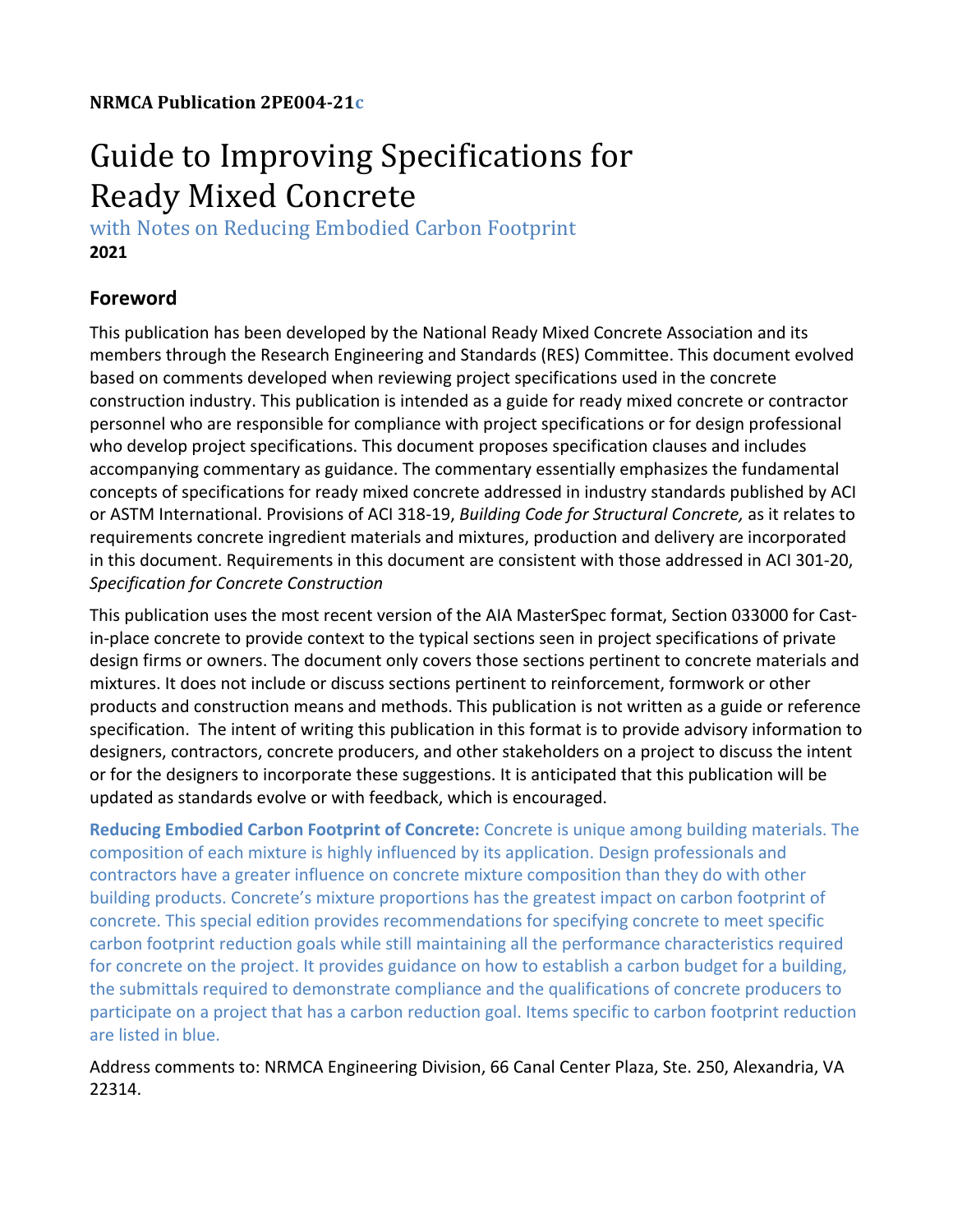# **Disclaimer**

This publication is intended for the use of professional personnel, competent to evaluate the significance and limitations of its content, and who will accept responsibility for the application of the material it contains. The National Ready Mixed Concrete Association and the other organizations cooperating in the preparation of this publication strive for accuracy but disclaim any and all responsibility for application of the stated principles or for the accuracy of the sources.

Unless otherwise indicated, all materials on these pages are copyrighted by the National Ready Mixed Concrete Association or cooperating organizations. All rights reserved. Therefore, reproduction, modification or retransmission, in any form is strictly prohibited without prior written permission from the National Ready Mixed Concrete Association.



© 2021 National Ready Mixed Concrete Association.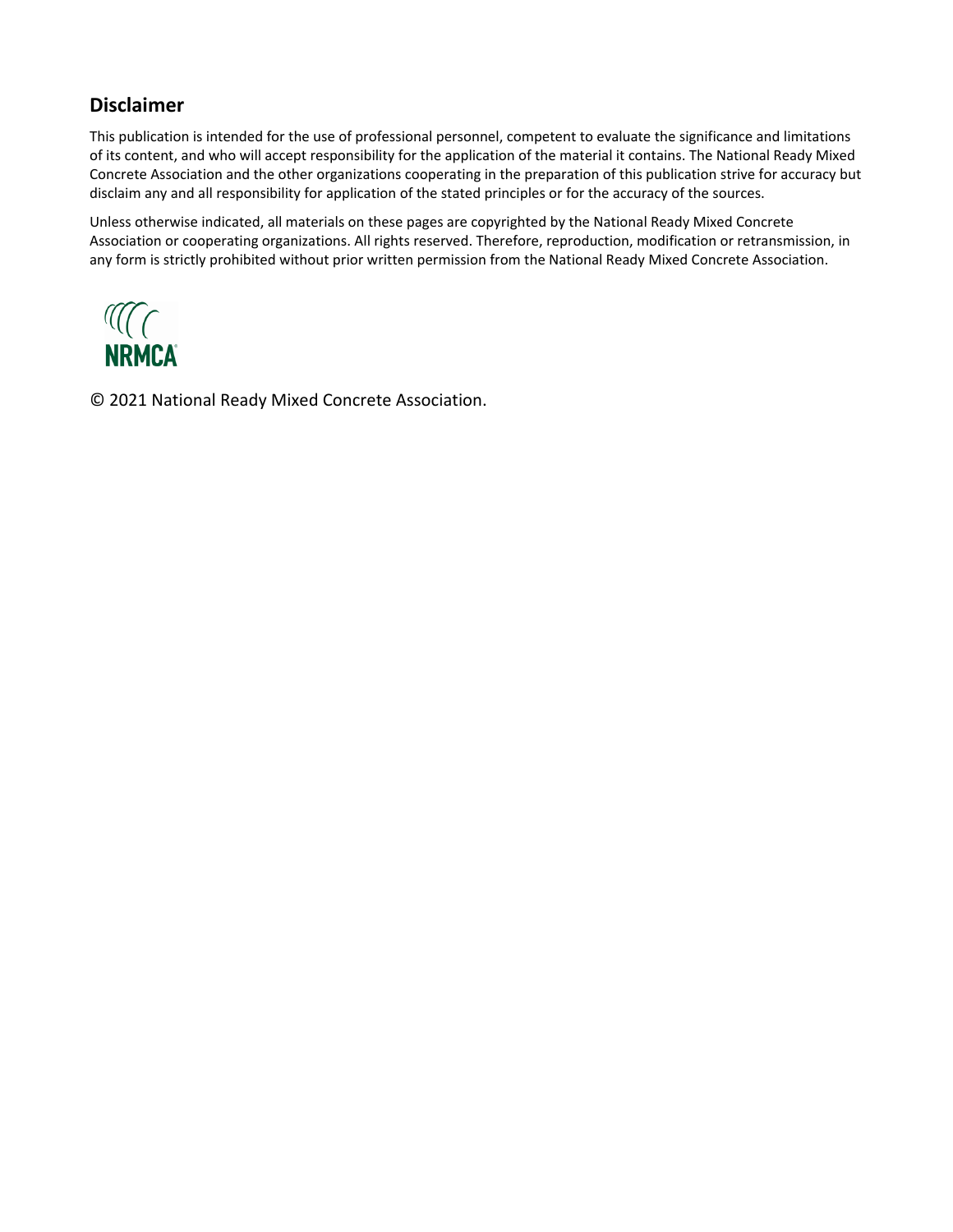# **NRMCA Publication 2PE004c**

# Guide to Improving Specifications for Ready Mixed Concrete **2021**

# **SECTION 033000 – CAST‐IN‐PLACE CONCRETE**

**PART 1 – GENERAL**

- **1.1 RELATED DOCUMENTS**
- **1.2 SUMMARY**
- **1.3 DEFINITIONS**
- **1.4 PREINSTALLATION MEETINGS**
- **1.5 ACTION SUBMITTALS**
- **1.6 INFORMATIONAL SUBMITTALS**
- **1.7 QUALITY ASSURANCE**
- **1.8 PRECONSTRUCTION TESTING**
- **1.9 DELIVERY, STORAGE, AND HANDLING**
- **1.10 FIELD CONDITIONS**
- 1.11 WARRANTY

#### **PART 2 – PRODUCTS**

- **2.1 CONCRETE, GENERAL**
- **2.2 CONCRETE MATERIALS**
- **2.3 FIBER REINFORCEMENT**
- 2.4 VAPOR RETARDERS
- 2.5 FLOOR AND SLAB TREATEMENTS
- 2.6 LIQUID FLOOR TREATMENTS
- 2.7 CURING MATERIALS
- 2.8 RELATED MATERIALS
- 2.9 REPAIR MATERIALS
- **2.10 CONCRETE MIXTURES, GENERAL**
- **2.11 CONCRETE MIXTURES**
- **2.12 CONCRETE MIXING**

#### **PART 3 – EXECUTION**

- 3.1 EXAMINATION
- 3.2 PREPARATION
- 3.3 INSTALLATION OF EMBEDDED ITEMS
- 3.4 INSTALLATION OF VAPOR RETARDER
- 3.5 JOINTS

#### **3.6 CONCRETE PLACEMENT**

- 3.7 FINISHING FORMED SURFACES
- 3.8 FINISHING FLOORS AND SLABS
- 3.9 INSTALLATION OF MISCELLANEOUS CONCRETE ITEMS
- 3.10 CONCRETE CURING
- 3.11 TOLERANCES
- 3.12 APPLICATION OF LIQUID FLOOR TREATEMENTS
- 3.13 JOINT FILLING
- 3.14 CONCRETE SURFACE REPAIRS

#### **3.15 FIELD QUALITY CONTROL**

#### 3.16 PROTECTION

This list of contents is based on AIA MasterSpec, version 12/18. This publication only covers discussion on all or some of the articles in the sections identified in bold font. These sections are pertinent to ready mixed concrete.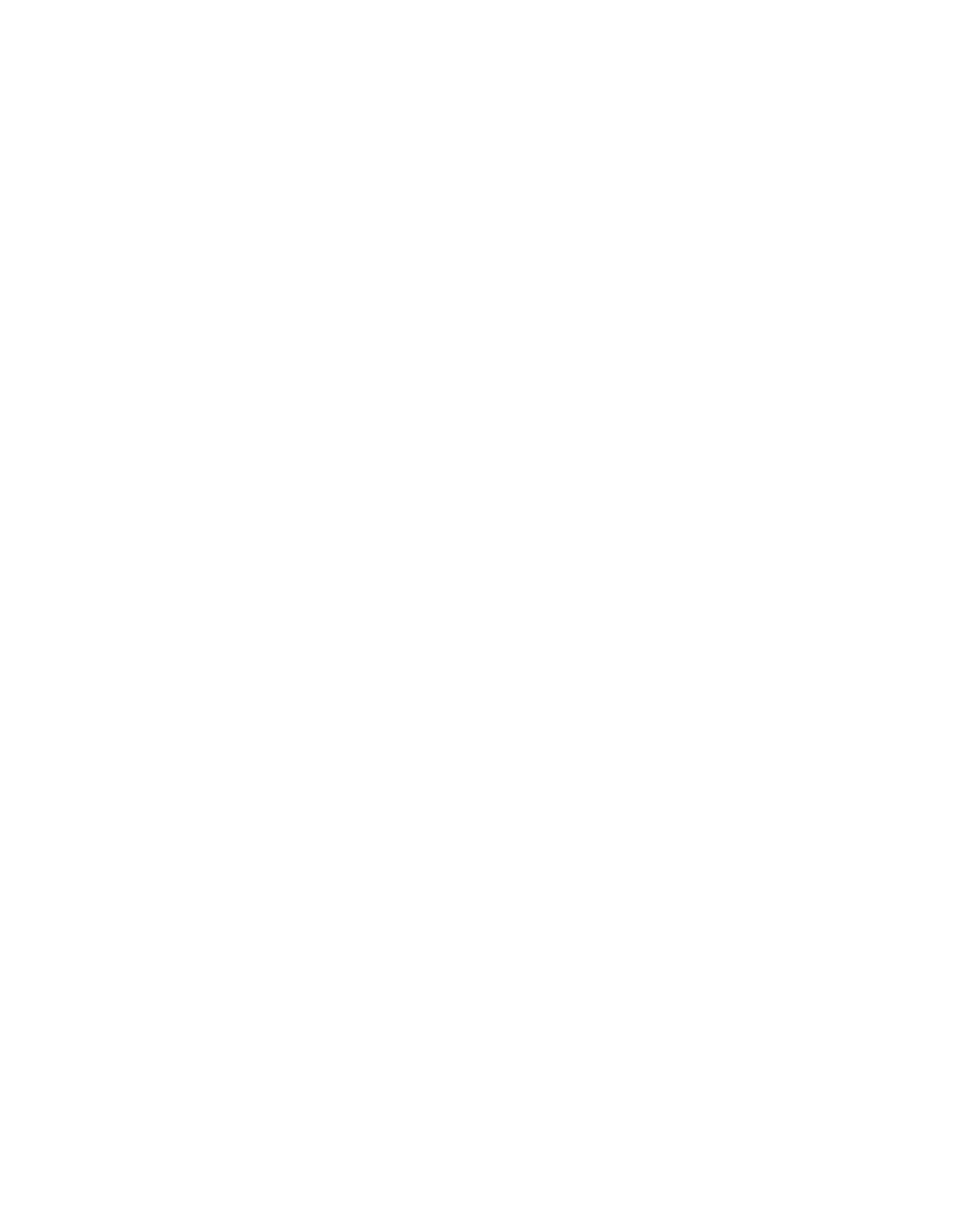# **SECTION 03300 – CAST-IN-PLACE CONCRETE**

#### **PART 1 – GENERAL**

#### 1.1 RELATED DOCUMENTS

*<Retain or delete this article in all Sections of Project Manual.>*

A. Drawings and general provisions of the Contract, including General and Supplementary Conditions and Division 01 Specification Sections, apply to this section

*<Provide pertinent list of reference standards as used in the following specification from standards setting organizations such as ACI, ASTM International, AASHTO, etc. Include the date of the standard in the document designation.>*

- Referenced documents that are incorporated as part of this specification and Contract Documents need to be written in mandatory language. Referenced standards, such as ASTM standards, should include the date of adoption because they are revised often. In some cases, it may be necessary to reference version of standards referenced in the locally adopted building code.
- Non-mandatory language documents, such as guides, guide specifications, state-of-the-art reports or recommended practices should not be referenced in a project specification. Guide documents written in non‐ mandatory language; they often have several alternative recommendations; and they often do not require any specific action. If the intent of a specific reference is not clear, enforcement of this intent is subject to interpretation and opinion. Many ACI documents such as ACI 302R, 304R, 305R, 306R, 311R, and 347R are guide documents and are not written in mandatory language. These should not be included in the list of referenced standards section or referenced for compliance in the body of the specification. If there are specific items in these guides that the specification writer intends to use, these should be written into the specification in mandatory language so that the requirements and responsibilities are clearly defined.
- General statements requiring compliance with building codes and reference specifications should be avoided. The introduction to the ACI 318‐19 Building Code states: *General references requiring compliance with the Code in* the project specifications should be avoided since the contractor is rarely in a position to accept responsibility for *design details or construction requirements that depend on a detailed knowledge of the design*. It is recognized that specific portions of the design can be delegated to a specialty engineer employed by the contractor – common for precast concrete members. Design-build projects also typically have responsibility for design and construction by the same entity. ACI 318 indicates that specifications and contract documents should contain all the necessary requirements to ensure that construction is in compliance with the Code. Ensuring compliance with the construction requirements of the Building Code is the responsibility of the design professional who is in a position to know the design requirements, detailing, and applicable exposure conditions for all concrete members. The applicable requirements should be stated in the project specifications. In 318‐19, Chapter 26 collects all construction requirements that must be incorporated in construction documents as applicable to the project. The requirements are split into "design information" and "compliance requirements". Design information includes project‐specific requirements based on the design of the structure; compliance requirements are construction‐related requirements to provide an acceptable level of construction quality. Requirements applicable to the project should be included in project specifications or drawings. A comprehensive list of Code‐ related requirements for concrete mixtures that must be addressed in construction documents is included in 26.4.2 of ACI 318‐19. Section 26.13 of ACI 318‐19 includes inspection requirements to be used in the absence of general building code inspection provisions. Inspection requirements are intended to provide verification that the Work complies with the construction documents. Inspection requirements of the governing jurisdiction or the general building code take precedence over those included in Section 26.13 of ACI 318.
- Reference specifications, such as ACI 301, can be incorporated by reference in project specifications. The date of the referenced specification needs to be included. ACI construction specifications, such as ACI 301, has a mandatory requirements checklist that includes items that the design professional has to state in contract documents to make the reference specification complete. Do not copy individual sections, parts, articles, or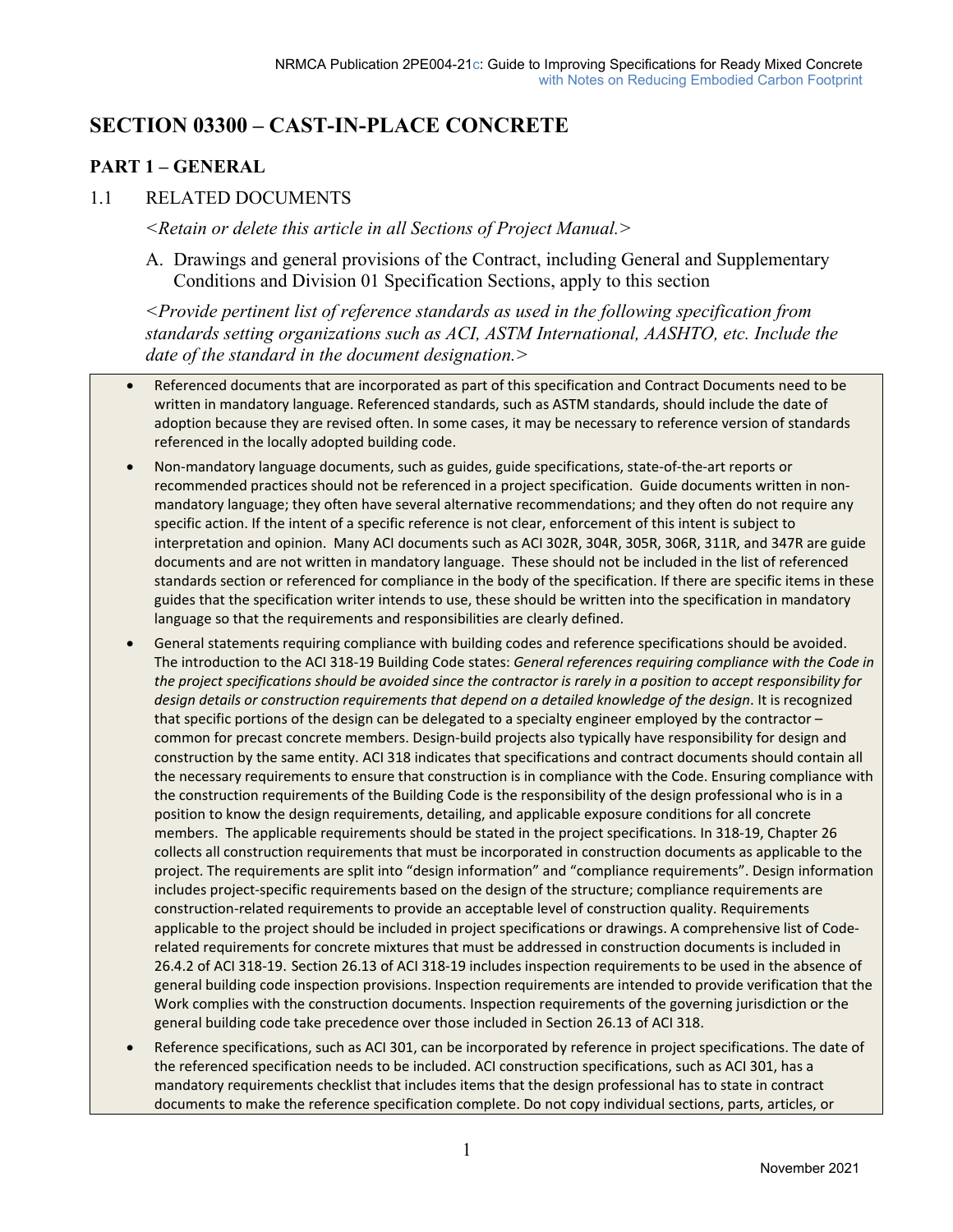paragraphs into the project specifications because taking them out of context may change their meaning. Do not refer to section numbers in a reference specification because of the loss of context and flow. ACI reference specifications, such as ACI 301, establish default requirements and have optional requirements checklists that advise the designer on alternatives. ACI reference specifications, such as ACI 301 permit the contractor to submit a written alternative to any requirement in the specification.

- B. The basis for designing concrete mixtures and demonstrating compliance with carbon budget targets shall be in accordance with:
	- 1. National Ready Mixed Concrete Association (NRMCA) Cradle-to-Gate Life Cycle Assessment of Ready-Mixed Concrete Manufactured by NRMCA Members – Version 3 (or later).
	- 2. National Ready Mixed Concrete Association, NRMCA Member Industry Average EPD for Ready Mixed Concrete – Version 3 (or later).
- The two documents listed above are published by NRMCA to establish benchmark mixtures with industry average impacts for various common concrete mixtures. The second document provides examples of mixtures with varying quantities of supplementary cementitious materials that could be used on a project. These documents were developed by NRMCA using a third party verified Cradle‐to‐Gate Life Cycle Assessment. Armed with this information, one can conduct a Whole Building LCA to determine the embodied impacts of concrete of a benchmark building using typical concrete mixes with typical amounts of SCMs, and a proposed building using concrete mixes with high volumes of fly ash and slag. An example of how to use these documents to establish carbon footprint targets for the concrete on a building is provided in Appendix C.
- There may be other documents that use the same rigorous statistical methodologies and LCA principles to calculate benchmark and average GWP and other impacts. These could be developed by other organizations such as state and local ready mixed concrete associations, designer groups, or federal, state and local government entities that could be used as substitutes for these documents. Substitute those documents in this Section and elsewhere in this specification to be used as the basis for embodied carbon budget determination.

#### 1.2 SUMMARY

A. Section includes cast-in place concrete, including concrete materials, mixture design, placement procedures, and finishes.

#### B. Related Requirements

*<Retain subparagraphs below to cross-reference requirements Contractor might expect to find in this Section but are specified in other Sections>* 

- 1. Section 031000 "Concrete Forming and Accessories" for form-facing materials, form liners, insulating concrete forms, and waterstops
- 2. Section 032000 "Concrete Reinforcing" for steel reinforcing bars and welded-wire reinforcement.
- 3. Section 033300 "Architectural Concrete" for general building applications of specially finished formed concrete.
- 4. Section 033543 "Polishing Concrete Finishing" for floors scheduled to receive a polished concrete finish
- 5. Section 035300 "Concrete Topping" for emery- and iron-aggregate concrete floor toppings
- 6. Section 321000 "Earth Moving" for drainage fill under slabs-on-ground.
- 7. Section 321313 "Concrete Paving" for concrete pavement and walks.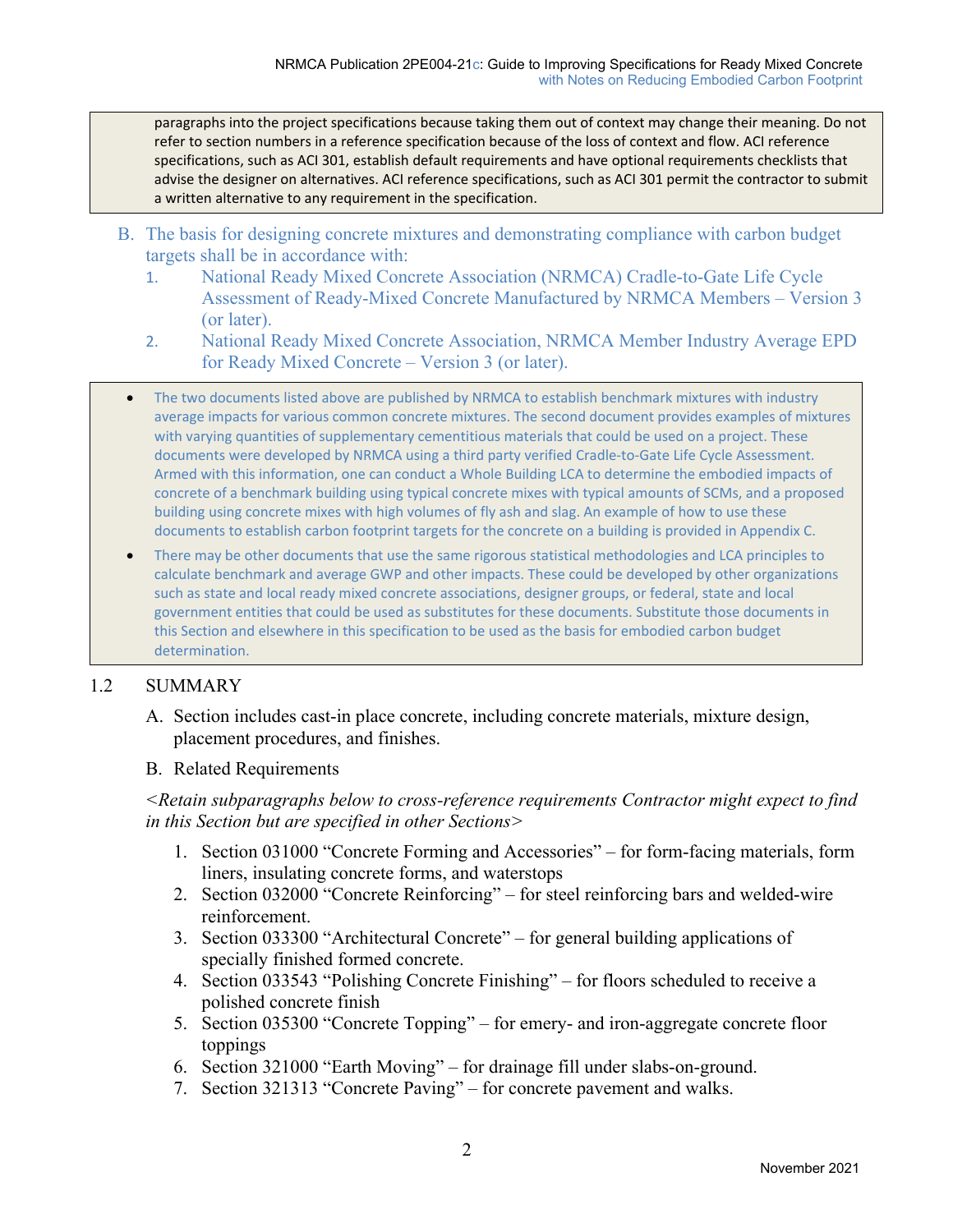- 8. Section 321316 "Decorative Concrete Paving" for decorative concrete pavement and walks.
- C. Embodied Carbon Footprint Goals
	- 1. This project has a goal of reducing the embodied carbon footprint relative to a benchmark or typical project by \_\_\_\_\_\_\_\_\_%. To accomplish this goal, the target carbon footprint reduction for concrete is  $\%$  below benchmark established in the NRMCA Cradle-to-Gate Life Cycle Assessment of Ready-Mixed Concrete Version 3 (or later). Specific targets for Global Warming Potential (GWP) are provided in Section 2, CONCRETE MIXTURES. It shall be permitted to propose innovative products and manufacturing processes for approval by the Engineer of Record. Proposed alternatives shall meet all performance criteria for strength, durability, and constructability, and achieve the required reduction in carbon footprint.
- By establishing upfront that the project has a carbon reduction goal, it provides the concrete contractor and producer indication that they should develop mix designs that not only meet the typical performance criteria for concrete, such as strength, durability and other physical properties, but they should also take into account concrete mixtures with lower carbon footprint than typical concrete mixtures. It also encourages the use of innovative products and processes to meet these goals. Recognize that the compilation of data and information for submittals on carbon footprint reduction and test data complying with the specification may require substantial lead time. It may also impact the cost of the proposed products.
- There may be other documents that use the same rigorous statistical methodologies and LCA principles to calculate benchmark and average GWP and other impacts. These could be developed by other organizations such as state and local ready mixed concrete associations, designer groups, or federal, state and local government entities that could be used as substitutes for these documents. Substitute those documents in this Section and elsewhere in this specification to be used as the basis for embodied carbon budget determination.

# 1.3 DEFINITIONS

- A. Cementitious Materials: materials that have cementing value if used in grout, mortar, or concrete, including portland cement, blended hydraulic cements, expansive cement, fly ash, raw or calcined natural pozzolan, ground glass pozzolan, slag cement, and silica fume
- B. Water-to Cementitious Materials Ratio (w/cm): ratio of mass of water, excluding that absorbed by aggregate, to the mass of cementitious materials in a mixture, stated as a decimal.
- All cementitious materials, including portland and blended cements, and supplementary cementitious materials are included in the calculation of w/cm
- The mixing water content in a mixture includes batch water (water weighed or metered at a plant), ice, free moisture on aggregates, wash water retained in the mixer before batching, water added at the jobsite or by an automated truck mixer system, and water introduced from admixtures if the quantity added increases the w/cm by more than 0.01 (ASTM C94/C94M)
	- C. Embodied Carbon Footprint: embodied carbon is the carbon dioxide equivalent (CO2e) footprint of a building or infrastructure project before it becomes operational. ... Embodied carbon is distinct from operational carbon — the carbon that comes from energy, heat, lighting, etc. Embodied carbon is generally expressed as Global Warming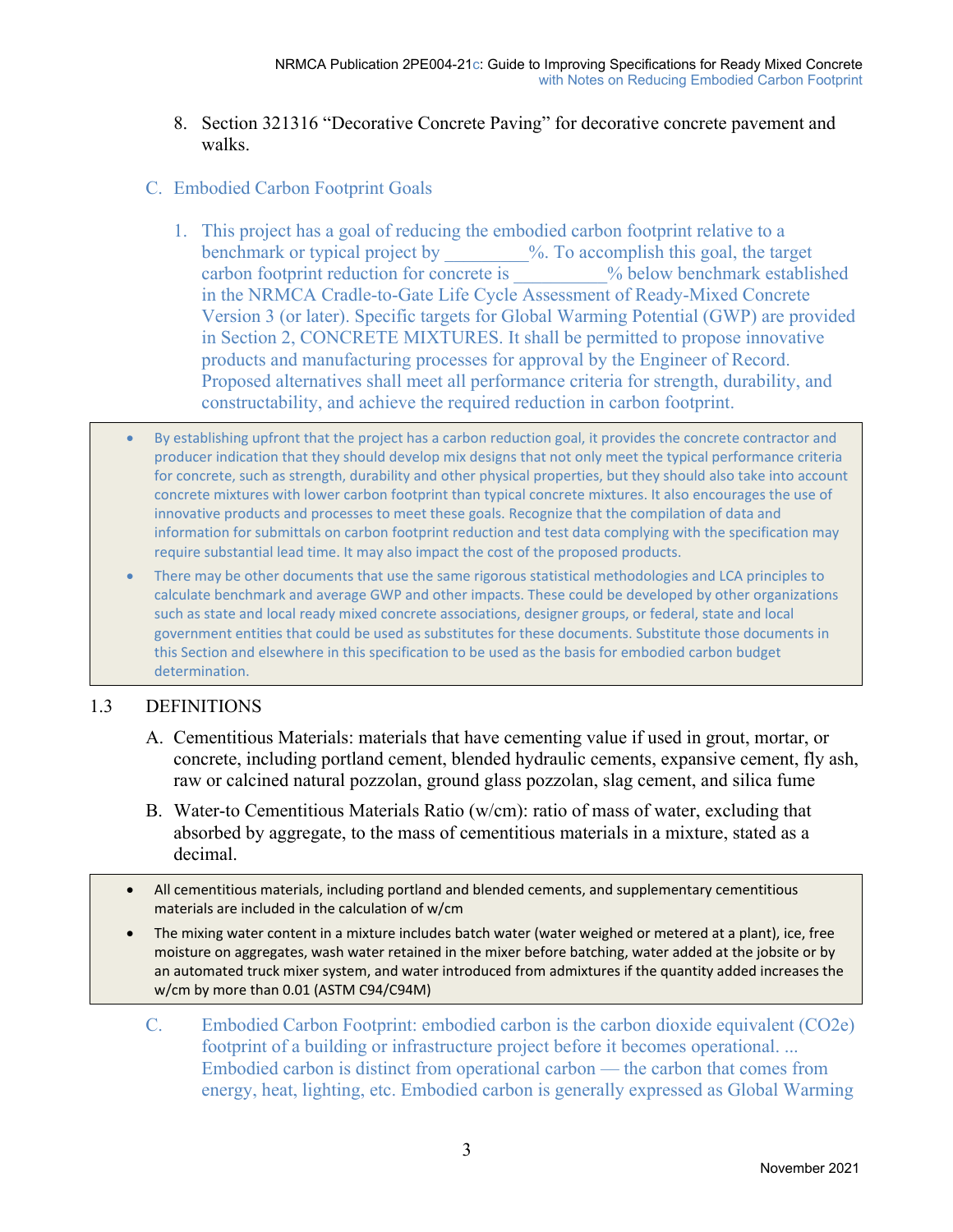Potential. Typically, the embodied carbon is the *initial* embodied carbon which only accounts for the cradle to gate impacts.

- D. Global Warming Potential: Global warming potential (GWP) is the heat absorbed by any greenhouse gas in the atmosphere, as a multiple of the heat that would be absorbed by the same mass of carbon dioxide. GWP is 1 for CO2. For other gases it depends on the gas and the time frame. GWP for concrete is expressed in kg of CO2e per unit of concrete (cubic yard or cubic meter)
- E. Environmental Product Declaration: An Environmental Product Declaration (EPD) quantifies environmental information on the life cycle of a product to enable comparisons between products fulfilling the same function. EPDs are conducted in accordance with a Product Category Rule for the specific product being evaluated. (International Organization for Standardization 14025 as a Type III declaration)
- F. Product Category Rule: Product Category Rules (PCR) are a set of rules, requirements and guidelines for developing Environmental Product Declarations (EPD) for one or more product categories. The PCR for concrete is published by NSF International.
- G. Life Cycle Assessment: Life cycle assessment (LCA) is a methodology for assessing environmental impacts associated with all the stages of the life cycle of a commercial product, process, or service.

# 1.4 PREINSTALLATION MEETINGS

- A. Conduct a pre-concreting meeting at **[Location]** at least **[period]** before first placement.
	- 1. Representatives of the following entities concerned with cast-in-place concrete are recommended to attend:
		- a. Architect
		- b. Structural Engineer
		- c. General Contractor/Construction Manager
		- d. Installer (Concrete subcontractor)
		- e. Reinforcing Steel Contractor
		- f. Post-tensioning Contractor
		- g. Pumping Contractor
		- h. Manufacturer (Ready-mixed concrete producer)
		- i. Independent testing agency
	- 2. Review the following:
		- a. Concrete mixtures specification and constructability requirements
		- b. Scheduling and details for placement
		- c. Contact information of responsible persons during placement
		- d. Placement procedures and rate of placement
		- e. Jobsite adjustments permitted and decision process
		- f. Cold and hot weather requirements
		- g. Concrete protection
		- h. Concrete inspection and field quality control
		- i. Testing frequency, sampling location,
		- j. Initial curing facilities and site access for strength test and other specimens
		- k. Field-cured cylinders curing and intent of results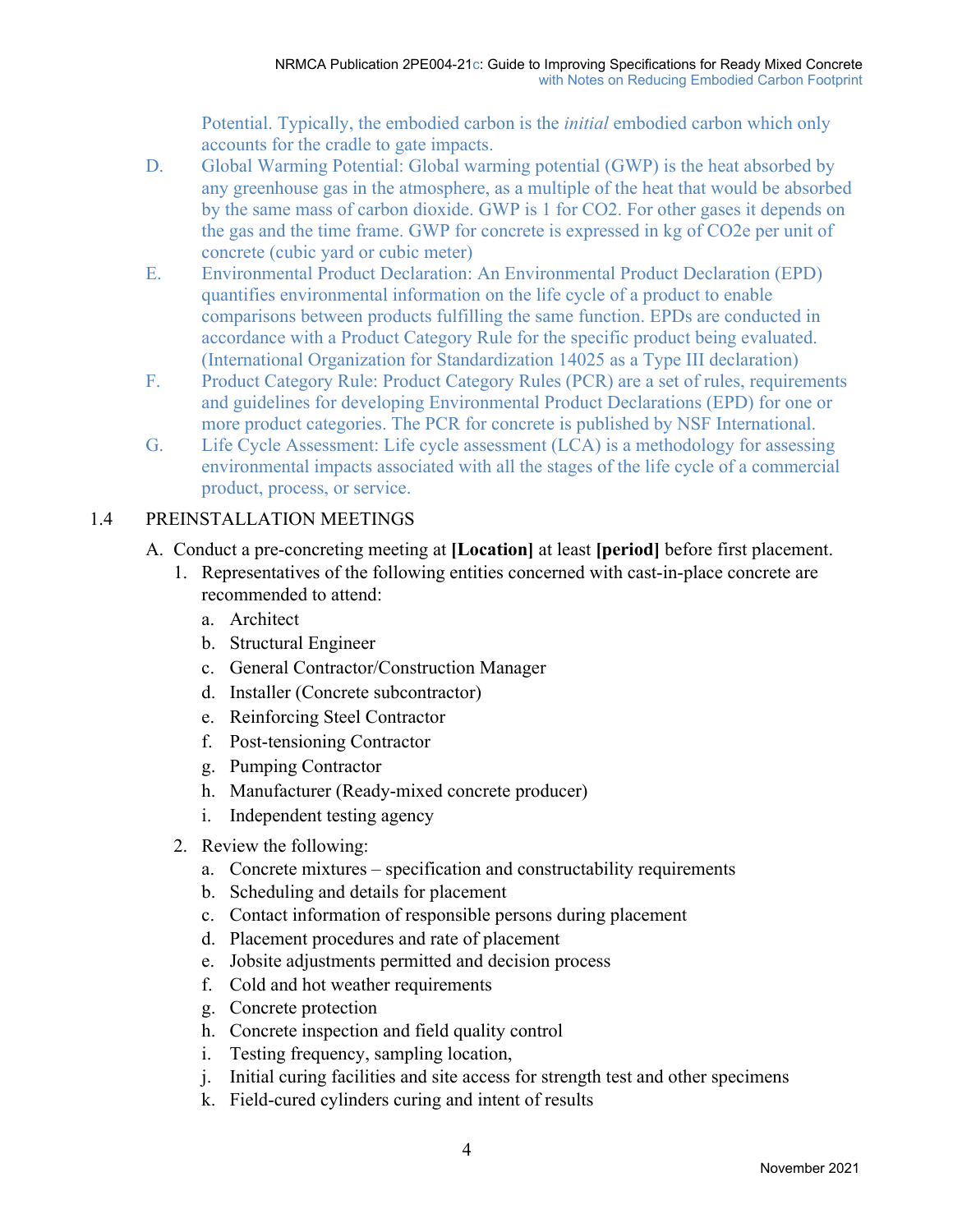NRMCA and American Society of Concrete Contractors have published the *Checklist for the Concrete Pre‐ Construction Conference*. Pre installation conference is essential for major and/or complex concrete installations. Decisions made should be documented and distributed to stakeholders. These meetings help minimize misunderstandings, allow for a review of specification requirements or project conditions and facilitate resolution of problems during construction. Contact information of all stakeholders should be exchanged to facilitate seamless communication and address contingencies during construction.

 It is recommended that these meetings be scheduled at least 30 days prior to each major class of concrete placed. Multiple meetings may be required.

#### 1.5 ACTION SUBMITTALS

A. Product Data for each of the following, if used for concrete mixtures:

- 1. Portland cement
- 2. Blended Hydraulic cement
- 3. Fly ash
- 4. Slag cement
- 5. Silica Fume
- 6. Natural or other pozzolanic materials
- 7. Mineral Fillers
- 8. Aggregates
- 9. Admixtures
- "Action submittals" are those representing products or materials that require review and approval by the A/E. "Informational submittals" (Sec 1.6) are used to represent compliance with contract requirements that are not within the scope of work for the project. This type of submittal includes items like warranties, quality control certifications, and information to support the work, but is not part of it. Informational submittals are usually kept as record documents and typically does not require a response from the designer.
- Product data for materials used in concrete typically represent mill test reports and can include additional information or test results required by the specification.

#### B. Embodied Carbon Footprint Submittals

- 1. Plant specific Environmental Product Declaration (EPD) for each concrete mixture proposed for the project accompanying each concrete mixture submittal
	- a. It shall be permitted to substitute plant-specific EPDs with those listed in NRMCA Member Industry Average EPD for Ready Mixed Concrete if the proposed mixtures are similar to those listed and the concrete producer participated in providing data for the NRMCA Cradle-to-Gate Life Cycle Assessment of Ready-Mixed Concrete.
- 2. A calculation showing that the Global Warming Potential (GWP) of all the concrete supplied for the project shall be lower than the GWP target set in Section 2.

 For each concrete mixture, supply a plant specific EPD. An EPD includes several environmental impacts including GWP. GWP reported in the EPD should be used as the basis for calculating the embodied carbon footprint for the building.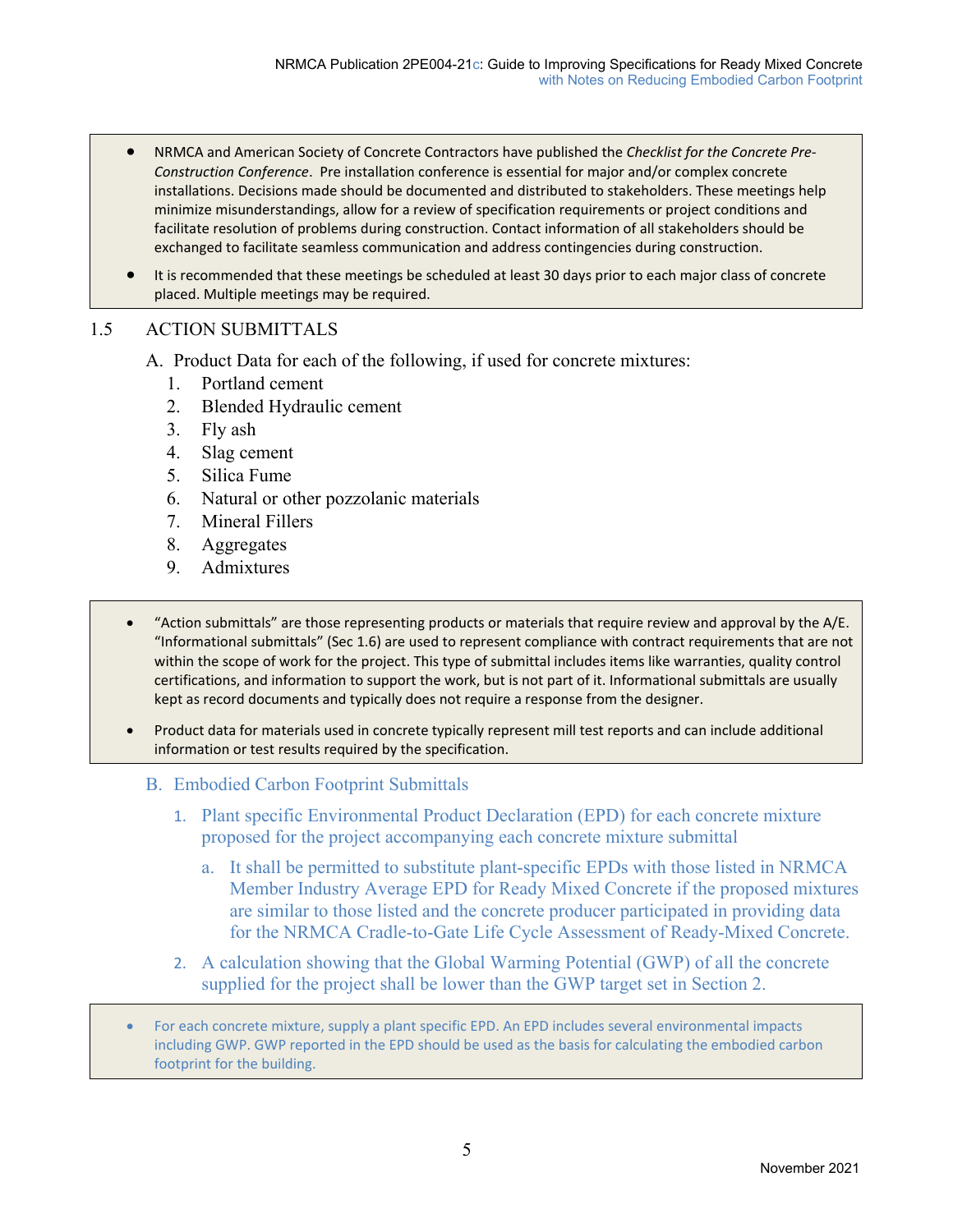- In some cases, the concrete mixtures proposed for use on the project are similar to those listed in the NRMCA Member Industry Average EPD for Ready Mixed Concrete. In those case, concrete producer may identify those mixtures from the Industry Average EPD in lieu of plant specific EPDs.
- The calculation showing that the GWP of the concrete supplied for the building is lower than the target carbon budget shown in Section 2 can be achieved using sophisticated LCA software or quantified by the following equations:

$$
GWP_{actual} = \sum_{i=1}^{n} [GWP_{actual\ i} \times VOL_i]
$$

$$
GWP_{\text{benchmark}} = \sum_{i=1}^{N} [GWP_{\text{benchmark } i} \times VOL_i]
$$

Rgwp = (GWPbenchmark – GWPactual)/GWPbenchmark)

Where:

GWPactual = Total global warming potential of all concrete mixtures proposed for use on project

GWPbenchmark = Total global warming potential for industry average benchmark measurement index

GWP<sub>actual i</sub> = global warming potential for individual (i) concrete mixtures proposed for use on project for mixture

GWPbenchmark <sup>i</sup> = global warming potential for industry average benchmark measurement index for individual concrete mixture class representative of proposed individual mixture (i)

n = number of classes of concrete mixtures for benchmark and mixtures proposed for use on project

Rgwp = Reduction in GWP

 $VOL<sub>i</sub> = Volume of concrete for concrete mixture class (i)$ 

- C. Concrete Mixtures: For each concrete mixture, submit the following:
	- 1. Mixture Identification by class
	- 2. Type and source information on concrete materials proposed for use including:
		- a. Cementitious Materials
		- b. Aggregates
		- c. Mineral Fillers
		- d. Admixtures
		- e. Water
		- f. Fibers, color pigments, and other additions
	- 3. Compressive strength,  $f<sub>c</sub>$ , applicable for the class
	- 4. Required average compressive strength,  $f'_{cr}$ , for each class of concrete
	- 5. Documentation of strength test records of similar class of concrete used to establish standard deviation in accordance with ACI 301, when test records exist
	- 6. Documentation of compliance with  $f'_{cr}$  of proposed mixture(s) and test age
	- 7. Strength of concrete at other specified ages
	- 8. The applicable durability exposure classes for each class of concrete.
	- 9. w/cm of proposed concrete mixtures, when specified
	- 10. Nominal maximum aggregate size or Size number (ASTM C33) of coarse aggregate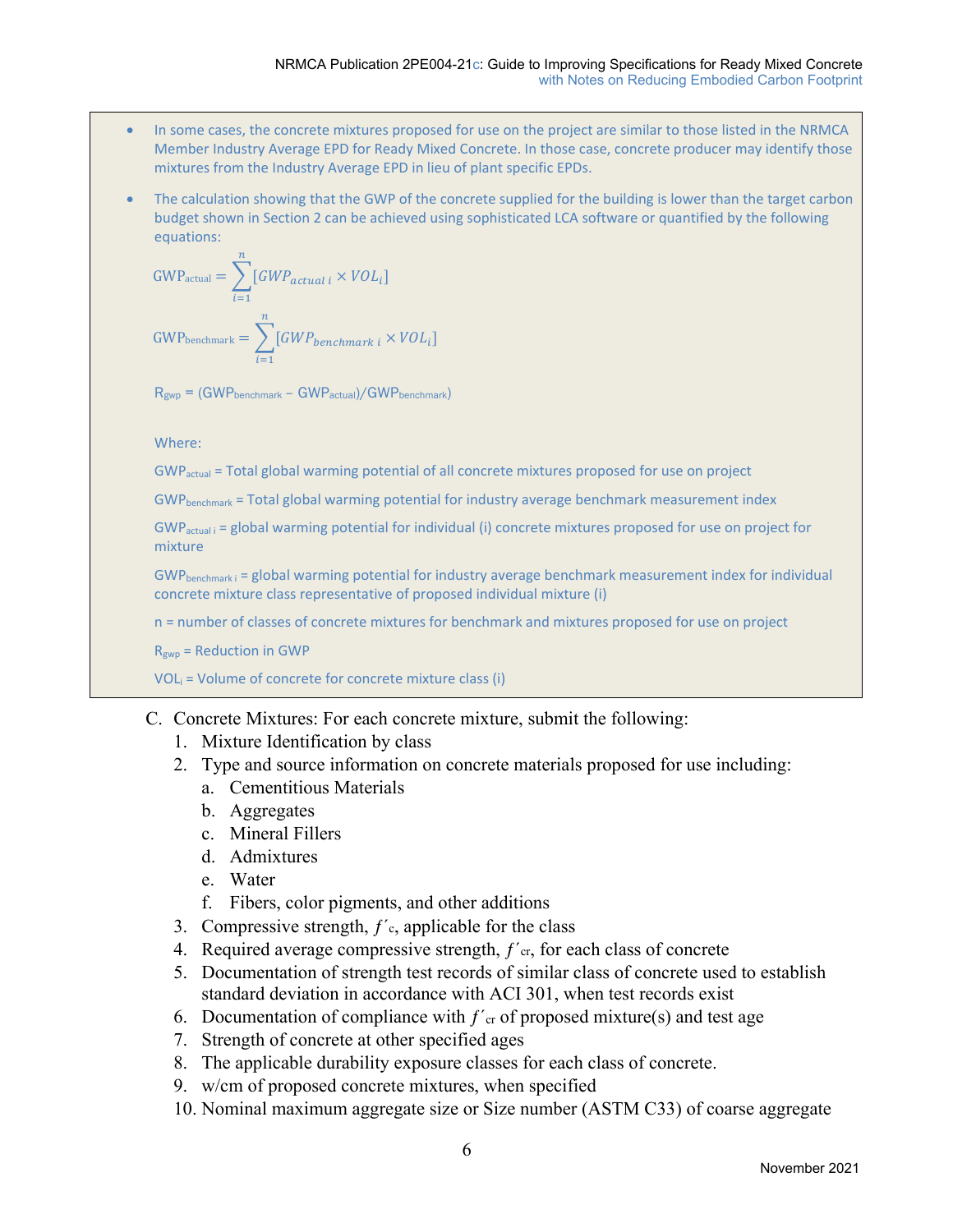- 11. Target slump or slump flow
- 12. Air content of concrete assigned to Exposure Classes F1, F2, and F3
- 13. Density, if specified
- 14. Documentation of compliance with maximum limits on supplementary cementitious materials for concrete assigned to Exposure Class F3
- 15. Cementitious materials and documentation of tests or service for concrete assigned to Exposure Class S1, S2, and S3
- 16. Documentation on chloride content of concrete mixtures for conformance to limits in Exposure Class C – calculated total chloride or measured water-soluble chlorides by ASTM C1218/C1218M, expressed as a percentage of cementitious materials.
- 17. Documentation on alkali aggregate reactivity for concrete assigned to Exposure Class W1 or W2, as specified
- 18. Intended placement method
- 19. Equilibrium density of lightweight concrete and correlated density of fresh concrete, if specified
- 20. Documentation supporting other specified requirements of concrete mixtures
- 21. Intended placement method
- 22. Anticipated changes to concrete mixtures for anticipated routine variability of in materials, and changes in project conditions, weather, test results, or other circumstances that warrant adjustments
- These submittal items are drawn from a list that the designer must include in construction documents related to concrete mixtures from Section 26.4 in ACI 318‐19. These are related to Code requirements for concrete mixtures for strength and durability. Some additional items are included. Some of these items may not be applicable to a specific project and should be modified based on project requirements. In a performancebased specification some of these prescriptive items would be replaced by performance‐based requirements. Details regarding acceptance criteria of performance‐based requirements should be stated in this specification.
- The mixture proportioning process of establishing the required average strength based on the specified strength used in design has been eliminated from ACI 318‐19. Article 4.2.3 of ACI 301 for establishing the required average strength for proposed concrete mixtures.
- ACI 301 establishes the required average strength,  $f'_{cr}$ , for a concrete mixture proposed for the project to be established based on:
	- 1. *Strength test record exists:* In this case, the standard deviation from a strength test record of a similar class of concrete produced under similar conditions is used to calculate the required average strength. The specified strength,  $f'_{c}$ , of the similar class should be within 1000 psi of that for the proposed Work. The strength test record cannot be more than 24 months old and has to have been collected over a period not less than 45 days.
	- 2. *Strength test record does not exist*: If there is no strength test record of a similar class of concrete, the required average strength,  $f'_{cr}$ , is at a given increment above the specified strength,  $f'c$ . The increment varies from 1000 psi to  $(1.1 f'_{c} + 700)$  psi depending on the level of  $f'_{c}$ .

Case 2 results in a larger value for the required average strength than the first case. A fixed over‐design value should not be specified as a default requirement for establishing  $f'_{cr}$ . Proportioning a concrete mixture for a required average strength based on the standard deviation is preferred if a strength test record for that class of concrete exists. The use of an unnecessary higher level of required strength should be avoided as it can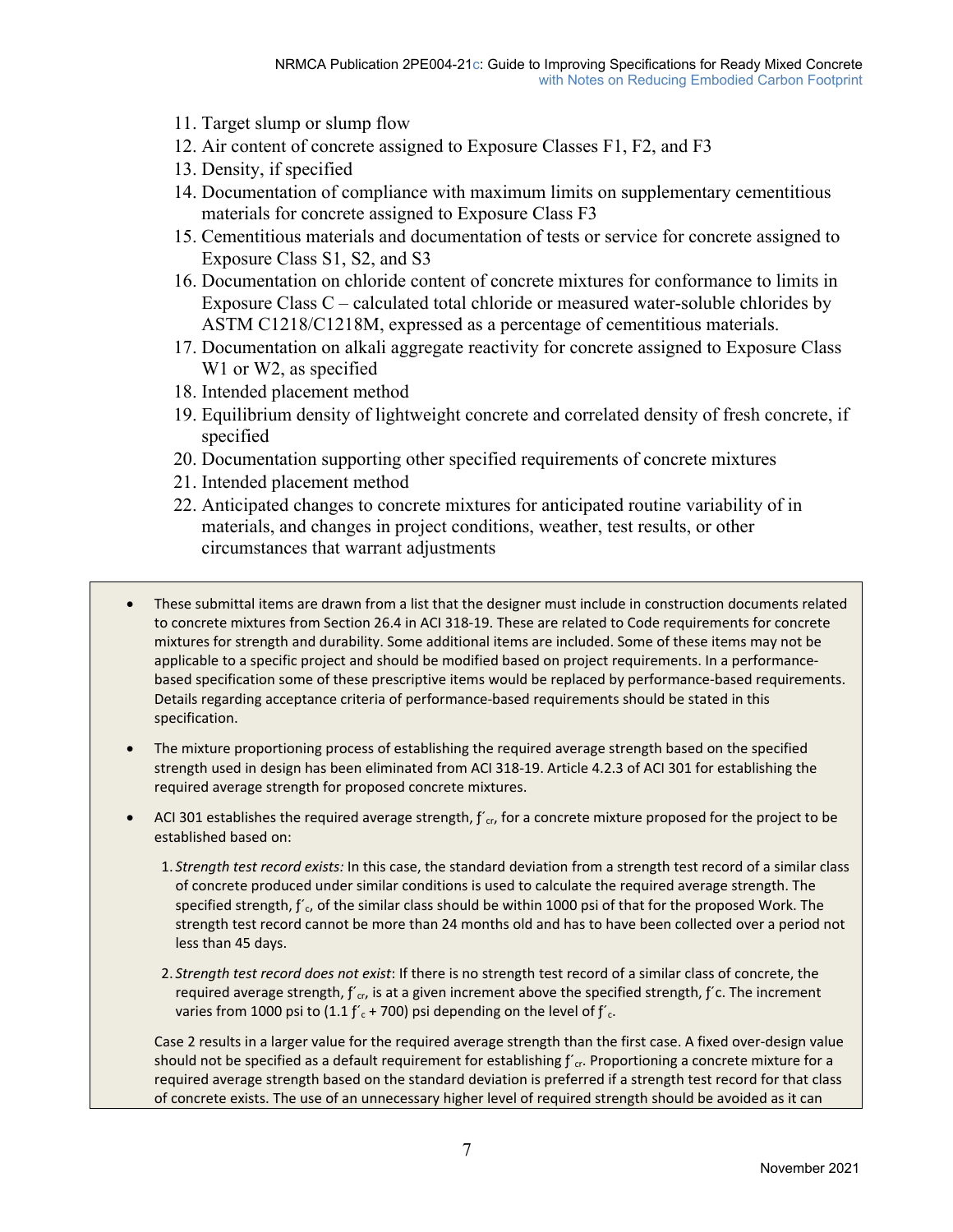cause unintended consequences related to higher heat of hydration (due to a higher quantity of cementitious materials) and increased shrinkage that increase the potential for cracking and curling of concrete slabs.

If Case 2 is used to establish  $f'_{cr}$  to start a project, the designer should permit a reduction of the level of strength after at least 15 strength tests are collected and the standard deviation of that test record is used to indicate that a lower required average strength can be used. This requires a submittal of the revised mixture proportions to achieve the reduced level of average strength.

The concrete producer may need to make adjustments to concrete mixtures during the course of a project when strength tests fail the acceptance criteria or when trends indicate a potential for failure. The designer may require that these adjustments have to be submitted for acceptance.

- The concrete supplier submits information on the proposed concrete mixture documenting that it will achieve the established required average strength and other specification requirements. This can include:
	- 1. *Field data*: Field test records of at least 10 consecutive strength tests of the proposed class of concrete documenting the strength equals or exceeds the established  $f'_{cr}$ , including documentation that it meets other specification requirements. This test record can be different from that used to determine the standard deviation. It should be permitted to interpolate information from two sets of field test records of similar classes of concrete to establish the water‐cementitious materials ratio or cementitious material content for the classes of mixtures for proposed Work.
- 2. *Laboratory trial mixture data*: ACI 301 permits the concrete supplier to interpolate using three or more trial mixtures varying w/cm or cementitious materials content to arrive at the proportions of the proposed mixture.

Laboratory trial mixtures can be used even if the  $f'_{cr}$ , was established using the standard deviation method to document that the proposed mixture will satisfy the specified requirements. It is also acceptable to document the characteristics of a proposed mixture by producing a batch of at least 3 cu. yd. in the concrete production facility.

Laboratory trial batch evaluation should not be required when a satisfactory field test record exists.

ACI 318‐19 requires that trial mixture data should have been developed within 24 months of submittal. The time restriction for test records applies only to strength tests. Some durability tests require a longer lead time and older data should be considered acceptable if similar materials are used.

- The specification should not require laboratory trial batches to be prepared by an independent laboratory. This should be at the option of the concrete supplier. When the concrete supplier has laboratory facilities, documentation of concrete mixtures for submittals is best accomplished in those facilities. The concrete supplier has the best knowledge of the ingredient materials used and the ability to optimize their use to develop mixture proportions for a mixture submittal. Ultimately the acceptance criteria on a project govern over the submittal and an inappropriate submittal represents a significant risk to the concrete supplier and the project.
- A guide to submittal of concrete mixture proportions is provided in ACI 211.5R. A recommended format is in Appendix B of this document.
- If the specification includes performance-based requirements, the submittal information should be pertinent to compliance with the performance requirements of the specification. Documentation of concrete material quantities and other details of mixture proportions may not necessarily indicate such compliance. A certification of concrete mixtures signed by a professional engineer and test record and other prequalification performance data linked to the mixture identification should suffice as the submittal to the design professional. It is appropriate to require information about the concrete materials to demonstrate compliance with applicable material specifications. Development of optimized performance-based mixtures involves significant cost and effort by concrete suppliers and the resultant mixtures represent their proprietary intellectual property. Public disclosure of such information can impact their competitiveness. If mixture proportions of performance‐based concrete are required to be submitted because of contractual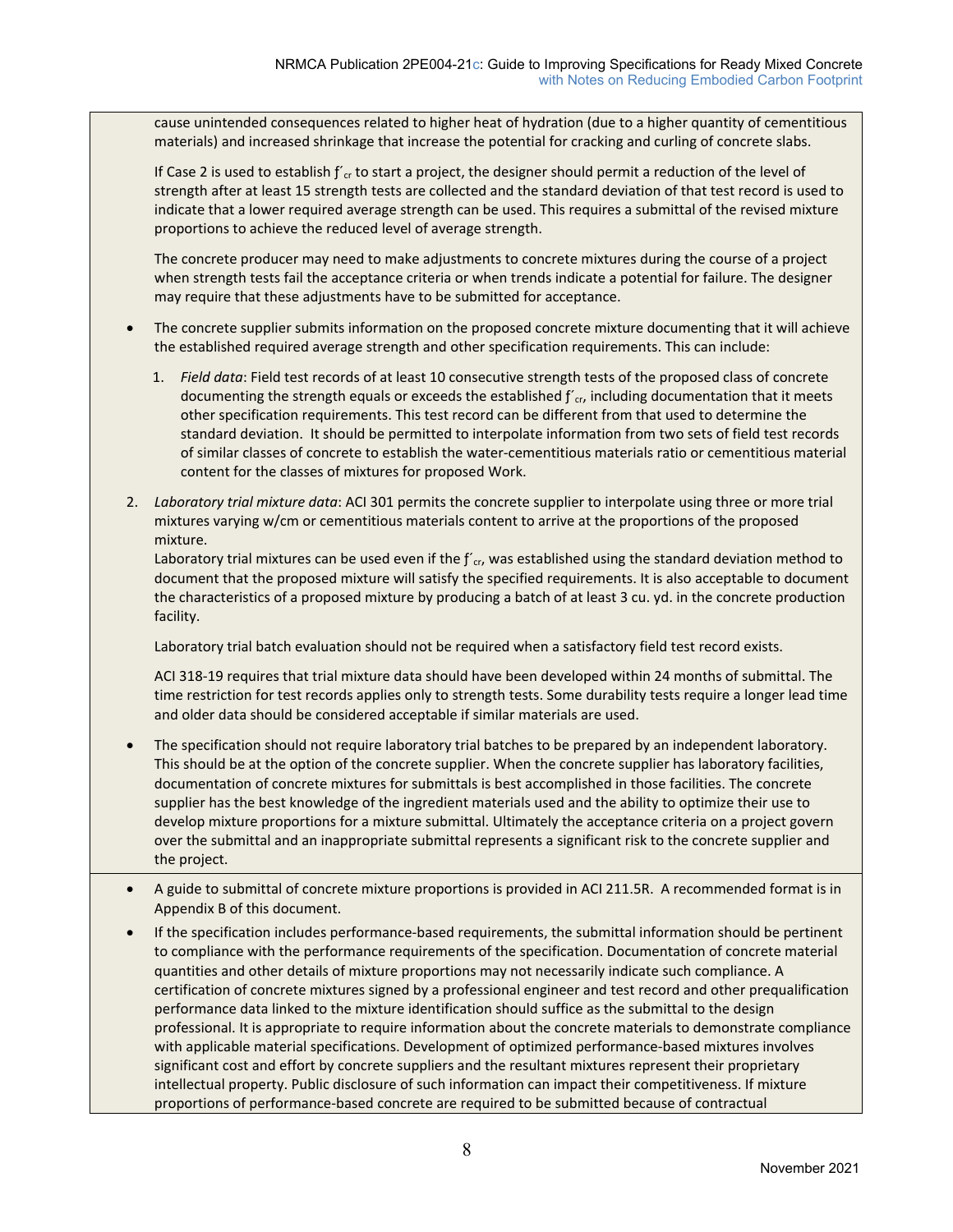requirements, this information should be retained by the owner's representative under a confidentiality agreement with the manufacturer.

- The designer's review of the submittal of concrete mixtures for compliance with the project requirements should be the responsibility of the engineer of record or a qualified delegate.
- Review of the submittal could include verification that the concrete mixture certification is signed and sealed by a licensed engineer; include verification that it demonstrates compliance with certified requirements; and includes specific properties that can be verified during construction. These can include slump or slump flow, air content, density, temperature or other properties. Some of these can be used as indicators that the mixture delivered is similar to that in the submittal. The density of fresh concrete is a good measure of batch‐ to-batch uniformity and is useful for detecting batching errors.
- Some of the fresh concrete properties should be selected by the contractor and producer unless it is specifically required by the design professional for approving the construction means and methods. These characteristics can include slump and its adjustment, setting characteristics, finishability characteristics, characteristics for pumping mixtures, air content adjustments to accommodate placement methods, etc. The designer should avoid specifying a slump requirement as it might impact the ability to place the concrete. ACI 301 indicates slump selection by the contractor and the established value be documented in the submittal. Characteristics of fresh concrete recommended by the contractor, such as slump, may be used as a measure of consistency of concrete furnished to the project.
- (Item 12) The required air content of concrete depends on anticipated exposure of the concrete member and the nominal maximum size of the coarse aggregate. Air content should be as required for the applicable Exposure Class for Exposure Category F. It is permitted to reduce the air content by 1 percentage point from the table values for specified strength equal to or exceeding 5000 psi. This recognizes that air content results in a greater reduction of strength for higher strength and can increase the content of cementitious materials to achieve the required strength. Additionally, higher strength concrete has reduced porosity, which reduces its potential for becoming saturated with water that affects freeze thaw resistance. Exterior vertical members can be assigned to Exposure Class F1 that requires a lower air content because these are unlikely to become saturated in service.
- (Item 14) The maximum limits on supplementary cementitious materials (SCMs) should only be specified for members assigned to Exposure Class F3. These types of members are not common in buildings. The quantity of SCMs in blended cements needs to be known and this will limit the amount of additional SCMs that can be used.
- (Item 15) For Exposure Category S, besides using cementitious materials listed in ACI 318‐19 Table 19.3.2, mixtures with SCMs that improve sulfate resistance as documented by previous service record or ASTM C1012 results are permitted.
- (Item 16) Water‐soluble chloride limits are stated on the basis of total cementitious material content. Compliance with the chloride limits can be done by either the calculated chloride content based on the chloride content of constituent materials and mixture proportions; or a water‐soluble chloride content measured in accordance with ASTM C1218/C1218 at an age of 28 to 42 days.
- (Item 17) Documentation for alkali‐silica reactivity can include test results indicating that the aggregates proposed for use are non-reactive. If aggregates are reactive, mitigation may include using a minimum quantity of fly ash or slag cement as determined by testing in accordance with ASTM C1567 or the calculated alkali content in the concrete in  $\frac{1}{2}$  can be documented to be less than specified limits provided in ACI 301. Only the alkali from portland cement is used in this calculation. More detail on alkali aggregate reactivity is covered in practice ASTM C1778.
- Consider defining the period of time for retention of batch records of individual concrete deliveries for forensic purposes (3‐5 years from delivery date). Ready mixed concrete companies have internal policies for retention of records.
- The contractor might have requirements for uniform setting characteristics of deliveries of concrete batches. These requirements can be established by the producer and concrete contractor along with a means to verify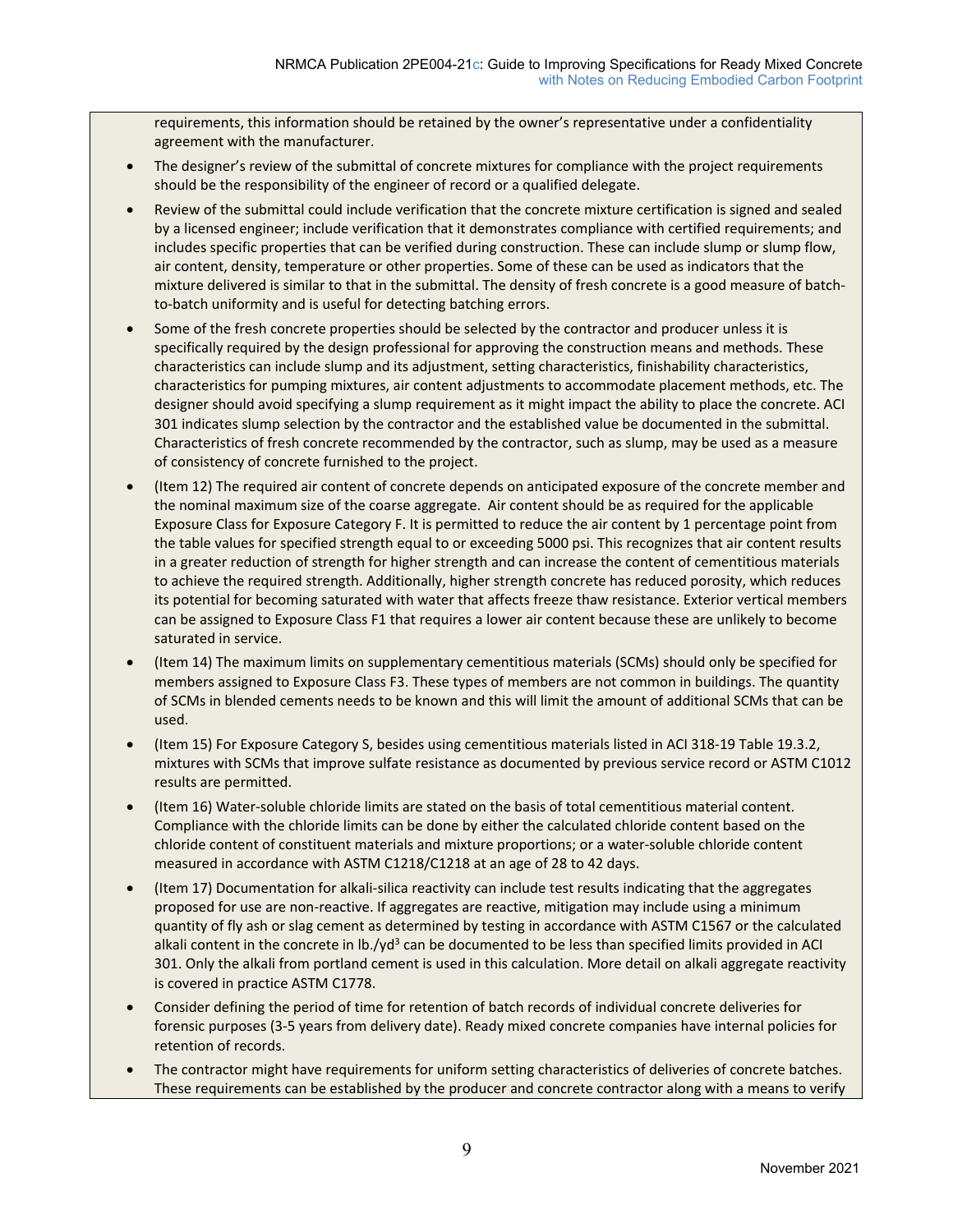this requirement. This can impact the changing types and dosage of admixtures depending on environmental conditions.

- D. Shop Drawings
- E. Samples:
- F. Concrete Schedule: For each type of concrete mixtures indicated in Article C, include the following:
	- 1. Mixture Designation by Class
	- 2. Location with Project
	- 3. Exposure Class Designation
	- 4. Other details on finishes, curing process, floor treatment, if any

#### 1.6 INFORMATIONAL SUBMITTALS

- A. Qualification Information
	- 1. Installer: Include applicable ACI Certificates
	- 2. Ready mixed concrete manufacturer
	- 3. Testing agency retained by the contractor for field quality control: Include conformance to ASTM C1077 or ASTM E329 and copies of ACI certificates of testing technicians
- B. Concrete Mixture Certification: For each class of concrete:
	- 1. Signed and sealed by professional engineer licensed in the state of the Project.
	- 2. Documentation of test results indicating compliance with specified requirements for each concrete mixture
	- 3. Identity characteristics of each mixture that will be used for quality assurance during construction
- Certification of concrete mixtures by an independent licensed engineer for compliance with specification requirements can be used for performance‐based specifications. This review can cover documentation of test data for different requirements for all classes of concrete. It can reduce some of the documentation in action and informational submittals traditionally required by the project design professional. Review of these details would be accomplished by the independent engineer.
- Several performance requirements for durability, volume change, and some mechanical properties of proposed concrete mixtures would be accomplished using pre‐qualification testing. The process should indicate some identity characteristic of the different concrete mixtures that can be reliably measured when concrete is delivered for the purpose of quality assurance. This would not replace longer term testing of samples obtained at the jobsite, such as for strength at different ages.
	- C. Material Certificates: For each material provided by the material supplier
		- 1. Cementitious materials
		- 2. Aggregates
		- 3. Admixtures
		- 4. Fiber Reinforcement
		- 5. Curing compounds
		- 6. Floor and slab treatments
		- 7. Bonding agents
		- 8. Adhesives
		- 9. Vapor retarders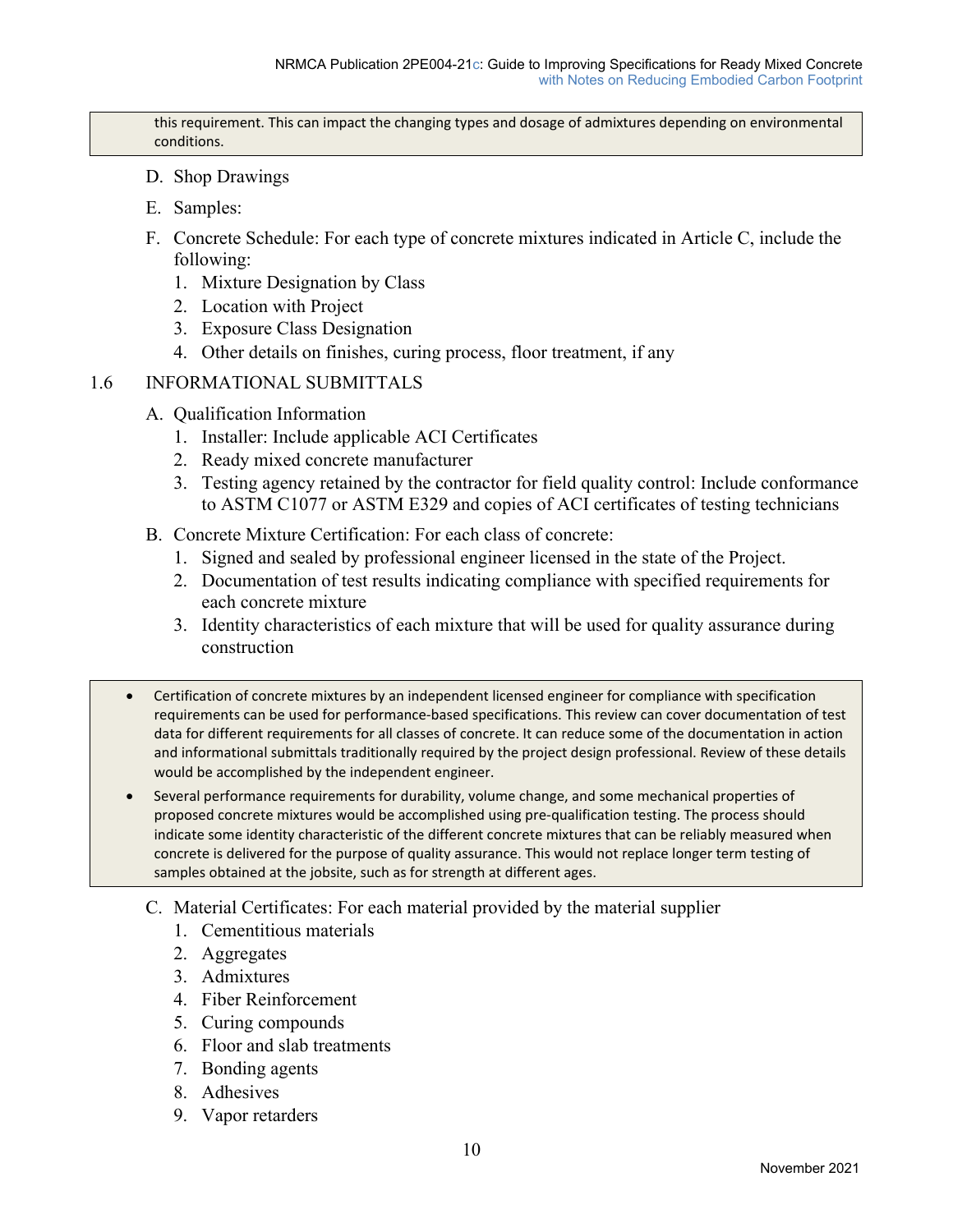- 10. Joint fillers
- 11. Repair materials
- D. Material Test Reports: For the following, from a qualified testing agency
	- 12. Portland cement
	- 13. Fly ash
	- 14. Slag cement
	- 15. Blended hydraulic cement
	- 16. Silica fume
	- 17. Performance-based hydraulic cement
	- 18. Aggregates
	- 19. Admixtures
- E. Floor surface flatness and levelness measurements report, indicating compliance with specified tolerances.
- F. Research Reports:
	- 1. Products with ICC evaluation
	- 2. Performance data for ASTM C494 Type S admixtures
- G. Preconstruction Test Reports: For each concrete mixture as specified
- H. Field quality-control reports
- I. Minutes of preinstallation meetings

# 1.7 QUALITY ASSURANCE

- A. Installer Qualifications: A qualified installer who employs Project personnel as an ACIcertified Flatwork Associate, Finisher, or Advanced Finisher and a supervisor who is certified by one of the ACI Flatwork Finisher Certification Levels.
	- 1. Post-Installed Concrete Anchors Installers: ACI-certified Adhesive Anchor Installer
- Flatwork finisher certification is important for constructing slabs on grade, however, general standard of care of concrete construction is addressed in this certification program. ACI Flatwork Finisher certification is a requirement in ACI 301. Review the levels and criteria for ACI Flatwork certification at www.concrete.org.
- The concrete contractor can be required to submit a quality control plan that outlines activities and procedures to minimize problems on the project.
	- B. Ready Mixed Concrete Manufacturer Qualifications: A company manufacturing ready mixed concrete who complies with ASTM C94/C94M requirements for production facilities and equipment
		- 1. Concrete shall be supplied from concrete plants with current certification under the NRMCA Certification of Ready Mixed Concrete Production Facilities, certification or approval by a state or highway agency or equivalent. Criteria of equivalent certification shall be included in the submittal.
		- 2. Quality Control personnel with responsibility for concrete mixtures shall document qualifications demonstrating knowledge and experience with concrete technology and development of performance-based concrete mixtures. certified as an NRMCA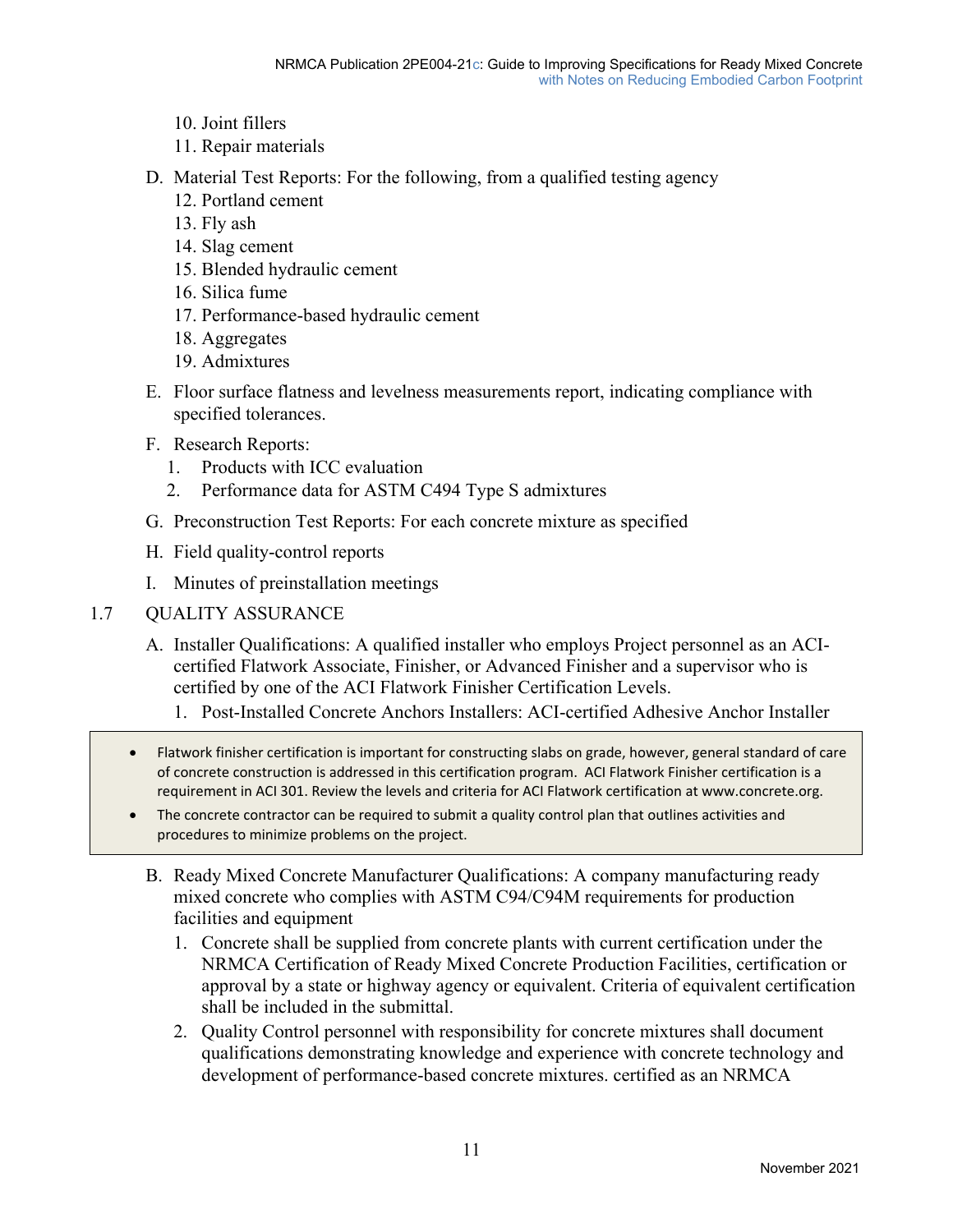Concrete Technologist Level 2, or equivalent. Details covered in equivalent certification program shall be documented in the submittal.

- 3. When requested, the manufacturer shall furnish a Quality Plan.
- NRMCA certified concrete production facilities demonstrate compliance with requirements of ASTM C94 relative to production and delivery of ready mixed concrete. The certification includes an annual inspection and certification of delivery vehicles by inspectors approved by NRMCA. The certification of the production facility is valid for 2 years from the date of the inspection. Proper procedures for handling and storage of concrete ingredient materials that are important for product quality are also verified through the NRMCA Certification program. An equivalent state transportation department's plant approval or a company possessing ISO 9001 certification are acceptable alternatives.
- Industry programs can be considered for qualifications of ready mixed concrete personnel responsible for review of specifications and development of mixtures for performance‐based and other specifications. ACI has the Concrete Quality Technical Manager certification. NRMCA has the Concrete Technologist Certification Program Levels 2, 3, and 4 that validates a person's knowledge of fundamentals of concrete technology, including mixture proportioning and concrete durability. Other NRMCA certifications pertinent to concrete quality include the Concrete Plant Operator certification for batch plant operators and the Concrete Delivery Professional certification for mixer truck drivers. For more information visit www.nrmca.org/certifications.
- NRMCA has developed a guideline for development of a quality plan. The document, along with a sample quality plan is available at www.nrmca.org/quality.
	- 4. Documentation that the concrete supplier participated in supplying data to the NRMCA Cradle-to-Gate Life Cycle Assessment of Ready-Mixed Concrete.
- For concrete producers to be able to compare their product specific EPD results to the industry benchmarks, they must have provided data to the LCA report that presents the industry benchmarks. A list of companies that participated in the industry average benchmark report is provided at www.nrmca.org/sustainability.
- There may be other documents that use the same rigorous statistical methodologies and LCA principles to calculate benchmark and average GWP and other impacts. These could be developed by other organizations such as state and local ready mixed concrete associations, designer groups, or federal, state and local government entities that could be used as substitutes for these documents. Substitute those documents in this Section and elsewhere in this specification to be used as the basis for embodied carbon budget determination.
	- C. Testing Agency Qualifications: Independent testing agency complying with the requirements of ASTM C1077 for testing indicated and employing an ACI-certified Concrete Quality Control Technical Manager.
		- 1. Personnel performing field tests for acceptance shall be certified as ACI Concrete Field Testing Technician Grade I, or equivalent.
		- 2. Personnel conducting laboratory tests for acceptance shall be certified as ACI Concrete Strength Testing Technician or ACI Concrete Laboratory Testing Technician – Level I, or equivalent.
		- 3. Test results for the purpose of acceptance shall be certified by a registered design professional employed with the Testing Agency.
- ACI 318, ACI 301, and ASTM C94 require that testing agencies contracted to perform acceptance testing should comply with ASTM C1077. This clause is included in the AIA MasterSpec. Compliance with ASTM C1077 can be a documented laboratory inspection by organizations such as the Cement and Concrete Reference Laboratory (CCRL) or accreditation by the AASHTO Accreditation Program (AAP). These programs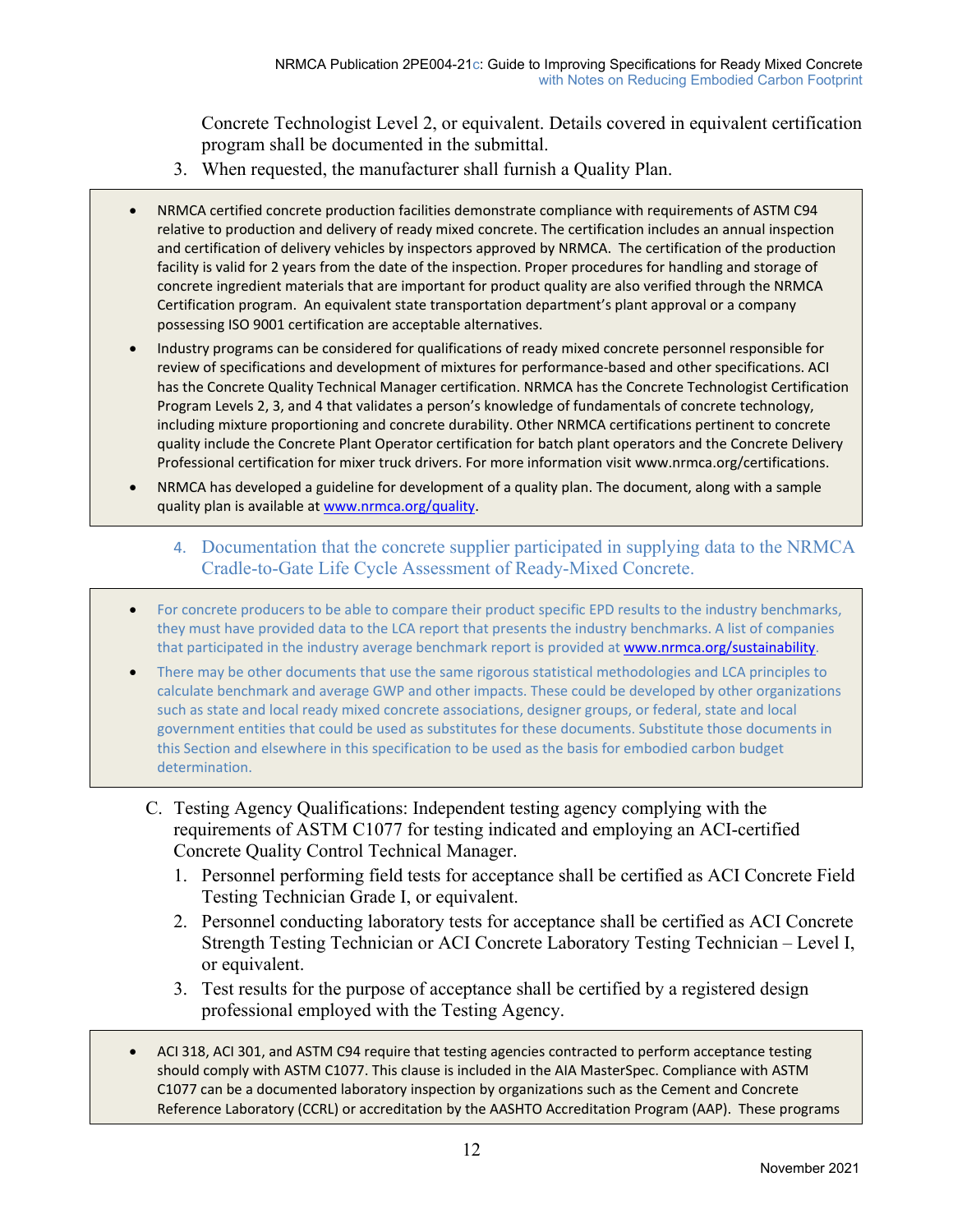involve a thorough evaluation of laboratory equipment, procedures, personnel qualifications, and certifications and require participation in reference sample testing program to assure proficiency of testing. Other national, local, or regional evaluation authorities also perform inspection and accreditation functions to verify conformance to ASTM C1077. This standard establishes the requirements and criteria for evaluating the proficiency of testing laboratories involved in testing concrete and aggregates. The standard defines certification requirements for field and laboratory personnel of the testing agency.

 Results of concrete testing are sensitive to how specimens are fabricated, cured, handled, and tested. Procedural requirements for acceptance testing are addressed in ASTM C94/C94M and the referenced standard practices and test methods. Field and laboratory procedures that conform to established standards are essential to achieving reliable results. Deviations from standardized procedures will most often result in unacceptable results that increase project costs and delay schedules. Hence, technician certification is essential. Equivalent certifications to ACI should include a component whereby the technician physically demonstrates the performance of the test method and practices, and written examination on the content of the applicable standards.

#### 1.8 PRECONSTRUCTION TESTING

- A. Preconstruction Testing Service: When required, engage a qualified testing agency to perform specified tests on concrete mixtures.
- Many ready mixed concrete companies have well equipped laboratory facilities and can perform most of the common tests on concrete and concrete materials. A separate testing agency should not be required if the laboratory can perform mixture development and most of the standard test methods. There may be some tests that could be contracted out to an independent testing agency to perform.

#### 1.9 DELIVERY, STORAGE, AND HANDLING

A. Comply with ACI 301 and ASTM C94/C94M.

#### 1.10 FIELD CONDITIONS

- A. Cold-Weather Placement: Comply with ACI 301 and ACI 306.1 and as follows:
	- 1. Protect concrete work from physical damage or reduced strength that could be caused by frost, freezing actions, or low temperatures.
	- 2. When average high and low temperature is expected to fall below 40°F for three consecutive days, maintain delivered concrete mixture temperature within the temperature range required by ACI 301
	- 3. Do not use frozen materials or materials containing ice or snow
	- 4. Do not place concrete in contact with surfaces less than 35°F, other than reinforcing steel
	- 5. Do not use calcium chloride, salt, or other materials containing antifreeze agents or chemical accelerators unless other specified and approved in mixture designs.
- B. Hot-Weather Placement: Comply with ACI 301 and ACI 305.1 and as follows:
	- 6. Maintain concrete temperature at time of discharge to not exceed 95°F.
	- 7. Fog-spray forms, steel reinforcement, and subgrade just before placing concrete. Keep subgrade uniformly moist without standing water, soft spots, or dry areas.

 There could be some conflicts between cold weather and hot weather requirements in ACI 301 and ACI specifications for cold weather concreting (ACI 306.1) and for hot weather concreting (ACI 305.1). Review these ACI specifications for differences if they are invoked. Guidance for hot and cold weather concrete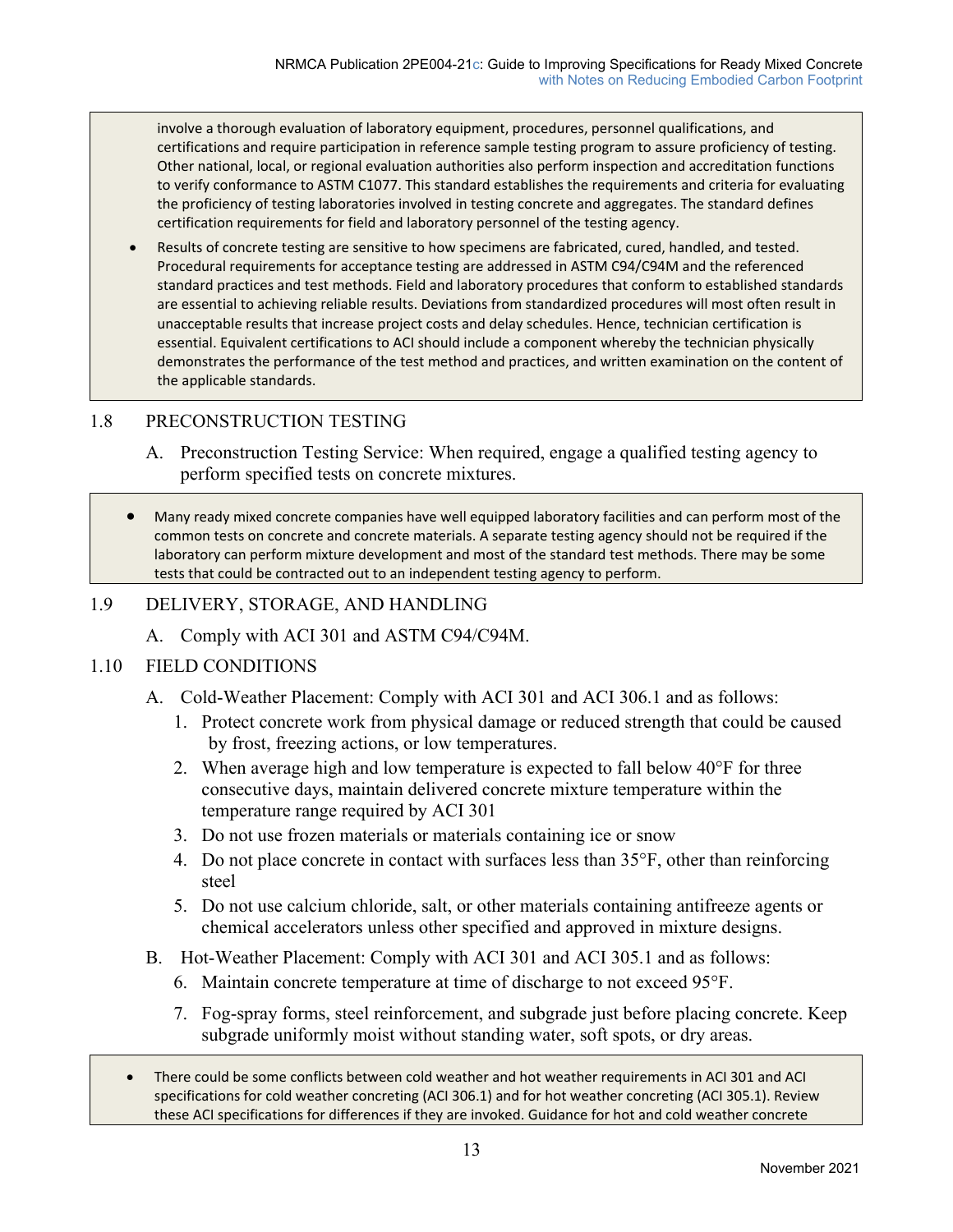construction are addressed in the respective guides developed by these committees (ACI 305R for hot weather, and ACI 306R for cold weather). The guides developed by these committees, ACI 306R and ACI 305R, should not be referenced in a specification.

- For placement in cold weather, ACI 301 includes minimum concrete temperature as delivered based on minimum section dimension: 55°F if less than 12 in.; 50°F between 12 to 36 in.; 45°F between 36 to 72 in.; and 40°F if greater than 72 in. Temperature of embedded items, including bars with cumulative cross‐sectional area less than 4 in2, and formwork should be greater than 10°F. Temperature of ground, base, or mud mats should be at 32°F or greater before concrete is placed.
- For placement in hot weather, ACI 301 requires that temperature of reinforcement, embedments, or formwork should be less than 120°F.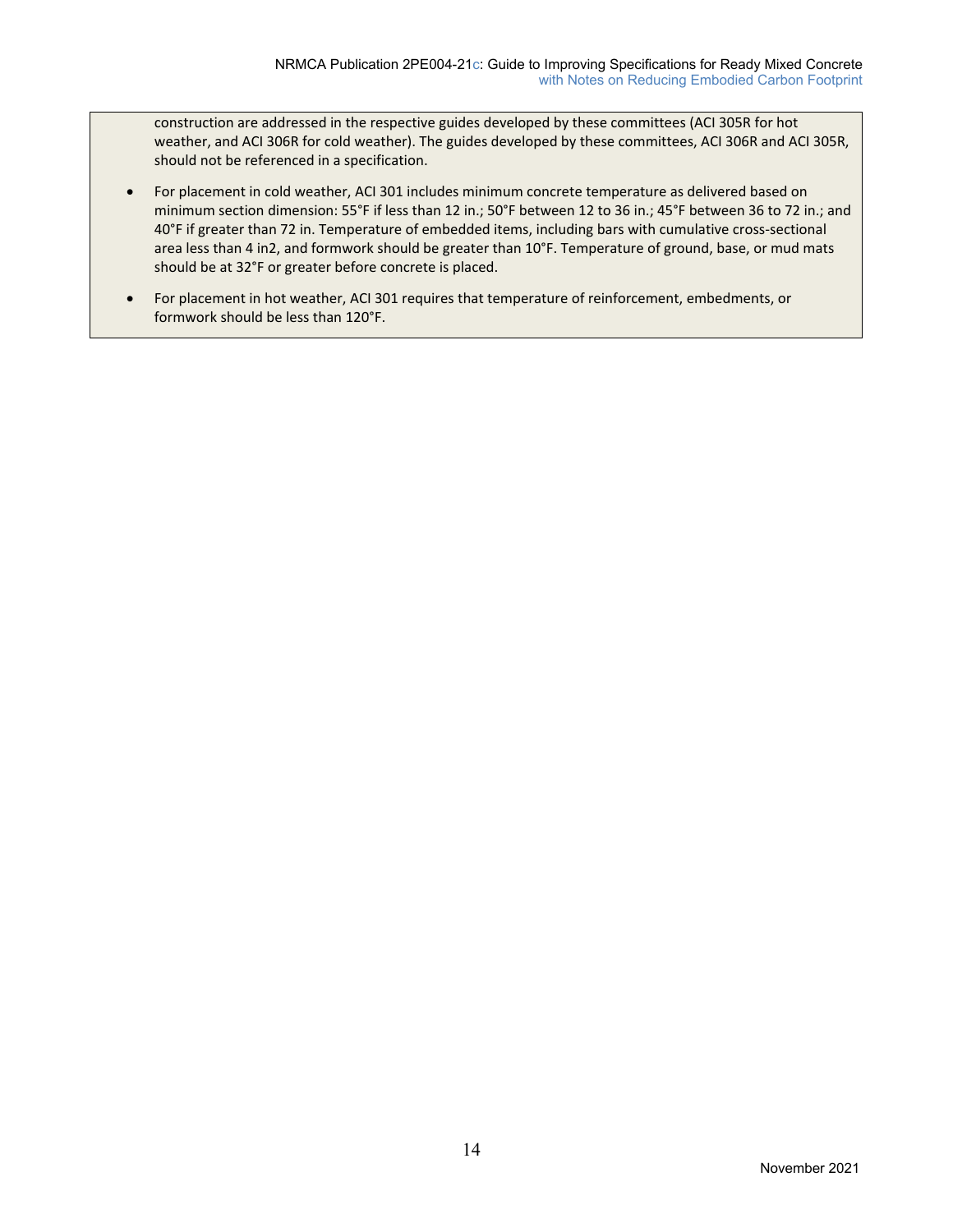#### **PART 2 – PRODUCTS**

- 2.1 CONCRETE, GENERAL
	- A. Comply with ACI 301 unless modified by requirements in the Contract Documents
- 2.2 CONCRETE MATERIALS
	- A. Regional materials
	- B. Source Limitations
		- 1. Obtain all concrete mixtures from the same ready mixed concrete manufacturer for entire Project.
		- 2. Use cementitious materials, aggregates, and admixtures of the same type or class and from the same sources as materials used in concrete represented by submitted concrete mixtures.
	- C. Cementitious Materials: Materials conforming to the following are permitted:
		- 1. Portland Cement: ASTM C150/C150M,
		- 2. Blended hydraulic cement: ASTM C595/C595M, excluding Type IS(>70) and Type  $IT(S>70)$
		- 3. Hydraulic cement: ASTM C1157/C1157M
		- 4. Fly ash or natural pozzolan: ASTM C618/C618M
		- 5. Slag cement: ASTM C989/C989M
		- 6. Silica Fume: ASTM C1240/C1240M
		- 7. Ground Glass Pozzolan: ASTM C1866/C1866M
	- ASTM C150 is the specification for portland cement that defines 5 types. Type I is for general use; Type II is for moderate sulfate resistance – this cement type is more common; Type II (MH) is additionally a moderate heat of hydration cement, but for members where temperature rise is a concern, use of SCMs is common; Type III is a high early strength cement, typically used by the precast industry; Type IV is a low heat of hydration cement but is not available unless specifically ordered; Type V is a high sulfate resistance cement that is typically available in regions that need higher level of sulfate resistance.
	- ASTM C595 is a specification for blended cements defining 3 essential types, with fly ash or pozzolan ‐ Type IP(X), slag cement Type IS(X), and limestone – Type IL(X); or a ternary blend – Type IT. The quantity of the blended material is indicated by the value X in the type designation. Concrete producers can use additional SCMs with blended cement to meet strength and durability requirements. For projects that have a sustainability goal for reduced embodied carbon, blended cements and separately added SCMs can reduce the carbon footprint of concrete. Requiring a specific cement type or setting limits on cement or SCM content in concrete mixtures for sustainability goals should be avoided in a specification as these could impact achieving performance and constructability requirements. Generally, a portland limestone cement, ASTM C595, Type IL, can be considered equivalent to ASTM C150, Types I, II, or V, and can reduce the embodied carbon content of concrete by approximately 10% for projects with a sustainability goal. Type IL can be qualified for sulfate resistance – MS (moderate) and HS (high). Type IL cement can contain between 5 and 15% limestone that is not considered as a supplementary cementitious material. The same quantity of SCMs can be used with a Type IL cement as needed for strength and durability.
	- ASTM C1157 is a performance specification for cement that does not restrict its composition but establishes requirements in terms of performance tests. It is more common for a concrete supplier to separately batch supplementary cementitious materials – fly ash or natural pozzolan, slag cement, or silica fume.
	- If there is no pertinent durability concern such as sulfate resistance or concerns with excessive heat build‐up, do not restrict the specific type of hydraulic cement. In most cases the predominant cement used by a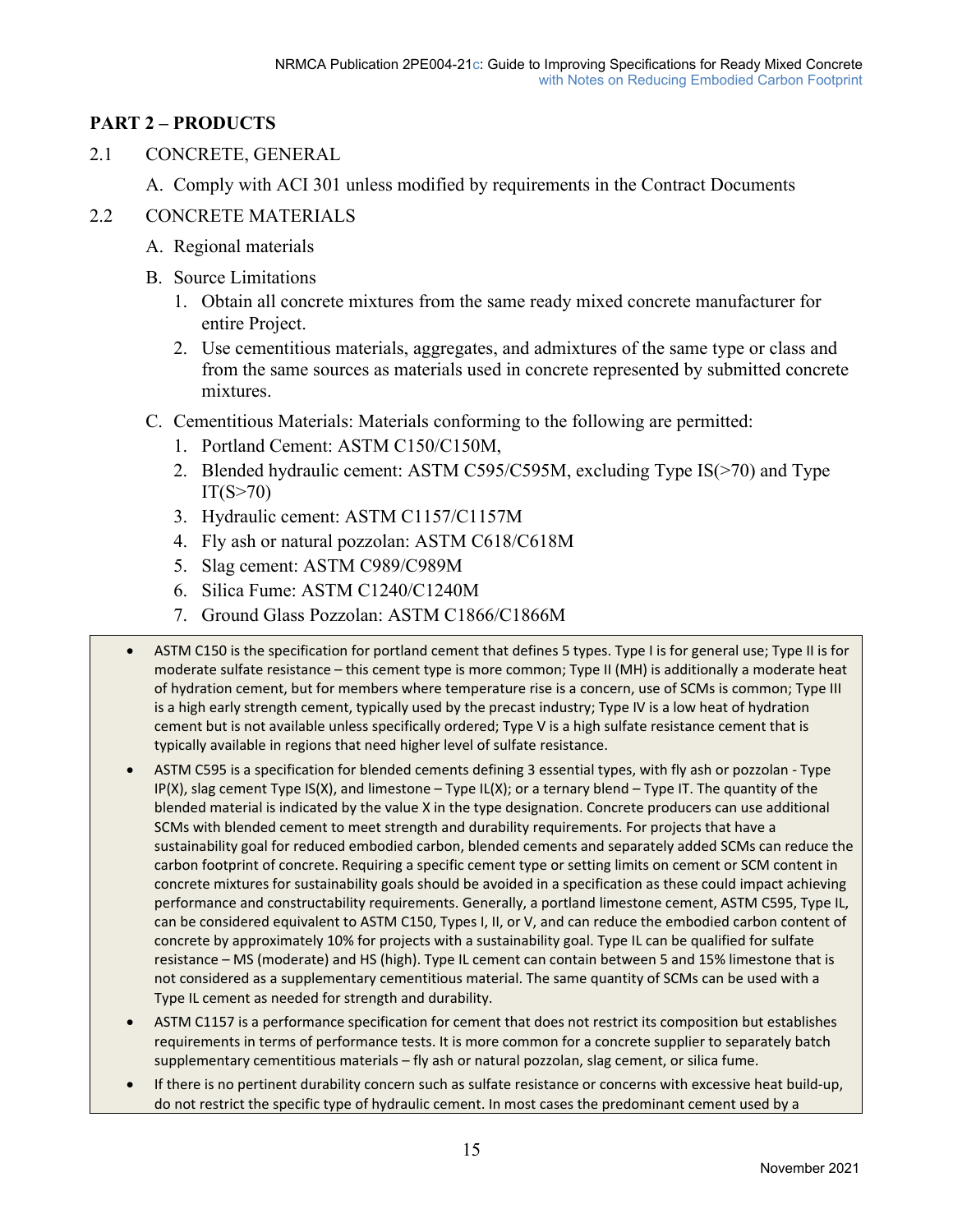concrete supplier will be ASTM C150 Type I or Type II, ASTM C595 Types IP, IS, or IL, or ASTM C1157 Type GU. Other cement types or optional provisions of cement standards are generally invoked for durability concerns, high early strength or reduced heat of hydration.

- Many specifications include a clause requiring a single source of cement for the duration of the project. It is sometimes not practical to use single sources of cementitious materials for the duration of the project. Even single supply sources of cementitious materials vary over time and in periods of high demand there may be some changes in point sources of manufacture of cement or the collection of supplementary cementitious materials (SCMs) such as fly ash, slag cement, and silica fume. Cement companies and suppliers of supplementary cementitious materials attempt to control the uniformity of products shipped to the concrete producer. It is also the responsibility of the concrete supplier to make minor changes to concrete mixture proportions to address these material source variations. These minor adjustments should not typically require re‐submittals. Single source is appropriate for architectural concrete and concrete producers will generally isolate a sufficient supply of such materials for the duration of a project.
- ASTM C1866/C1866M is a recently released specification and covers two different types of ground glass Type GS that is typically from container glass and may have a higher alkali content; and GE glass that is processed from E‐glass, a post‐industrial glass fiber reinforcement, and has a lower alkali content. In general, GGP may not mitigate alkali aggregate reactions but does not exacerbate the problem. As a pozzolan it provides the beneficial properties to concrete. This specification is not referenced in ACI 318‐19.
- Avoid limiting the type or minimum and maximum quantities of SCMs like fly ash, slag cement or silica fume, as this may limit the performance of concrete. SCMs provide many benefits to the mechanical and durability properties of concrete. Further, the use of SCMs supports sustainable construction and can be used to reduce the embodied carbon content of concrete. ACI 318 only places a maximum limit on the quantity of SCMs for exterior structural members that will be continuously moist in freezing weather and subject to application of deicing chemicals (Exposure Class F3). The concrete supplier may need to work with the contractor to ensure the type and quantity of SCM results in a mixture that can be placed and finished. Such limitations should be indicated in a submittal.
- Consideration should be given to not restrict fly ash only to Class F. In many parts of the country good quality Class C fly ash is also available. In some regions a good quality natural pozzolans (Class N) pozzolan, such as calcined clay or other naturally extracted and sometimes processed materials are available. Avoid invoking limits on the loss on ignition (LOI) of fly ash to less than that in the reference specifications. ASTM C618 has a LOI limit of 6%. Most fly ashes that are commercially available will not comply with a specified LOI limit of 2%, so in effect this will restrict its use. Avoid including limits on the available alkali of fly ash. ASTM has recognized that the available alkali does not have a good correlation to the performance of fly ash or its ability to mitigate alkali aggregate reactions and has deleted this limit from the specification.
- Note that concrete producers will not generally stock more than one or two types of SCM. The project specification will need to address local availability and experience. Requiring the use of the material that is not locally available will increase cost and could cause problems due to unfamiliarity with its use.
- Silica fume is mostly available in a densified powder form and batched in bags or bulk. Avoid specifying minimum (such as 10%) or maximum quantities of silica fume. Using higher quantities of silica fume can lead to stickiness and increased tendency for early age cracking unless additional precautions are taken during construction (see ACI 234R). There are synergies on concrete strength, permeability and ASR mitigation when fly ash and/or slag are used in combination with lower quantities of silica fume.
- Separately batched SCMs can be used with blended cements. Mixtures containing 3 or more cementitious materials are also used. The specification should not restrict these uses or place limits on separately added SCMs to mixtures using blended cement.
	- D. Normal-weight Aggregate: Coarse and fine aggregate that conform to ASTM C33
		- 1. Nominal maximum size of coarse aggregate: *<indicate the size as per design requirements for each class of concrete> <indicate ASTM C33 Class if applicable>*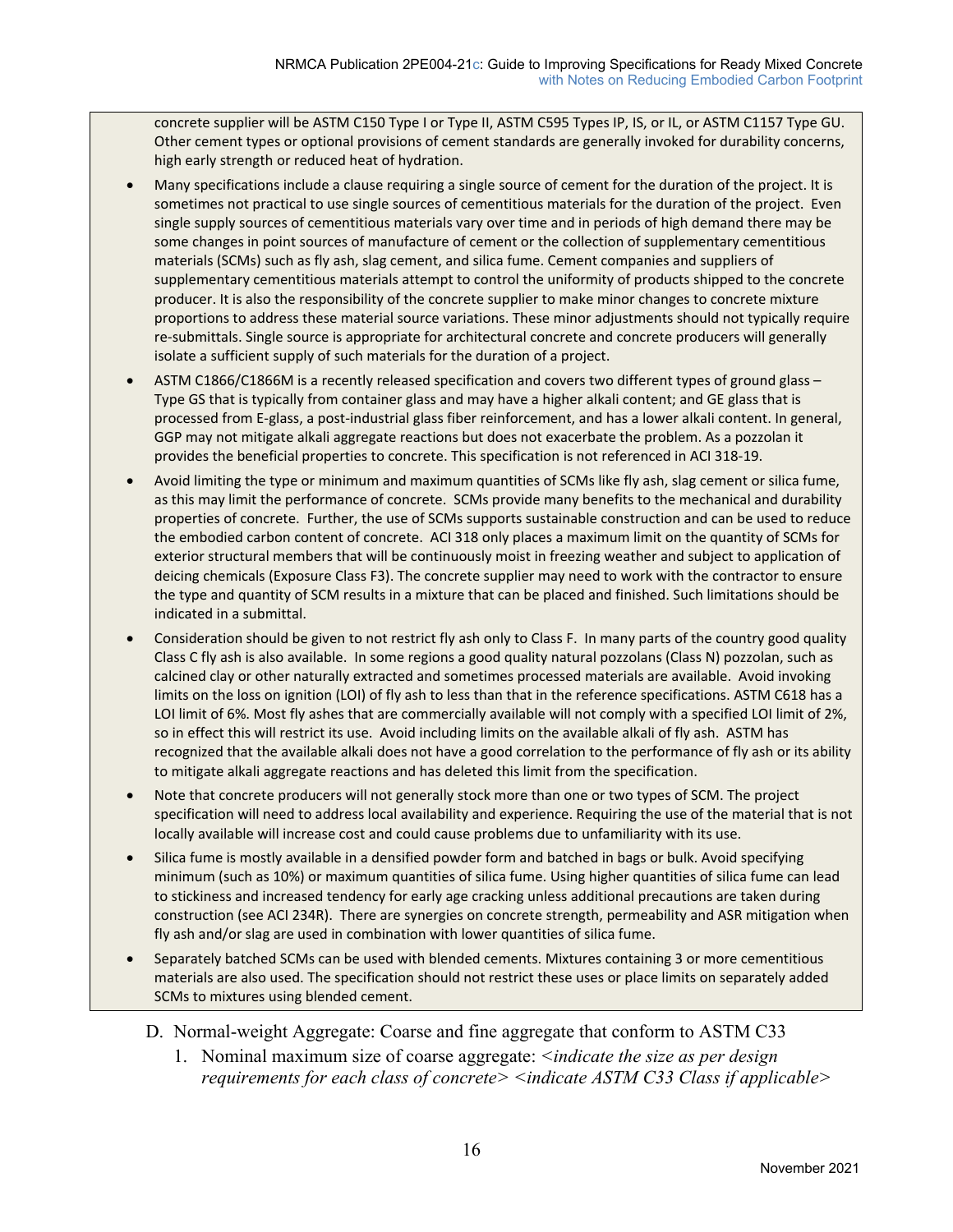- 2. Provide documentation of tests or service record of adequate strength/durability for aggregates that do not conform to ASTM C33
- 3. Alkali Silica Reactivity: Comply with one of the following:
	- a. Aggregates are determined to be non-reactive: ASTM C1260 14-day expansion less than or equal to 0.10%, or ASTM C1293 1-year expansion less than or equal to 0.04%.
	- b. Aggregate and cementitious materials combination determined to be innocuous: ASTM C1567 14-day expansion less than or equal to 0.10%
	- c. Alkali content in concrete:

for aggregate with C1260 expansion between 0.1 and 0.3 percent or C1293 expansion between 0.04 and 0.12 percent – concrete alkali content shall be less than  $4 \frac{1}{9}$ 

for aggregate with C1260 expansion between 0.3 and 0.45 percent or C1293 expansion between 0.12 and 0.24 percent – concrete alkali content shall be less than  $3 lb/yd<sup>3</sup>$ .

Alkali content is determined by weight of portland cement content in mixture multiplied by the equivalent alkali content of portland cement.

- ASTM C33 is the specification for aggregates that can be used in concrete. It addresses requirements for coarse and fine aggregates and sets limits on grading, deleterious materials, and other requirements. Coarse aggregate grading is defined by Size number with grading limits for each size fraction and defines the maximum size and nominal maximum size of the aggregate. Size restrictions on coarse aggregate should be based on clear cover and spacing of reinforcing steel and minimum dimension of members. ASTM C33 permits the use of aggregates that do not comply with its requirements when there is adequate documentation of the aggregate's use and performance in concrete. Local aggregates sources in some regions of the country will not comply with some requirements in ASTM C33.
- Combined aggregate grading requirements such as Coarseness Factor ‐ Workability Factor charts or the 8‐18 grading or other criteria are good concrete mixture optimization tools that can be used by the concrete producer when appropriate for the application and if the aggregate sources available make this possible. Including these as specified requirements should be avoided as they are generally not verifiable or enforceable. Studies have shown that there is no assurance that a requirement for combined aggregate grading criteria will result in reduced mixing water content or lower shrinkage as is typically intended. If the intent is to control shrinkage – a shrinkage limit using ASTM C157 can be specified. This information can be included in the submittal. Specification requirements for reduced shrinkage are addressed in 2.11.
- Use of aggregate that does not meet a coarse aggregate gradation size number within ASTM C33 but would otherwise meet all the other coarse aggregate requirements of C33 can be considered. This is often necessary when the concrete producer needs to optimize the grading of available local aggregates. This has the potential to improve the concrete performance and such supporting documentation of concrete performance can be included in the submittal. The scope section of ASTM C33 has language that allows for this.
- For alkali aggregate reactivity and associated deterioration, service records of aggregate in a region should be used with caution. Changes in aggregate sources and other ingredients in concrete can change the performance characteristics of concrete relative to alkali aggregate reaction. However, if there are no visible signs of ASR distress in exterior structures in a region, it could be considered when establishing specification requirements for ASR.
- Mitigation measures for alkali aggregate reactions are pertinent to structural members that will be wet in service (Exposure Class W1 and W2) and when there is a history of deleterious ASR cracking in the region. There is considerable guidance on ASR. ASTM C1778, *Guide for Reducing Risk of Deleterious Alkali‐Aggregate Reaction in Concrete*, is a comprehensive process of assessment of ASR and establishing prescriptive and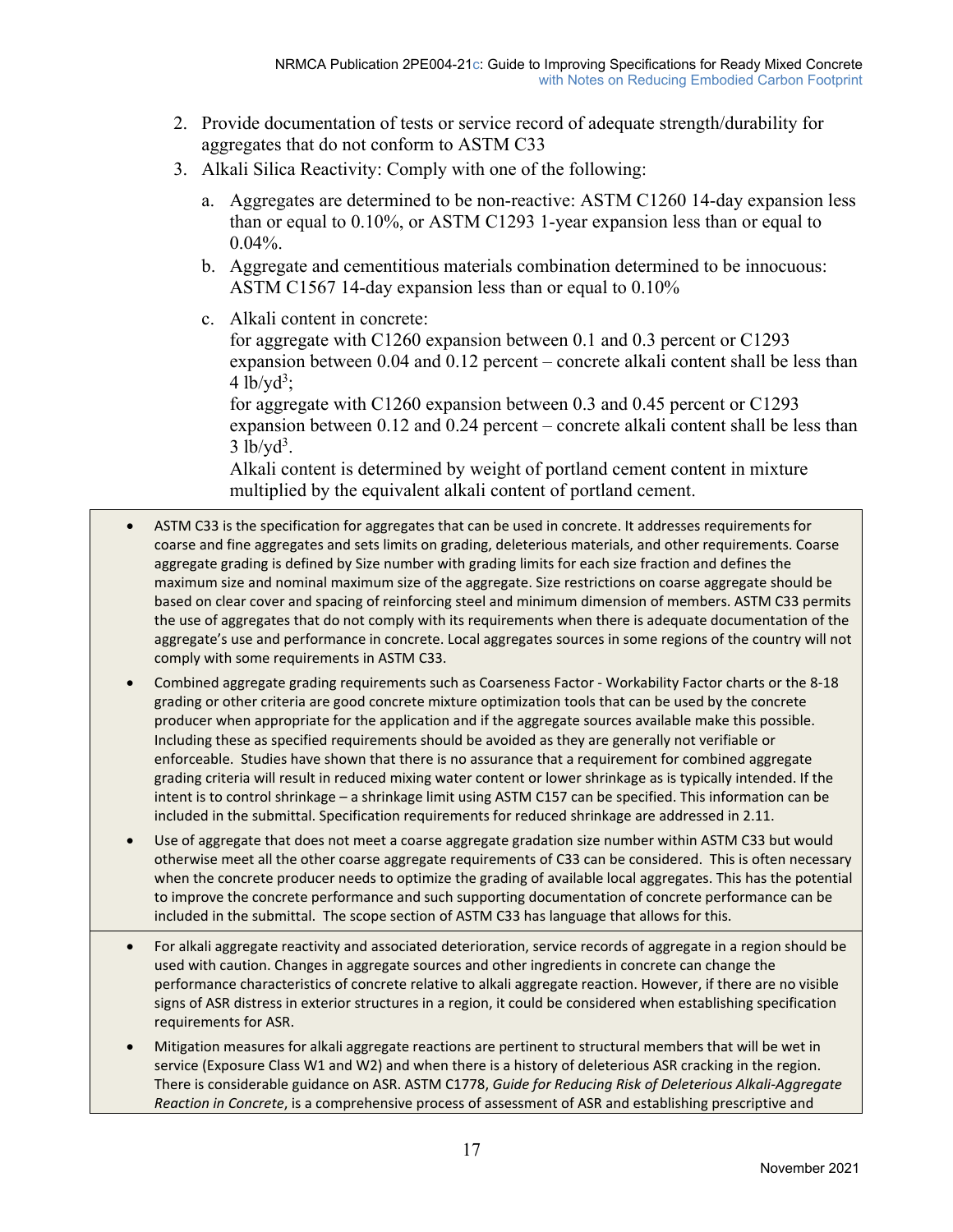performance‐based requirements for mitigation. The options for ASR addressed here are from ACI 301 and are consistent with the guidance in ASTM C1778.

- ASTM C1260 is a severe test that has a high frequency of classifying non-reactive aggregates as being potentially reactive. If an aggregate source passes this test, there is a good likelihood that it will be nonreactive in service. However, there are few aggregate sources that will test to be non-reactive by this test and have shown ASR distress in structures. ASTM C1260 is commonly used because of its shorter testing duration.
- The more reliable test relative to field service performance is the concrete prism test, ASTM C1293, which requires 1‐year for results to be obtained and does not suit most project schedules, unless such data already exists. ASTM C1293 evaluates the potential reactivity of aggregates (1‐year test) or for determining mitigation of combination of cementitious materials with the aggregates (2‐year test). The 2‐year time period for evaluating mitigation measures is not practical for project schedules in specifications. In general ASTM C1567 provides a conservative assessment of mitigation measures in shorter time period.
- ASTM C1567 is a standard test method for determining mitigation effectiveness of the cementitious materials with a source of potentially reactive aggregates in minimizing the potential deleterious expansive cracking due to alkali‐silica reactivity (ASR) in the field. The test can be completed in 2 weeks. Generally, fly ash, slag cement, or other pozzolans are used in concrete mixtures as mitigative measures for ASR. Higher quantity of SCMs results in improved mitigation. If the service records or tests indicate that the aggregate is potentially reactive, the concrete supplier can perform ASTM C1567 tests with different types and proportions of SCMs and choose that combination that yield a 14‐day expansion less than or equal to 0.1%. For example, if the test result with 25% of a fly ash has an expansion equal to or less than 0.1% the concrete supplier should use at least 25% of that fly ash in the concrete mixture.
- An alternative option is to limit the total alkali content in concrete mixtures, from the portland cement. ACI 301 includes limits of to 3 or 5 lb./yd<sup>3</sup>.depending on the degree of reactivity of the aggregate based on expansions in either ASTM C1260 or ASTM C1293. Using a low alkali cement is not considered a reliable means of mitigating deleterious expansion due to ASR. ASTM C150 has removed the optional criteria that defines a "low‐alkali" cement.
- Other prescriptive alternatives to mitigate ASR, requiring minimum quantities of fly ash or slag cement based on the risk level of the structure are addressed in ASTM C1778.
- In regions where sources of fly ash, natural pozzolans, or slag cement are of characteristics that cannot mitigate ASR or are not available, the use of lithium‐based admixtures is an option. Refer to ASTM C1778 for guidance on use of lithium admixtures or consult with the admixture supplier on dosage requirements.
- A minimum cementitious materials content is not needed for mitigating deleterious expansions due to ASR.
	- E. Mineral Filler: ASTM C1797
- Finely ground mineral filler composed from calcium carbonate or other aggregate materials can be used to improve workability and reduce segregation of concrete mixtures. Mineral fillers are often used in self‐ consolidating concrete mixtures. These materials can provide beneficial improvements to hardened concrete properties. ASTM C1797 includes requirements for three types of mineral filler – A, B, and C. Types A and B are derived from carbonate rock with differences primarily in fineness. Type C can be derived from any aggregate material. At this time ACI 318 restricts the use of carbonate‐based mineral fillers from use in concrete that will be exposed to sulfates (Exposure Category S), until more evaluation and research is available.
	- F. Lightweight Aggregate: ASTM C330/C330M
	- G. Heavyweight Aggregate: ASTM C637/C637M
	- H. Water: ASTM C1602/C1602M
- ASTM C1602 includes provisions for using potable water and water from non‐potable sources. This standard allows for alternative sources of water with appropriate testing and qualification. Documentation of such qualification can be requested in a submittal. The project specification should avoid restricting mixing water to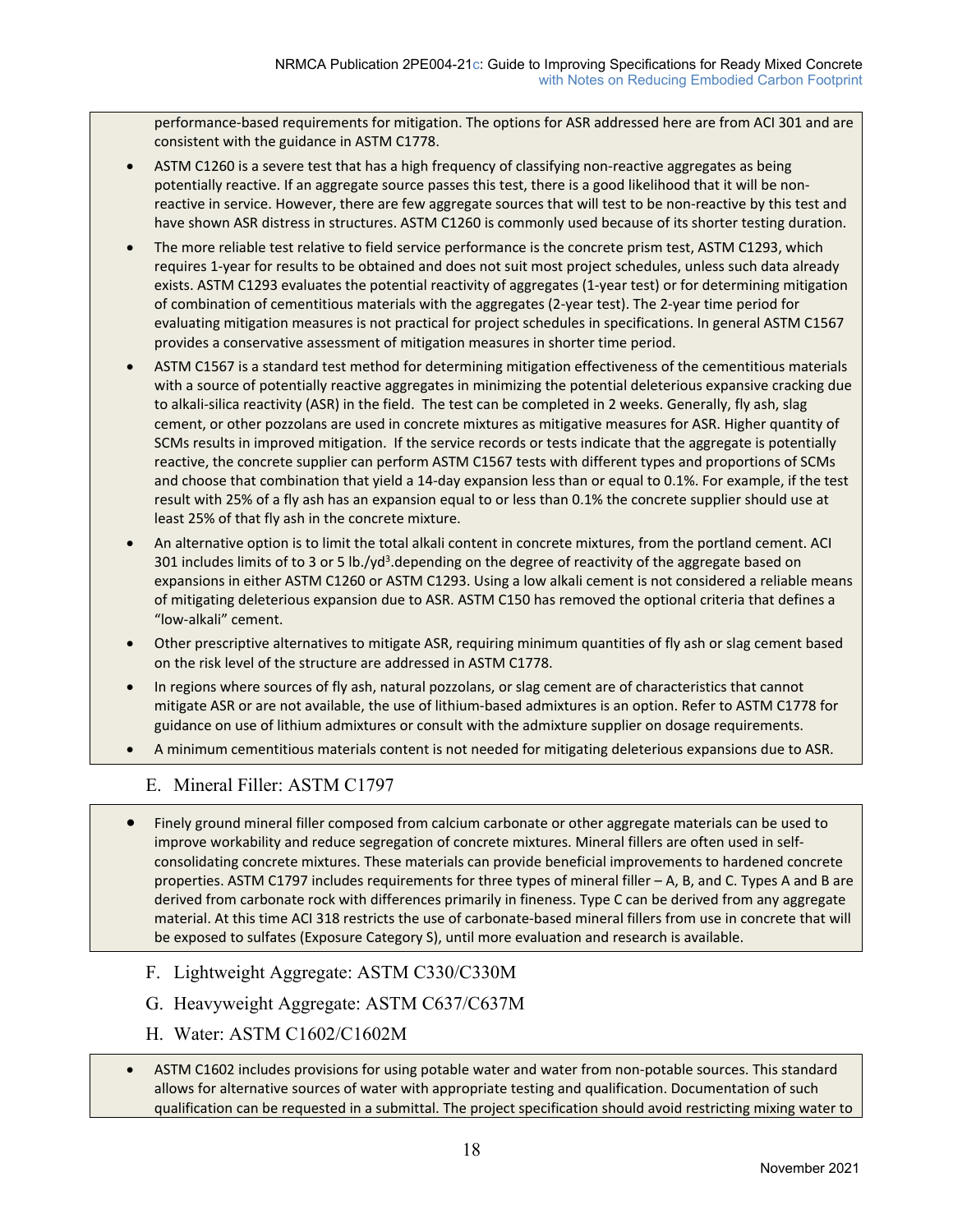only potable sources. Use of non potable water and water from concrete production operations facilitates innovative concrete producers who have progressed to advanced environmental management systems to reuse recycled water from concrete production operations or from other sources. This supports sustainable construction initiatives.

- ASTM C1602 includes optional limits on concentration of sulfates, chlorides and alkalis and additional optional limit on total solids. These limits should be individually invoked when applicable.
	- I. Chemical Admixtures:
		- 1. Air-Entraining Admixture: ASTM C260/C260M
		- 2. Water-Reducing Admixture ASTM C494/C494M Type A
		- 3. High-Range Water-Reducing Admixture: ASTM C494/C494M Type F or G
		- 4. Accelerating Admixture: ASTM C494/C494M Type C or E
		- 5. Retarding Admixture: ASTM C494/C494M Type B or D
		- 6. Extended Set-Retarding Admixture: ASTM C494/C494M Type B or D
		- 7. Workability-Retaining Admixture: ASTM C494/C494M Type S
		- 8. Shrinkage-Reducing Admixture: ASTM C494/C494M Type S
		- 9. Viscosity Modifying Admixtures: ASTM C494/C494M Type S
		- 10. Alkali-Silica Reaction Inhibiting Admixture: ASTM C494/C494M Type S
		- 11. Corrosion-Inhibiting Admixture: ASTM C1582/C1581M
		- 12. Admixtures that do not conform to an existing specification shall be used with the permission of the engineer of record when its use for specific properties is required.
- Avoid limiting the types of admixtures that can be used unless there is a specific reason.
- Set control admixtures should be permitted in cold weather concreting. Chloride based admixtures should be avoided only for reinforced concrete. Chloride based admixtures are very effective for controlling set time and allowing rapid construction schedules in plain concrete such as ground supported building slabs or lightly reinforced walls.
- Listing brand name products should be avoided. It is preferable to make a reference to a generic classification, such as "Water reducers conforming to ASTM C494 Type A". A list of acceptable brand name products cannot be all inclusive; often brand names listed are dated and not available; the ready mixed producer may not have the specific product available due to regional differences or business relationships with an admixture supplier; using a product unfamiliar to the producer may result in a cement‐admixture incompatibility; and controlling brands stifles innovation. There are situations where invoking a brand name may be appropriate when there is experience with its use or documented performance significantly exceeds specification requirements for admixtures.
- Limits on chloride ions for admixtures should not be invoked. Instead specify appropriate chloride limits for concrete mixtures consistent with ACI 318 and ACI 301. Defining the Exposure Class in Section 2.11 accomplishes this. Limiting chloride concentration for admixtures does not protect against chlorides from other sources and the potential for corrosion or reinforcing steel in concrete. It is not necessary and may not be justified for economic reasons to restrict chloride ions in admixtures for concrete without structural reinforcement (plain concrete) or for concrete structural members that will be dry in service.
- Consider specifying or permitting the use of admixtures which do not have a specific ASTM designation with appropriate documentation indicating beneficial use to concrete properties. These may include color pigments, viscosity modifying admixtures, shrinkage reducing admixtures, hydration stabilizing admixtures, pumping aids, anti‐freeze admixtures, alkali silica reactivity, etc. Documentation should satisfy the professional engineer on the product performance and service history. ASTM C494 Type S is a general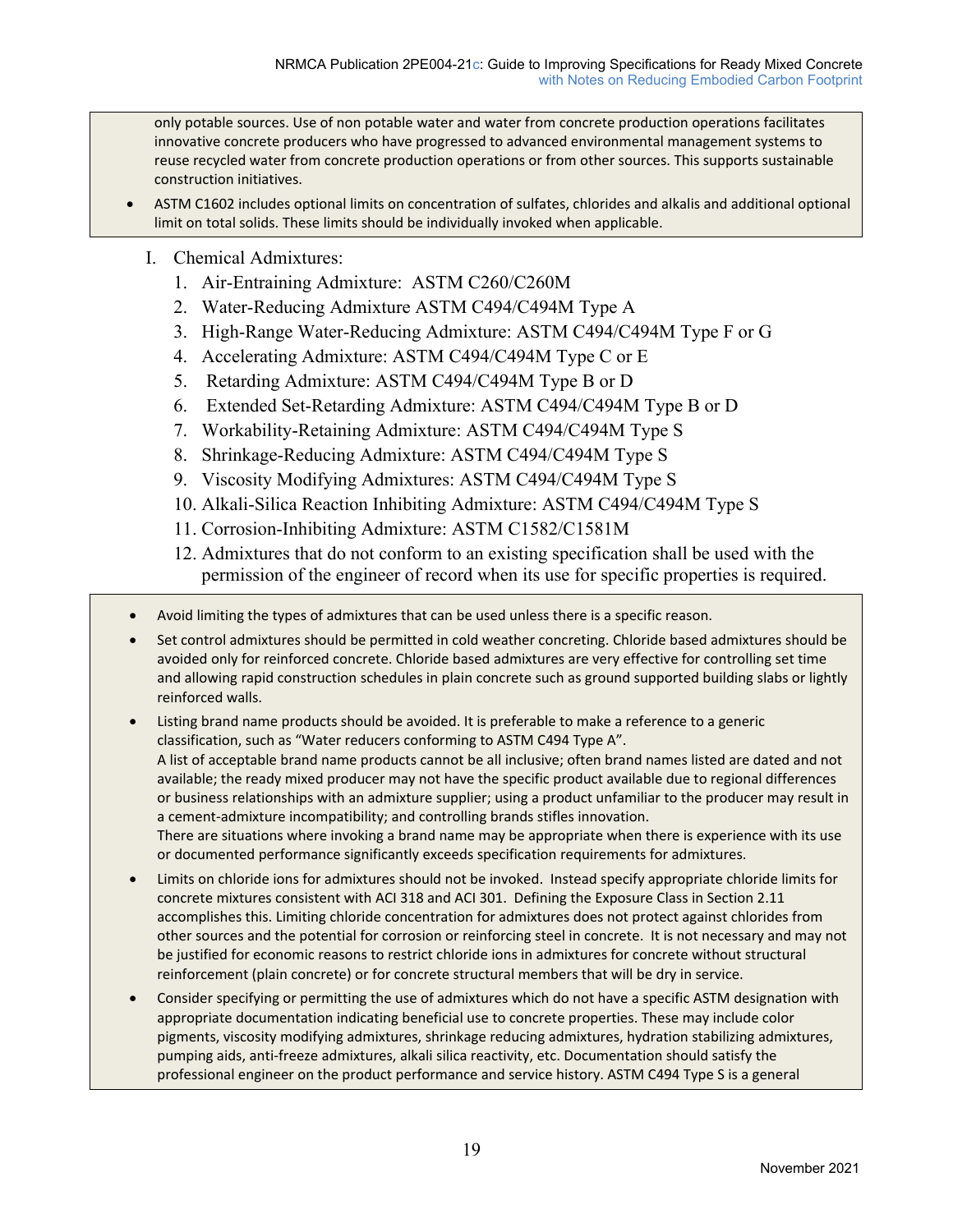classification intended to cover admixture products that provide a specific performance enhancement to concrete. The performance enhancement should be documented by appropriate testing.

J. Color Pigment: ASTM C979/C979M

#### 2.3 FIBER REINFORCEMENT

- A. Carbon-Steel Wire Fiber: ASTM A820/A820M, Type 1 <*specify length and aspect ratio if needed*>
- B. Carbon-Steel Cut Sheet Fiber: ASTM A820/A820M, Type 2 <*specify length and aspect ratio if needed*>
- C. Synthetic Monofilament Micro-Fiber: ASTM C1116/C1116M, Type III <*specify length if needed*>
- D. Synthetic Fibrillated Micro-Fiber: ASTM C1116/C1116M, Type III <*specify length if needed*>
- E. Synthetic Macro-Fiber: ASTM C1116/C1116M, Type III <*specify length and quantity if needed*>
- ASTM D7508/D7508M addresses requirements for polyolefin‐based synthetic fibers and includes requirements for chopped strands for micro, macro, and hybrid fibers including Denier, Finish Content, Tensile Strength, and cut length

#### 2.10 CONCRETE MIXTURES, GENERAL

- A. Prepare design mixtures for each type and strength of concrete on the basis of laboratory trial mixtures or field test data, or both according to ACI 301.
- B. Cementitious Materials: Limit percentage, by weight of cementitious materials other than portland cement in concrete for concrete assigned to Exposure Class F3 as follows:
	- 1. Fly ash or other pozzolans: 25 percent by mass
	- 2. Slag Cement: 50 percent by mass
	- 3. Silica Fume: 10 percent by mass
	- 4. Total of fly ash or natural pozzolans and silica fume: 35 percent by mass
	- 5. Total of fly ash or natural pozzolans, slag cement, and silica fume: 50 percent by mass
- These maximum limits on SCMs should only be specified for members assigned to Exposure Class F3 and not to all concrete in a structure. The intent is to minimize the potential for scaling of concrete surfaces when the application of deicing salts. Imposing these limits for all concrete on a project could adversely impact durability or sustainability goals. The potential for scaling with higher quantities of SCMs is not too common if finishing operations are properly timed. These limits may be deleted for machine finished concrete, such as slip form construction because the potential for scaling is considerably reduced.
	- C. Admixtures: Use admixtures in accordance with manufacturer's instructions
	- D. Color Pigment: Use color pigment in accordance with manufacturer's instructions. If specified, color of hardened concrete should match approved mockup.

#### 2.11 CONCRETE MIXTURES

A. Requirements for different classes of concrete mixtures for different locations or structural members shall be as follows: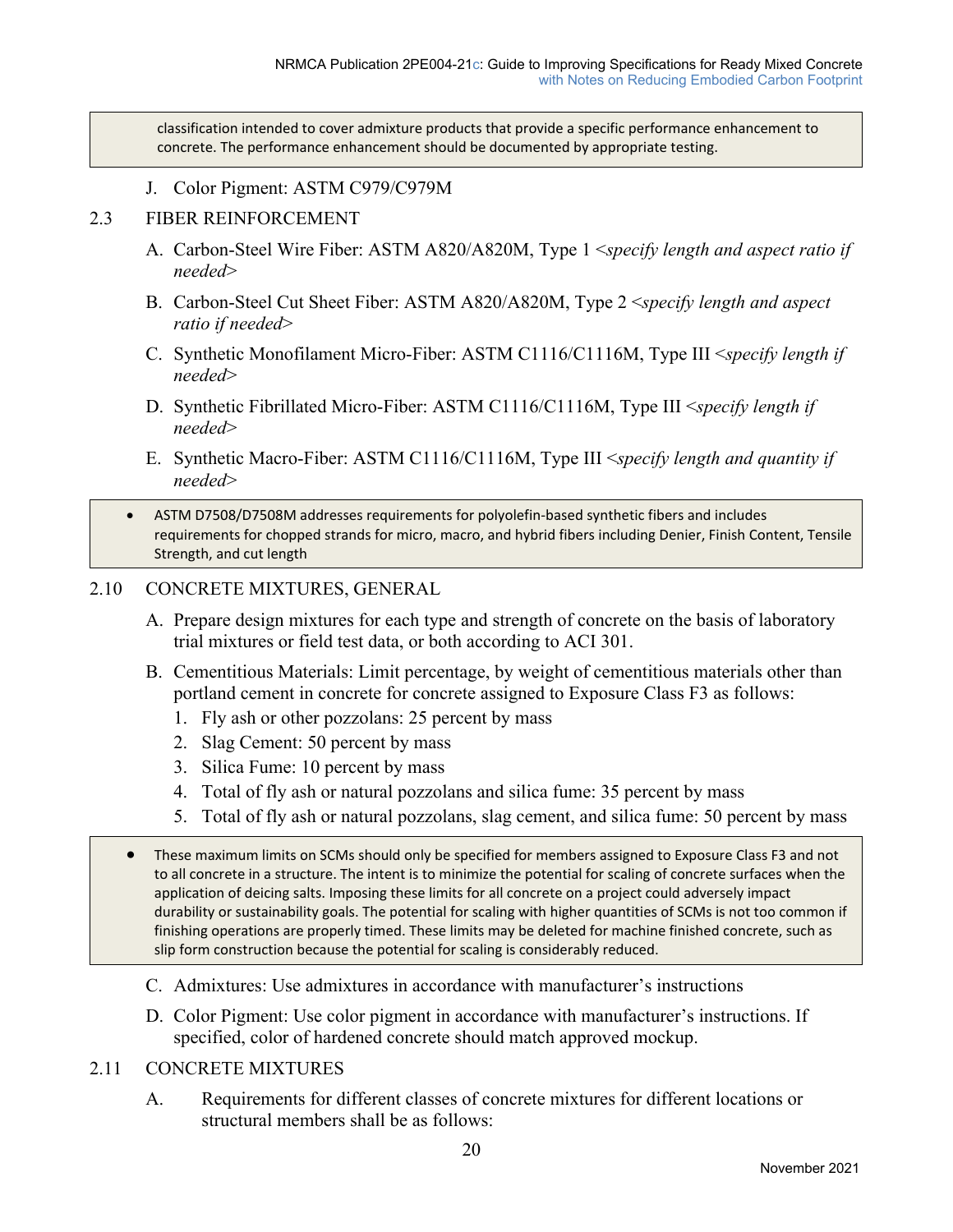<*provide a schedule for different classes of concrete required for the structure. Include detailed requirements pertinent to exposure classes in accordance with ACI 318.*>

| Class | Location | Nominal Max.<br>Aggregate Size | Exposure<br>Classes | $f'$ <sub>c</sub> , psi | Max w/cm | Slump or<br>Slump<br>Flow | Air<br>Content | Water-<br>soluble<br>Chlorides |
|-------|----------|--------------------------------|---------------------|-------------------------|----------|---------------------------|----------------|--------------------------------|
|       |          |                                |                     |                         |          |                           |                |                                |
|       |          |                                |                     |                         |          |                           |                |                                |
|       |          |                                |                     |                         |          |                           |                |                                |
|       |          |                                |                     |                         |          |                           |                |                                |

- Provide a schedule of concrete types (classes) for all components of the structure including the pertinent exposure class from ACI 318 based on anticipated exposure conditions for each location in the structure. When the exposure does not apply indicate the "\*0" class for that exposure category. The definition of exposure classes and the pertinent requirements for concrete as per ACI 318‐19 are provided in Appendix A. The exposure categories include:
	- Category F Exposure to cycles of freezing and thawing
	- Category S Exposure to water soluble sulfates in soil or water
	- Category W Concrete in contact with water
	- Category C Conditions requiring corrosion protection of reinforcement.
- For clarity it is recommended to state the requirements pertinent to the governing exposure classes in the project specification as the contractor and concrete supplier may not be familiar with code‐defined exposure classes and requirements. Ensure that the specified strength is consistent with the most restrictive requirement governed by structural design and the applicable exposure class for each class of concrete.
- The engineer should minimize prescriptive requirements on concrete mixtures and construction means and methods and increase the focus on measurable performance attributes when appropriate. The inclusion of both prescriptive and performance requirements in the specification can lead to inherent conflicts. It is unreasonable for a concrete producer to be held responsible for performance attributes implied (but not clearly stated) from prescriptive requirements.
- Nominal maximum aggregate size and specified compressive strength must always be indicated. Nominal maximum size of coarse aggregate should be in accordance with ACI 318 – 26.4.1.2 Aggregates. The nominal maximum size of aggregate pertains to restrictions of minimum section thickness, spacing of reinforcing steel and clear cover. Permitting the largest nominal maximum size is recommended for economy and reduced volume change characteristics. It should be ensured that the aggregate size is available locally. Using a large aggregate size can be difficult to handle during concrete production relative to control of segregation.
- Indicate strength as "specified strength" using notation  $f'_{c}$  consistent with industry terminology. The strength acceptance criteria are based on this specified strength. This is the strength that the engineer uses in structural design. The higher of the specified strength required for durability criteria and design loads will apply. If the specified strength required by durability criteria governs, the design engineer should take advantage of that strength level when designing structural members.
- In general, specified strength for concrete applies at an age of 28 days. In some cases, it is necessary or appropriate to specify a strength requirement at an earlier or later age. For post-tensioned construction an early age strength requirement may be necessary. For high strength concrete when service loads are not anticipated to be applied until much later, it may be appropriate to use a later age, such as 56 or 90 days, for the specified strength. This allows for more optimized concrete mixtures without using excessively high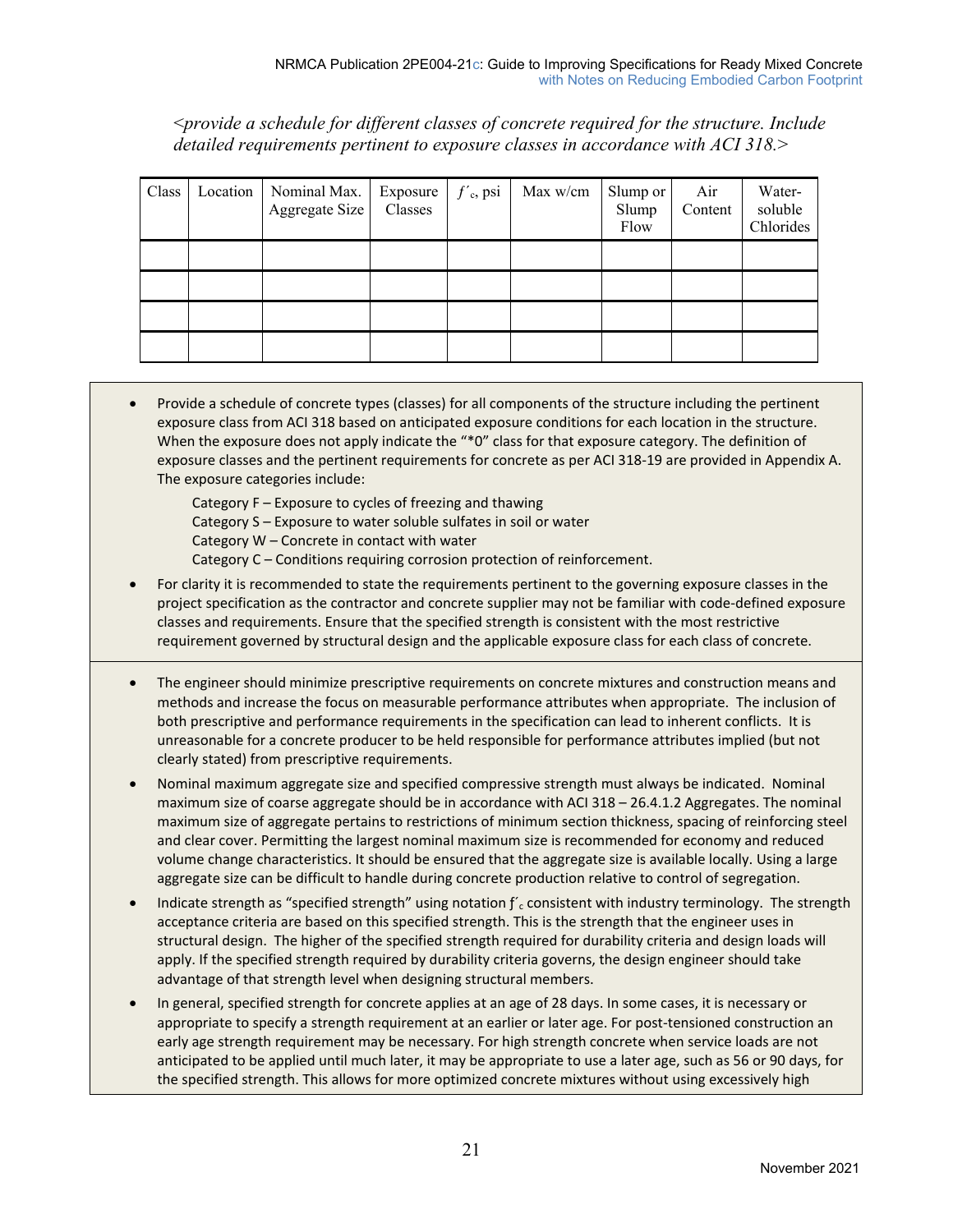cementitious materials content. Higher cement content can increase potential for cracking from shrinkage and thermal effects. It also increases cost and negatively impacts sustainability goals.

- The specified compressive strength requirement for the durability exposure classes is an attempt at matching the strength to the required water to cementitious materials ratio. This is because, in most cases, strength can be more easily verified by strength tests. The engineer should avoid indicating a specified strength that is significantly lower than what might be expected for a specified w/cm, for example 3000 psi and a 0.40 w/cm. A concrete mixture at a 0.40 w/cm will result in a strength level in excess of 6000 psi. The strength acceptance criteria do not work for this type of specification. There is no reliable method to verify the w/cm of samples of concrete obtained at the jobsite.
- Maximum w/cm, air content, cement type are controlled by exposure classes. Avoid specifying these requirements if they are not applicable to the anticipated service conditions of the structural members. Including a maximum w/cm for concrete where it is not essential can adversely affect the ability to place and finish concrete and the concrete performance because of possibly increased paste content, elevated concrete temperature, and increased propensity for cracking.
- Refer to water to cementitious materials ratio (w/cm) instead of water to cement ratio (w/c). SCMs are cementitious materials and should be included in the calculation of w/cm. Referring a water‐cement ratio based on the mass of only portland cement is misleading and contrary to industry practice as defined in ACI, ASTM, FHWA and all state departments of transportation.
- Unless there are specific design-related implications, the design professional should allow leeway to the contractor and manufacturer on the characteristics of fresh concrete to accommodate construction means and methods and ambient conditions.
- The engineer should avoid specifying a maximum or target slump as it may impact constructability. It is recommended that the slump should be selected by the contractor and concrete supplier based on the placement and finishing requirements of the concrete. This is the way slump is addressed in ACI 301. The target slump can be provided to the engineer of record in the submittal and can be used as a basis for quality assurance. Realize that with today's concrete technology, slump is not a measure of quality or water content but it can be used as a determining factor of the batch to batch uniformity. If the engineer chooses to specify slump it should be specified as a target limit, where the appropriate  $\pm$ tolerances in ASTM C94/C94M will apply. A maximum slump limit is appropriate for slip form applications. Specifications for slump should not be set at a certain level before addition of water reducing admixtures with a subsequent limit after the addition. It is not possible to verify this type of requirement. Admixtures have evolved so that they are generally added at the concrete plant with better control rather than delegating this responsibility to mixer drivers at the jobsite. With the use of water reducing admixtures slump cannot be taken as a representation of the quantity of water in the mixture.
- The contractor might have requirements for uniform setting characteristics of deliveries of concrete batches. These requirements can be established by the producer and concrete contractor along with a means to verify this requirement.
- The specification should avoid specifying minimum contents for cementitious materials. ACI 318‐19 or 301‐ 20 do not include any requirement for minimum cementitious materials content. There is no technical reason to include minimum cementitious materials content for other structural elements provided the performance requirements are achieved. In some cases, these are specified for slabs requiring a hard‐trowelled finish. However, minimum cement contents may not assure adequate finishability of floor slabs. These issues can be resolved between the concrete supplier and the contractor, more reliably than an expectation by imposing a limit on cementitious materials.
- For projects with a sustainability goal, a maximum cement content should not be specified for concrete mixtures. Cement content requirements vary considerably for constructability, early strength and other properties and should not be limited based on design strength of structural members. For sustainability goals, options may be to establish a carbon budget for all concrete on a project – this permits tradeoffs between different types of member requirements – where concrete for a foundation that can achieve strength at later ages can be at a lower carbon footprint than a post-tensioned member that needs to achieve strength at an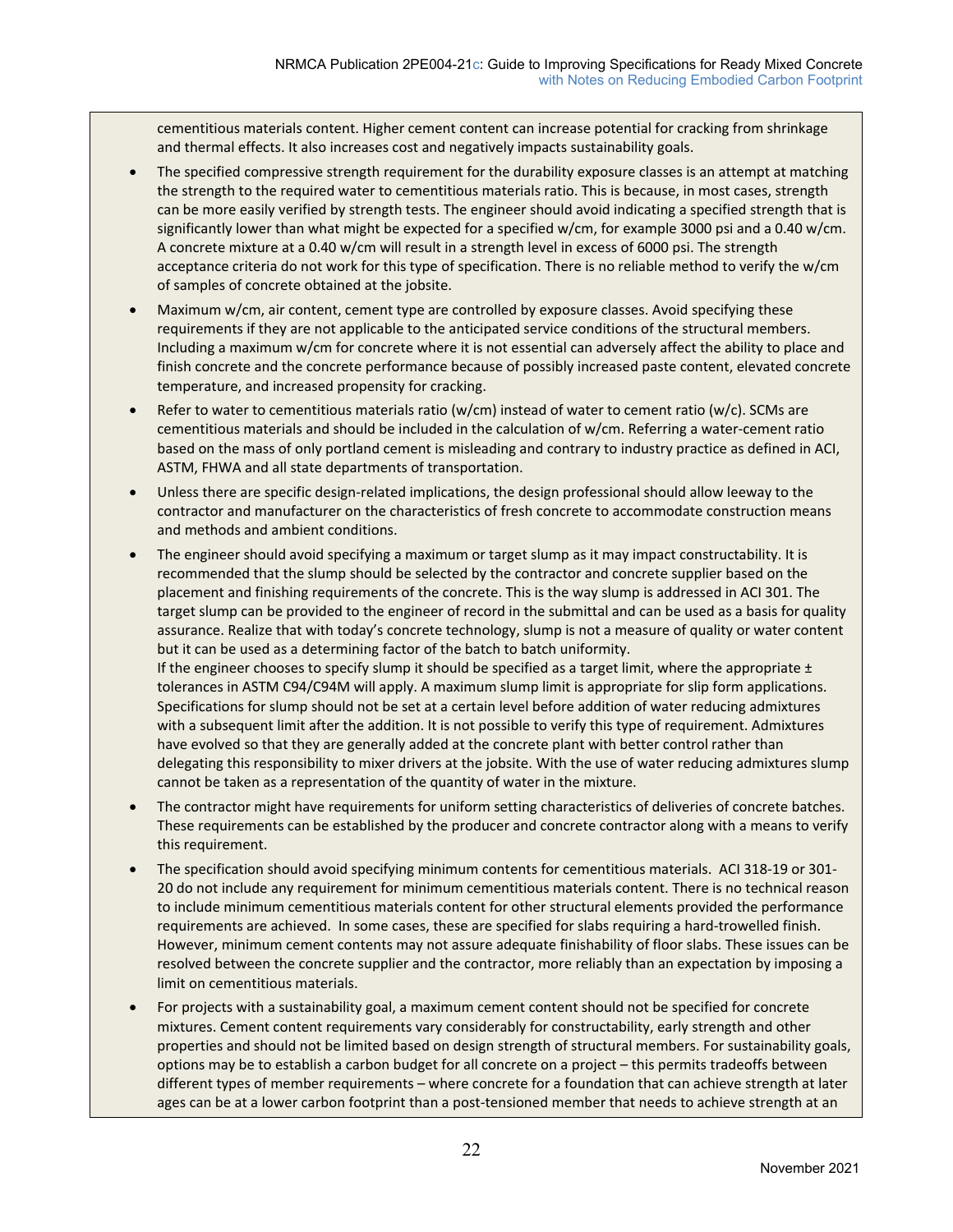early age. Alternatively, reduction in carbon footprint relative to typical mixtures or industry benchmarks could be used.

- Do not restrict the minimum or maximum percentage of SCM except unless there is a particular requirement in local building codes. ACI 318 establishes maximum limits of SCMs for concrete surfaces subject to deicer salt application in continuously moist conditions (Exposure Class F3) only. The concrete producer should be permitted to optimize SCM content based on strength, durability enhancement, and required characteristics for plastic concrete during placement and curing.
- It is recommended that the specification should not include restrictions on the quantity of SCMs such as "1.2 pounds of fly ash replacement per pound of cement". This is not a technically sound approach as the fly ash or SCM content as a percent of the cementitious materials will vary for strength targets at different ages, climatic conditions, use of admixtures, cement and SCM sources. This also increases the volume of paste in concrete and can increase the shrinkage. The concept of "replacement" of SCM for portland cement is deprecated. SCM content is always stated as a percentage of total cementitious material.
- It is recommended that the specification should not include a requirement to simulate field temperature and humidity for lab trial batches. It is impossible to anticipate or cover all potential situations. Lab trial batches are tested in accordance with standard procedures by ASTM C192 where laboratory temperatures of 73 ± 3°F apply. If hot weather job concreting must be simulated in the laboratory the approach suggested in ACI 305 for lab trial batches could be adopted. The established acceptance criteria for the project will still apply.

#### **Exposure Category F** – Freezing and Thawing

 In accordance with ACI 318, for concrete members that will be exposed to cycles of freezing and thawing, specify minimum specified compressive strength  $f_c$  and maximum w/cm: Class F1 ‐ 3500 psi and 0.55;

Class F2 ‐ 4500 psi and 0.45;

Class F3 for structural concrete 5000 psi and 0.40 (intent is to be consistent with exposure class C2); or 4500 psi and 0.45 for plain concrete.

The commentary of ACI 318 provides examples of concrete members (include in Appendix A) for assignment of appropriate exposure classes in Exposure Category F.

- Air content requirements for exterior concrete should be in accordance the appropriate exposure class in ACI 318. For exposure classes F2 and F3 where concrete is considered to be saturated in service, a higher air content is required. The air content requirements depend on the nominal maximum size of coarse aggregate. For specified compressive strengths equal to or greater than 5000 psi, the air content is permitted to be reduced by 1.0%. Entrained air content reduces strength and will need a higher cementitious materials content to achieve specified strength requirements.
- Many regions of the country do not need air‐entrained concrete for exterior applications. In these regions there is often little experience with producing and finishing air‐entrained concretes. For concrete not exposed to freezing conditions an air content requirement should not be specified.
- Building slabs or floors that receive a hard trowelled finish should not be air entrained. This causes a high likelihood of delaminations of the concrete surface. ACI 301 specifies that air content of concrete for slabs to receive a hard trowel finish should not exceed 3%.
- Maximum limits on the quantity of SCMs should be invoked for exposure class F3 continuous exposure to moisture and exposure to deicing chemicals. Do not include these limits if this exposure does not apply.
- A minimum cementitious materials content is not needed for freeze thaw durability.
- If this exposure category does not apply, do not include these limitations.

**Exposure Category S** – Concrete in contact with water soluble sulfates in soil and water.

The following methods are used to determine the concentration of water-soluble in soil and water from which the assignment of Exposure Class applies: ASTM C1580, *Standard Test Method for Water‐Soluble Sulfate in*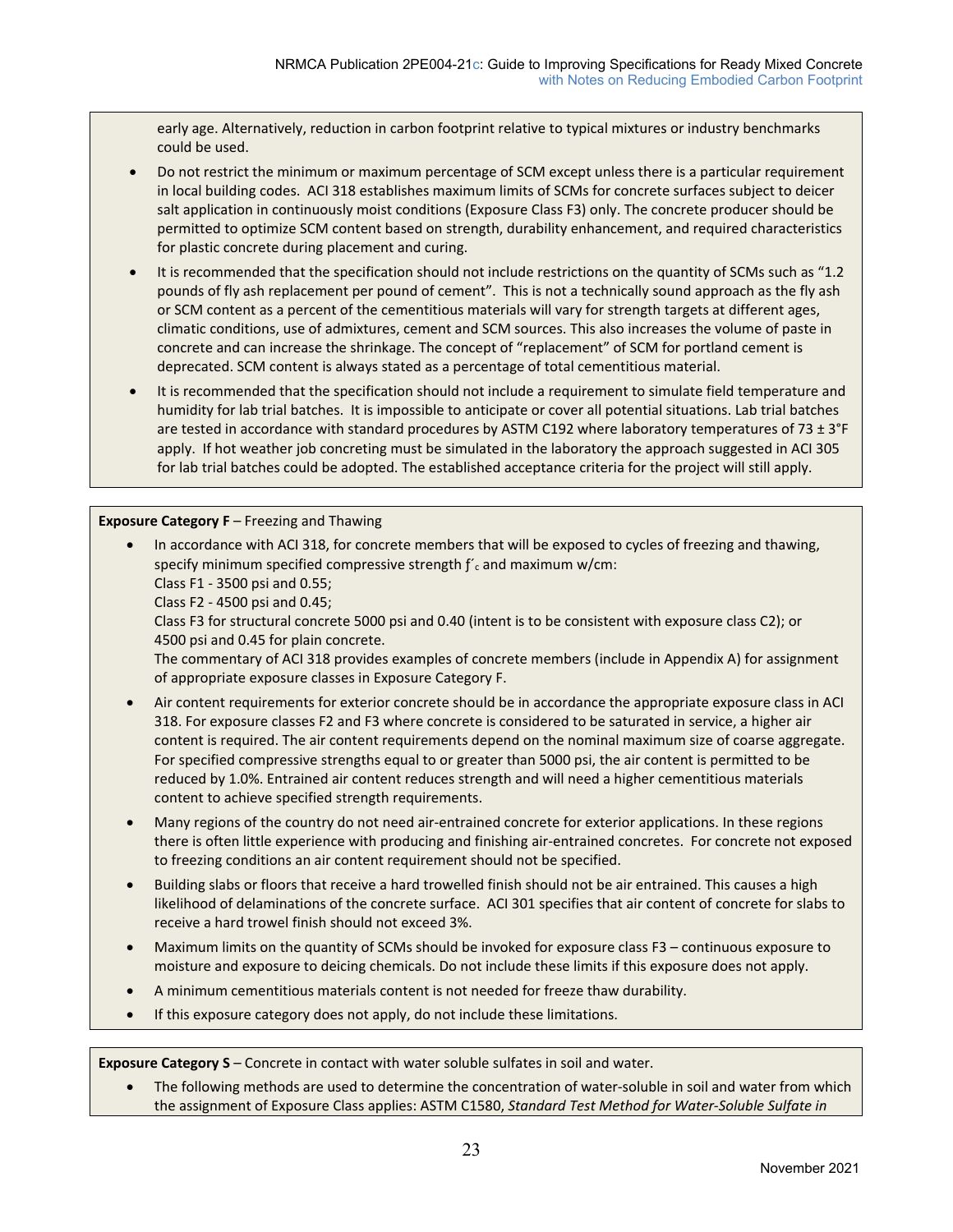*Soil,* ASTM D4130, *Standard Test Method for Sulfate Ion in Brackish Water, Seawater, and Brine,* and ASTM D516, *Standard Test Method for Sulfate Ion in Water.*

 For concrete members in contact with water‐soluble sulfate in soil or water, specify minimum specified compressive strength  $f_c$  and maximum w/cm: Class S1 ‐ 4000 psi and 0.50;

Classes S2 and S3 – 4500 psi and 0.45.

For exposure class S3, Option 2 lists 5000 psi and 0.40 that permits the use of Type V and blended cement with HS designation (high sulfate resistance) with no additional SCMs.

- Permitted types of cementitious materials are addressed in ACI 318 and the design professional may choose to select one of the options or provide the choice to the contractor to document the sulfate resistant cementitious materials proposed for use in the submittal.
- ACI 318 also provides an alternative to the cementitious types when the proposed cementitious materials have been qualified by testing in accordance with ASTM C1012. ASTM C1012 is a standard test method for length change of hydraulic‐cement mortars exposed to a sulfate solution. Since the duration of this test is quite long, this qualification will generally be available for cements complying with ASTM C595 – options MS and HS or ASTM C1157 Types MS and HS. Evaluation of SCMs for sulfate resistance is covered as optional requirements in the respective specifications. For Exposure Class S3, Option 2 permits a shorter time test (1 year) with a max w/cm of 0.40 and specified strength of 5000 psi. Suppliers of fly ash or slag cement might have these data documented when these materials are used in regions with higher sulfate content in the soil. Calcium chloride admixtures are not permitted for Classes S2 and S3. ASTM C1012 information is documented in a submittal and not used as a jobsite acceptance test.
- Note that exposure to seawater is considered to be a milder exposure at Exposure Class S1 even though the sulfate ion concentration is high. The more aggressive chemical species in seawater is considered to be chloride ions and some protection is afforded with higher aluminate  $(C_3A)$  content in cements for this condition. Members exposed to seawater will need to be assigned to Exposure Class C2 because of the external source of chlorides. The w/cm and specified strength for C2 will govern.
- A minimum cementitious material content is not needed for exposure to water‐soluble sulfates.
- If there is no exposure to sulfates, do not include these limitations.

**Exposure Category W** – Concrete requiring low permeability in direct contact with water but not exposed to freezing and thawing, sulfates, or chlorides

- This exposure category has limited application in building structures when the other categories do not apply. Some applications might be for water tanks or substructure elements constructed underwater.
- However, for members assigned to Exposure Classes W1 and W2 in contact with moisture the specification should include considerations for alkali aggregate reactivity. See earlier discussion on this.
- When Exposure Class W2 applies the minimum specified strength  $f_c$  is 4000 psi and maximum w/cm is 0.50.
- A minimum cementitious material content is not needed for exposure class W1 or W2.
- If exposure class W1 or W2 do not apply, do not include these limitations.

**Exposure Category C** – Conditions requiring corrosion protection of reinforcing steel

- The primary intent of exposure classes C0 and C1 are to control an internal source of chlorides in concrete. Additionally, in exposure category C2 the intent is to minimize the penetration of chloride ions from external sources to cause corrosion of reinforcement.
- Chloride ion limits for concrete mixtures are based on ACI 318. The chloride ion content, expressed as a percent by weight of cementitious materials, can be documented by a calculation of the total chlorides contributed by all materials in the mixture such that the calculated value is less than the water‐soluble chloride limit. Alternatively, the water‐soluble chloride content is measured on hardened concrete specimens in accordance with ASTM C1218 at an age between 28 and 42 days.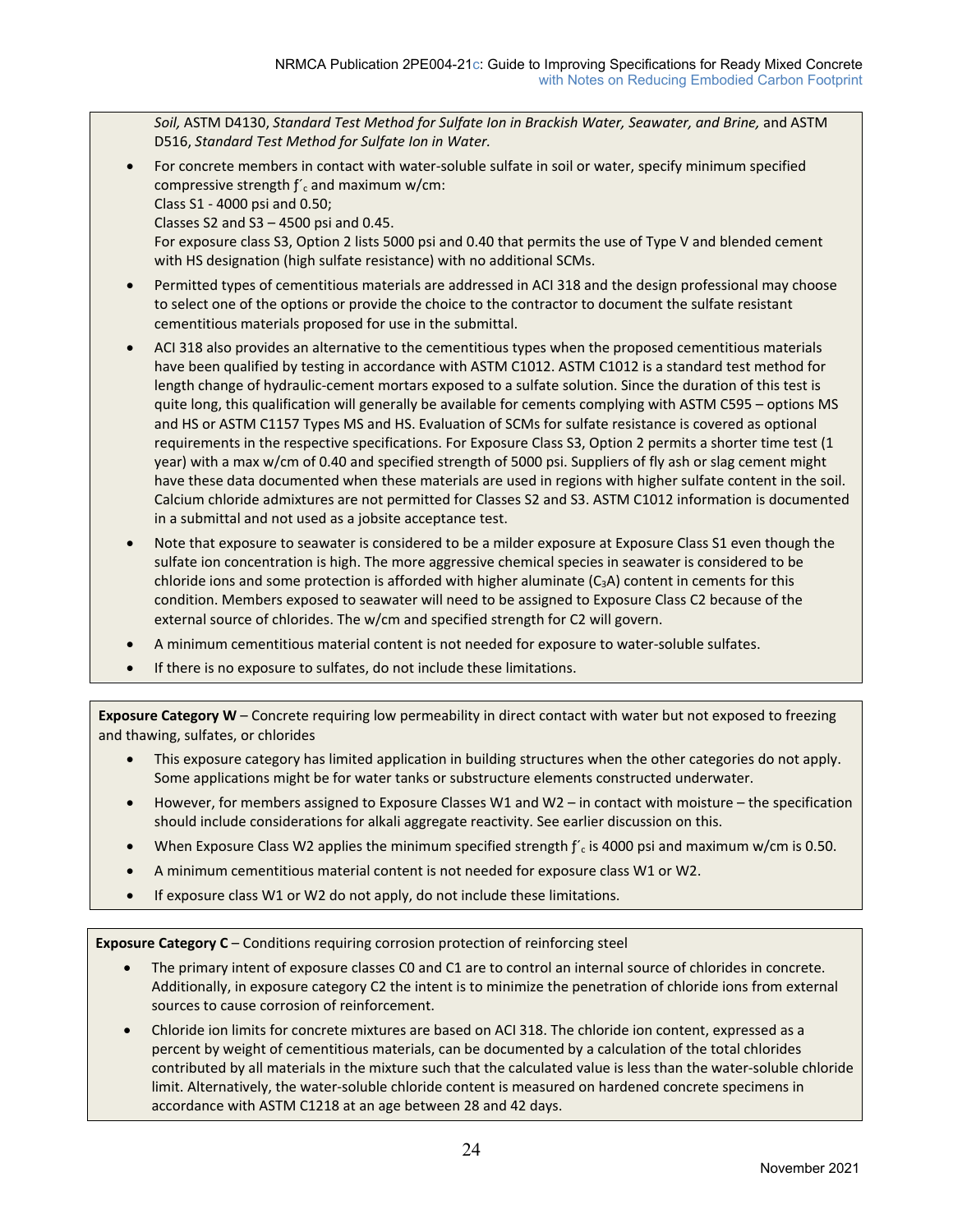- In accordance with ACI 318, the minimum specified strength of 5000 psi and maximum w/cm of 0.40 are only applicable for reinforced concrete structural members that will be exposed to an external source of chlorides in service – exposure class C2. Since chlorides are a component in most deicing chemicals, the requirements for structural concrete members for strength and w/cm are the same for exposure classes C2 and F3.
- For concrete exposed to chlorides (bridge decks, marine structures, parking garages) it is well known that fly ash, silica fume and slag can delay the initiation of corrosion by reducing permeability, with increasing levels typically leading to improved performance. However, it is not advisable to require prescriptive proportions of fly ash and slag to achieve the improved performance. Corrosion inhibiting admixtures provide additional protection by delaying the time to initiation of corrosion. Do not specify maximum limits on SCM quantities if exposure class F3 does not apply.
- A minimum cementitious material content is not needed for corrosion protection.
- If this exposure category does not apply, do not include these limitations.
- For exposure categories F, S, W, and C, ACI 318 includes prescriptive max limits on w/cm for concrete. A limit on w/cm is intended to reduce the permeability of concrete and improve its durability for these exposure conditions. In general, the permeability of concrete is impacted by both the w/cm and the composition of the cementitious materials. The singular limit on w/cm does not recognize benefits to improved durability provided by SCMs. An alternative performance-based approach may be considered by the designer.
- ASTM C1202 is a standard test method for rapid indication of concrete's ability to resist chloride ion penetration. This is an electrical method whereby the electrical charge passed, in coulombs, has been correlated to the "permeability" property of concrete. A lower charge passed represents reduced permeability. Prescriptive limits on quantities of fly ash, slag or silica fume dosage should be avoided. It is suggested that the engineer require at the time of submittal documentation qualifying the proposed concrete mixture by ASTM C1202 with a test value lower than a specific coulomb value at 28 or 56 days depending on curing method used. An accelerated curing procedure in the standard recognizes the benefits provided by fly ash and other SCMs. This subjects test specimens for 7 days in water at 73°F followed by 21 days of curing in 100°F water. If a standard curing procedure is used, the test should be conducted after a curing period of 56 days. This allows for the SCMs to demonstrate effectiveness in reducing permeability of concrete.

Requiring this test should be as an **alternative** to specifying a maximum w/cm.

- Consider the use of ASTM C1202 to replace both the w/cm and  $f'$ c with the following alternative criteria:
	- $w/cm = 0.50 \rightarrow 2500$  coulombs  $w/cm = 0.45 \rightarrow 2000$  coulombs  $w/cm = 0.40 \rightarrow 1500$  coulombs
- Note that ASTM C1202 test has a high testing variability and often technicians and laboratories are not proficient in sample care and testing required for reliable results. It is not advised to use this test for acceptance purposes unless a statistical approach is adopted. One such statistical approach is discussed in the article *Acceptance Tests for Concrete Durability* in the May 2007 issue of Concrete International. Strength acceptance criteria can be used for quality assurance, as is done for specified w/cm.
- Other test methods and criteria for reduced permeability are evolving. A more recent test method to measure transport properties of concrete is to measure its resistivity in accordance with ASTM C1876. Concrete with a higher measured resistivity is more resistant to penetration of dissolved chemicals. Resistivity in the range of 80 to 120 Ω∙m is typically used (higher value represents reduced permeability). The availability of laboratories that can perform this test is evolving. Resistivity is impacted by degree of saturation and the composition of the mixture and its pore solution.
	- B. For members where control of curling or reduction in the potential for cracking is required and as designated in Contract documents, submit data on the length change characteristics of the concrete mixture tested in accordance with ASTM C157. Perform ASTM C157 tests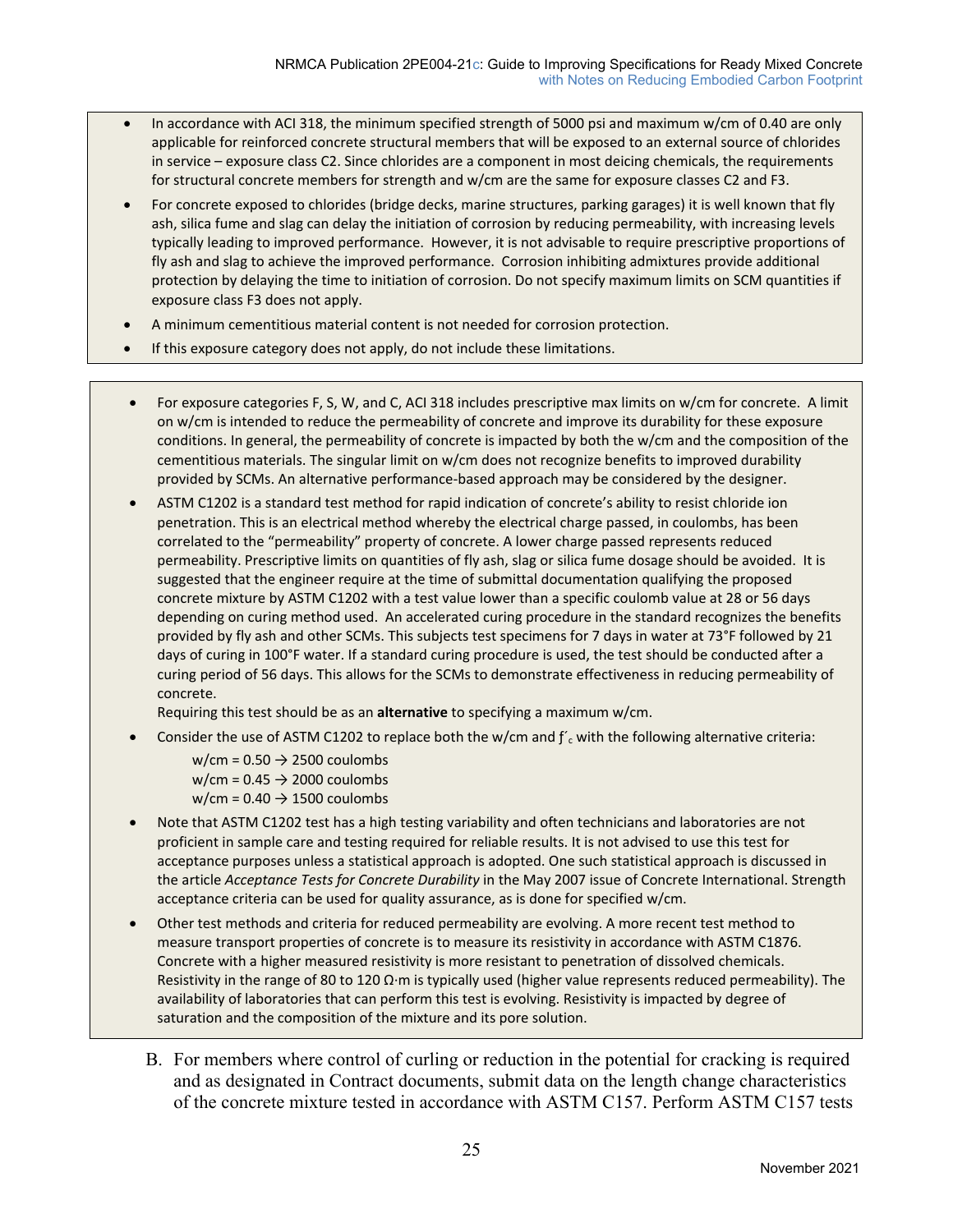and submit data showing length change not exceeding 0.05% after 7 days of moist curing followed by 21 days of air drying.

- ASTM C157 is the standard test method for length change of hardened hydraulic-cement mortar and concrete. The precision in terms of repeatability or reproducibility is not very good. It is a laboratory test and therefore must be used only for mixture qualification documented in the submittal. The test and required specimen care is not conducive for use with samples obtained at the jobsite for concrete acceptance. These factors include preparation of samples, curing at the jobsite, specimen handling, strict adherence to the test procedures and other details that can impact the results and pose a high risk of rejecting acceptable concrete. Knowledge of local materials shrinkage characteristics, optimizing concrete mixtures for lowest paste volume, and the use shrinkage reducing admixtures, as needed, are ways to achieve reduced shrinkage.
- Establishing specification requirements on grading limits of aggregates does not always assure reduced void content between aggregates, reduced paste volume, and thereby lower shrinkage.
- Shrinkage is impacted by quantity of water in concrete, paste volume, aggregate characteristics, and other factors. A low w/cm does not assure reduced shrinkage.
	- C. The installer and manufacturer shall coordinate to establish properties of the fresh concrete to facilitate placement and finishing with reduced potential for segregation and bleeding. Factors shall include but are not limited to slump or slump flow, setting time, method of placement, rate of placement, hot and cold weather placement, curing, and concrete temperature. Selection of fresh concrete properties shall be submitted.
- A smaller nominal maximum aggregate size may be needed for improved constructability.
- Air content for concrete is based on the nominal maximum aggregate size indicated. If smaller nominal maximum size aggregate is selected the air content (and acceptance range) should be adjusted accordingly.
- Even if no air entrainment is specified the contractor, installer, and manufacturer may choose to include air entrainment to reduce segregation and to improve placement and finishing characteristics.
	- D. Contractor shall indicate reportable changes in sources of materials and quantities when such changes are necessary to ensure constructability, performance of concrete and compliance with the specification requirements. The contractor is permitted to make minor adjustments less than the reportable deviations noted in the original submittal to concrete mixtures to ensure uniformity of concrete without a re-submittal for review or approval.
- Real time adjustments to concrete mixtures are necessary to accommodate changes in material characteristics, seasonal ambient conditions, and jobsite conditions. Examples include changing fineness modulus of sand or coarse aggregate grading, cement chemistry, moving from summer to winter construction, placement methods or jobsite constraints, to mention a few. Concrete mixtures will need adjustments to quantities of cementitious materials, admixture dosage, and aggregates to achieve consistent concrete. Requiring a re‐submittal with 28‐ day strength data on relatively minor adjustments is not practical and will delay construction schedules. The design professional may consider obtaining an original submittal stated in acceptable ranges of ingredient quantities or one that documents anticipated changes. Some of these changes in material quantities cannot be ascertained at the beginning of the project. Significant changes in types of ingredients that have been pre‐ qualified for certain durability requirements may not be appropriate. It is recommended that this issue be discussed in pre‐construction meetings.
- The engineer and contractor / concrete supplier should agree at the time of submittal on what is a reportable change that would require a re‐submittal. Examples might be different source or classification of materials and defined deviations of quantities of mixture ingredients from that of the original submittal.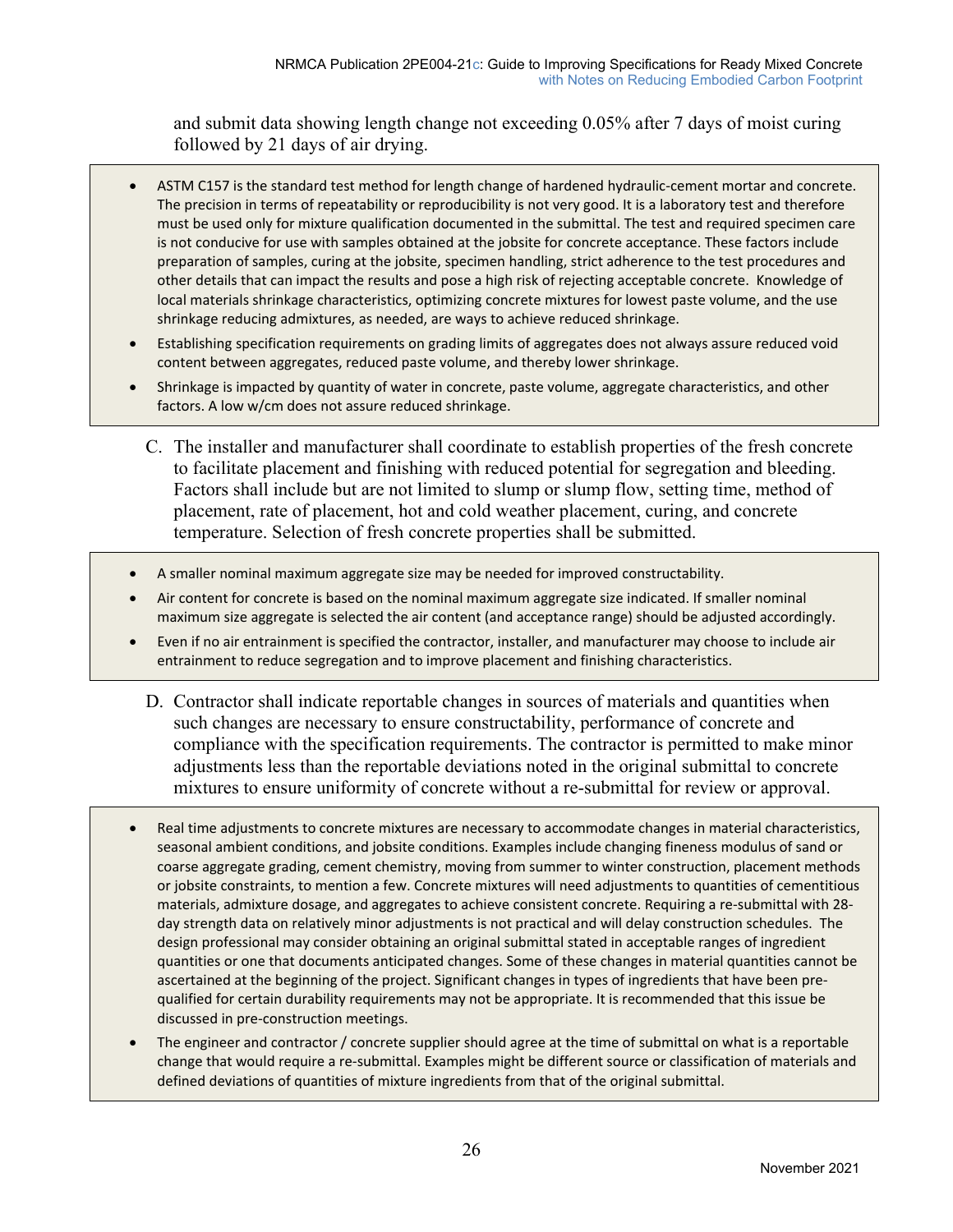- E. Provide documentation that the total GWP of all proposed concrete on the project is less than or equal to  $\log$  of CO2 equivalents.
- The design professional should establish a target for GWP, or a carbon budget for all the concrete on the project. Examples of how to establish a carbon budget is shown in Appendix C. The concrete supplier and contractor then can work together to provide concrete mixtures that have GWP such that the total GWP for all the concrete supplied for the building will be lower the target established here. See Section 1.5 for details on how the contractor demonstrates that the concrete supplied has lower GWP than the target.

#### 2.12 CONCRETE MIXING

- A. Measure, batch, mix, and deliver concrete in accordance with ASTM C94/C94M.
- B. Project-Site Mixing: Measure, batch, and mix concrete in accordance with ASTM C94/C94M. Mix concrete in acceptable stationary mixer.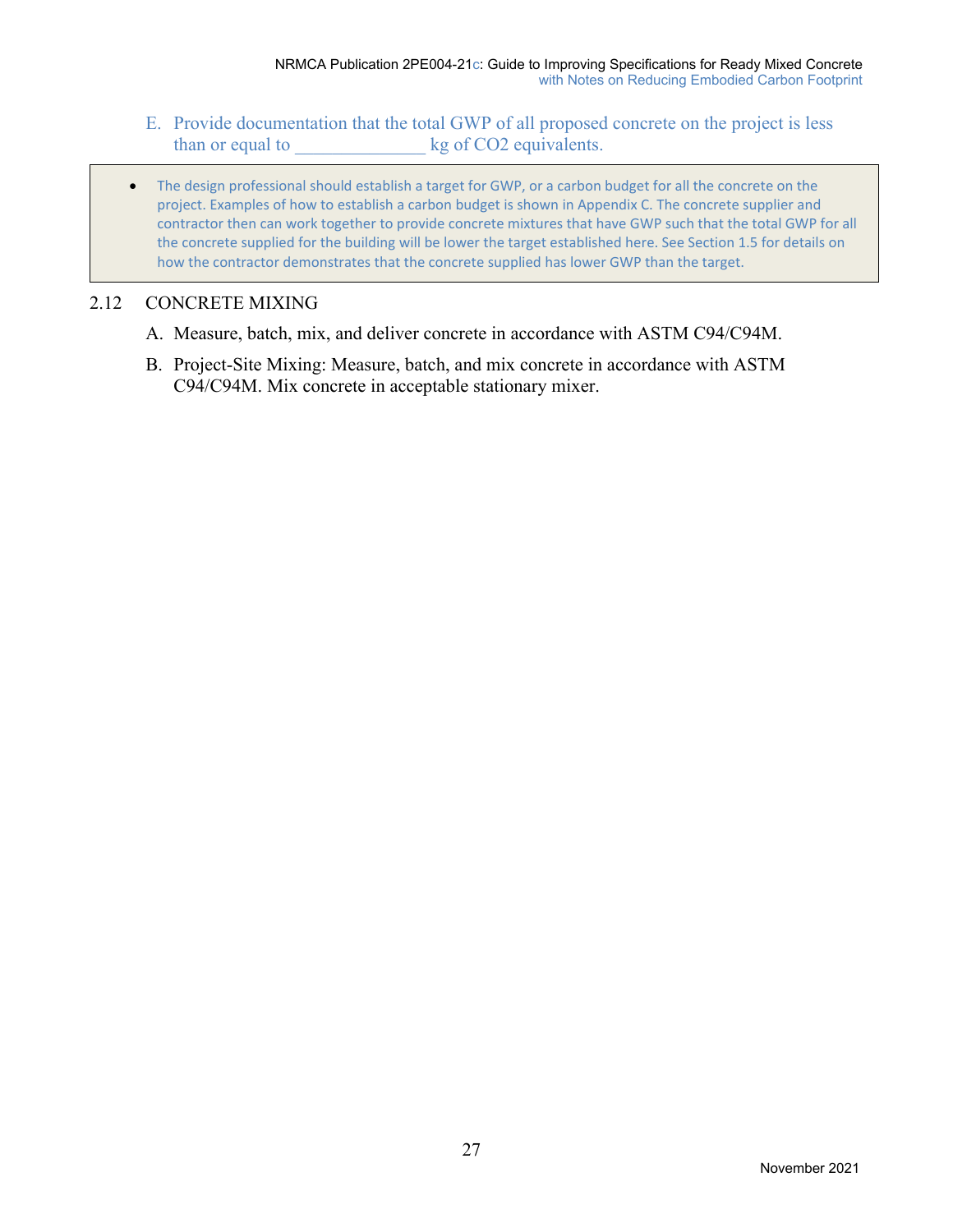# **PART 3 – EXECUTION**

#### 3.9 CONCRETE PLACEMENT

- A. Before placing concrete, verify that installation of formwork, reinforcement, and embedded items is complete and that required inspections have been performed.
- B. Measure, batch, mix, deliver, and provide delivery ticket for each batch of concrete in accordance with ASTM C94/C94M.
	- 1. Water is permitted to be added to a batch of concrete at the project site before placement provided that the amount of water added does not exceed the allowed amount indicated on the delivery ticket. Water addition shall only be permitted before any portion of the load is discharged. Samples for quality assurance tests shall be obtained after water addition and additional mixing in accordance with ASTM C94/C94M.
	- 2. It is permitted to add water to the concrete mixture during transportation to the jobsite when concrete is transported in truck mixers equipped with automated water measurement and slump or slump flow monitoring equipment in accordance with ASTM C94/C94M.
- Water addition at the job site is often necessary to facilitate placement and finishing and should be permitted if it is within the limits of the approved mixture. Ready mixed producers often hold back water to facilitate this job‐site addition to accommodate traffic/jobsite delays in placement and to satisfy the needs of the concrete contractor. The concrete mixture can be designed and approved at the maximum stated mixing water content. On request, producers can indicate on the delivery ticket the amount of water that can be added at the jobsite. ASTM C94 permits the addition of water if measured slump is below target levels. It is also common to increase the slump of the concrete using water reducing admixtures at the jobsite followed by appropriate mixing. However, admixture addition requires a certain degree of technical capability to ensure its not overdosed and this may not be available on the job site. Improper tempering concrete with water reducing admixtures at the jobsite can result in excessive slump, setting time retardation or cementadmixture compatibility problems.
- Automated water measurement and slump monitoring devices inject water when a reduction in slump is detected. The quantity of water is recorded and the system can be set to prevent water addition in excess of a maximum limit.
- It is recommended that the specification should not include more restrictive delivery time limits than specified in ASTM C94/C94M. Judicious use of water reducing, workability retaining, and retarding admixtures and methods for reducing concrete temperature can generally ensure that the concrete will meet the project requirements for placing and finishing when discharged. ASTM C94/C94M permits limits on discharge for truck mixer revolutions or time from batching to be set between the contractor and the concrete producer. This is because project conditions vary considerably, and a default time or revolution limit is not considered to be appropriate or protective to the quality of concrete. If the intent of delivery time restriction is uniform setting time for slab pours the contractor and the concrete supplier can work to define an acceptable setting time window that will facilitate proper finishability. In places like Houston, Phoenix, Florida, temperatures exceed 95°F for an extensive duration of the year and discharge of concrete after an extended duration from the time of batching is successfully accomplished with the use of admixtures.

#### 3.15 FIELD QUALITY CONTROL

A. Special Inspections: Owner will engage a special inspector to perform field tests and inspections and prepare testing and inspection reports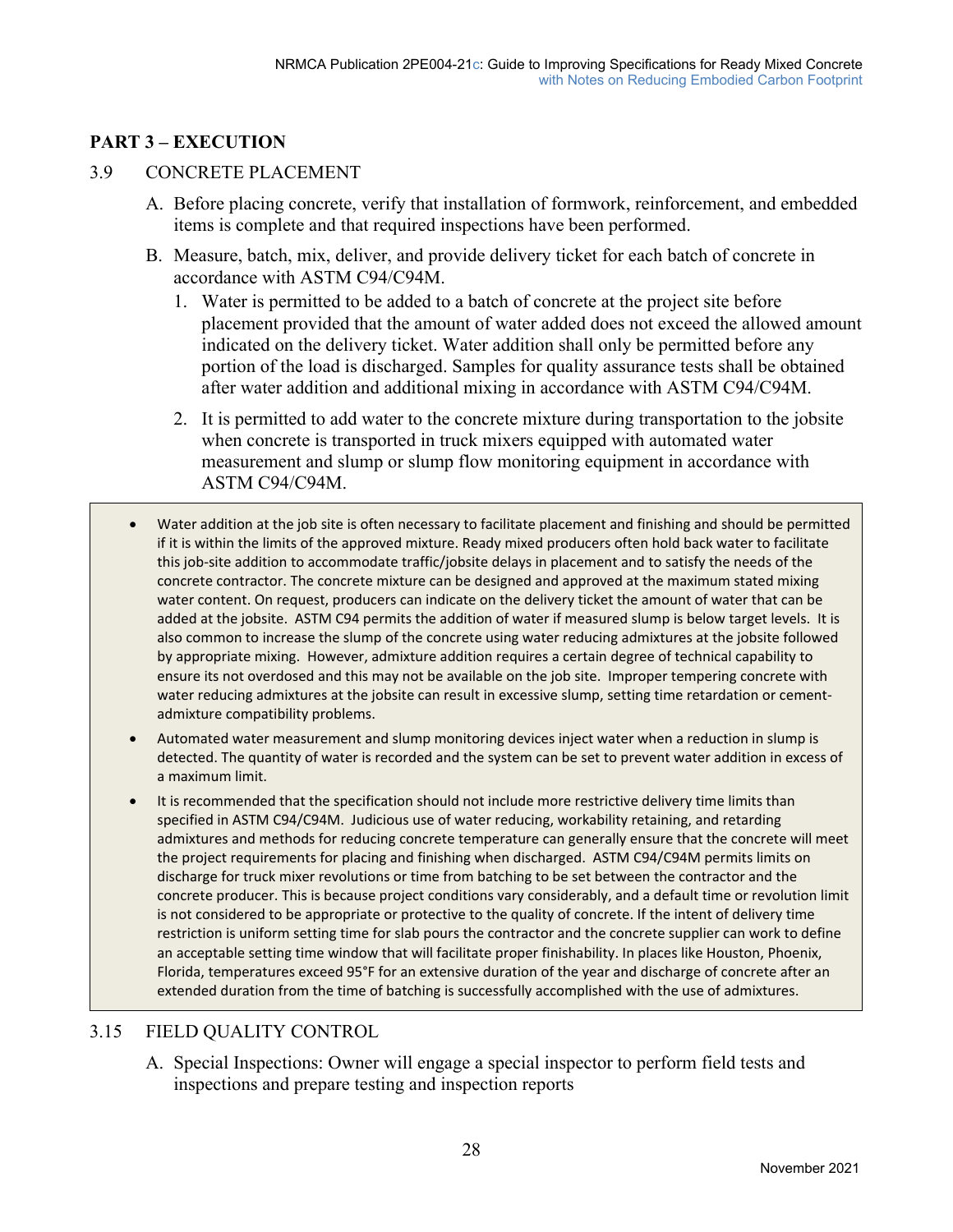- B. Testing Agency: Owner will engage a qualified testing and inspecting agency to perform tests and inspections and to submit reports
	- 1. Unless otherwise specified, the testing agency shall be responsible for providing containers and securing means with the contractor for initial curing at the jobsite for standard-cured strength test specimens used for determining acceptance of concrete and shall be responsible for maintaining and transporting these specimens to the laboratory in accordance with ASTM C31/C31M; and shall be responsible for verifying that standard-cured and field-cured strength specimens, when specified, are cured in accordance with ASTM C31/C31M.
	- 2. Testing agency shall report to Architect, Contractor, and concrete manufacturer any failure of Work to comply with Contract Documents
	- 3. Testing agency shall report results of tests and inspection to Owner, Architect, Contractor, and concrete manufacturer within 48 hours of inspections and completion of tests.
		- a. Test reports of concrete strength shall include reporting requirements of ASTM C31/C31M and ASTM C39/C39M including the following:
			- (1) Project Name
			- (2) Name of testing agency
			- (3) Names and certification numbers of field and laboratory technicians performing tests
			- (4) Name of concrete manufacturer
			- (5) Date and time of sampling and field testing
			- (6) Date and time of concrete placement
			- (7) Location in Work of concrete represented by samples
			- (8) Date and time sample was obtained
			- (9) Truck and batch ticket numbers
			- (10) Specified compressive strength and test age
			- (11) Concrete mixture designation
			- (12) Results of tests of fresh concrete performed
			- (13) Information on storage and curing of test specimens, including curing method and maximum and minimum temperatures during initial curing period
			- (14) Compressive strength test results at required test ages and type of fracture of specimens tested
- C. The contractor shall be responsible for providing space, water, and source of electrical power for storage of test specimens during the initial curing period at the jobsite. Storage of test specimens shall be in a secured location and the testing agency shall be provided access.
- The initial curing period of test specimens at the jobsite is critical to obtain reliable test results for acceptance of concrete – typically for strength. One of the most frequent reasons for low strength test results is the lack of proper initial curing (temperature and humidity) of the cylinders as defined for "standard curing" in ASTM C31. The testing agency and contractor responsibilities for initial curing of acceptance specimens have been stated in Sections B and C here. It is generally the contractor's responsibility to provide facilities and space for testing and storage of specimens during the initial curing period at the jobsite, ensure security, and provide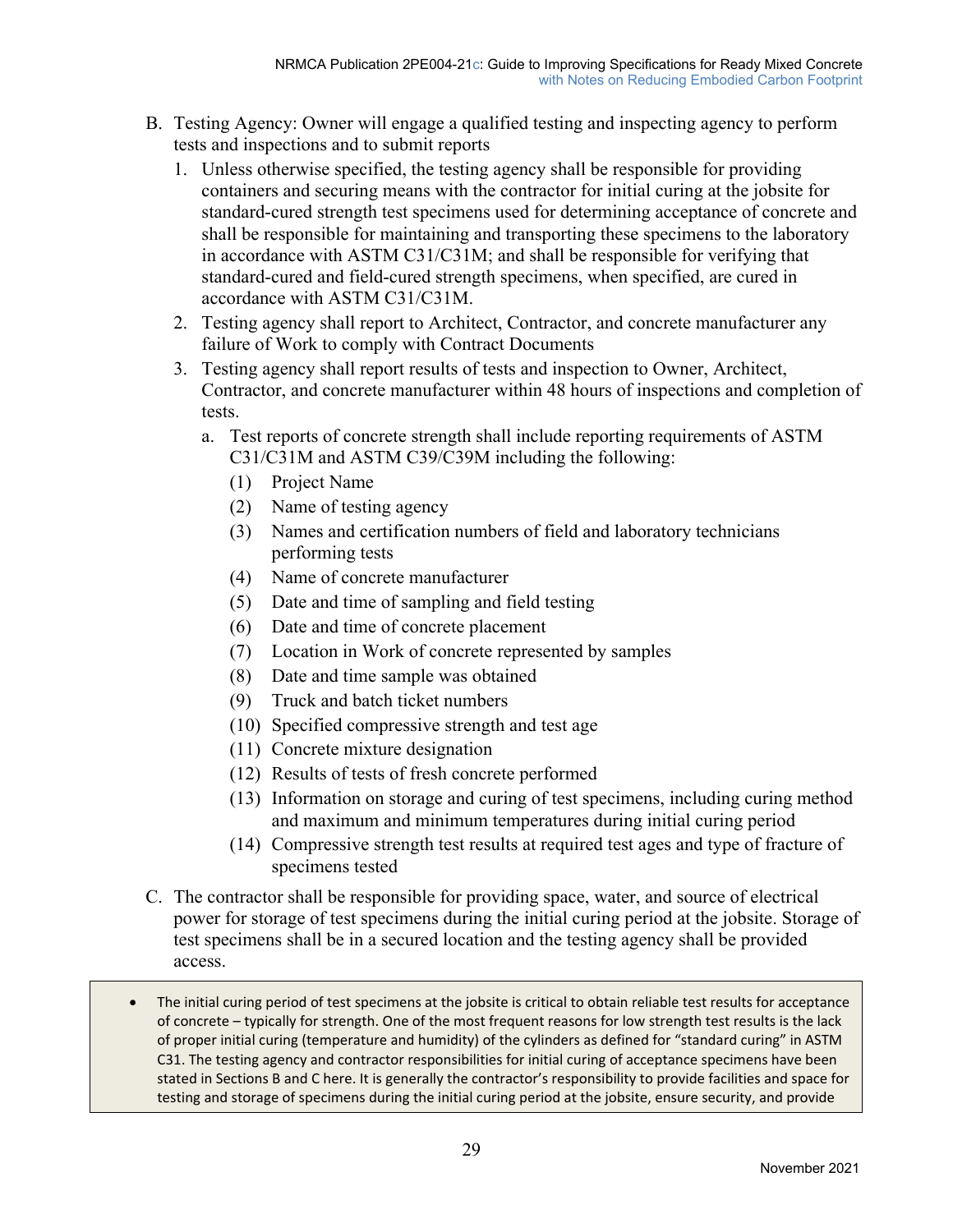access to testing agency personnel to transport test specimens to the lab as required. It is emphasized that the testing agency should be responsible for ensuring that the initial curing temperatures are within the stated range according to ASTM C31 for standard curing conditions. In some areas, the contractor is delegated this responsibility in the contract. The owner's representative should ensure the responsibility for acceptance testing details are covered in contract documents. If the contractor or testing agency do not provide the necessary resources to perform proper testing or initial curing, such deficiencies should be communicated to the owner or his representative before any acceptance testing is performed.

- D. Concrete Delivery Tickets: For each load delivered, collect and submit delivery tickets that include the reporting requirements of ASTM C94/C94M and include additional information as specified. Record jobsite addition of water or admixtures with a signature of person requesting the adjustment.
- E. Inspections:
	- 1. Headed bolts and studs
	- 2. Verification of concrete mixtures delivered consistent with submittal
	- 3. Concrete placement, including conveying and depositing
	- 4. Curing procedures and maintenance of curing temperature
	- 5. Verification of concrete strength before removal of shores and forms from beams and slabs
	- 6. Batch Plant Inspections as required
- F. Concrete Tests: Composite samples of concrete shall be obtained in accordance with ASTM C172/C172M and tests shall be performed in accordance with the following:
	- 1. Testing Frequency: Obtain one composite sample for each class of concrete at least once per day, once for each  $150 \text{ yd}^3$  of concrete, or once for each  $5000 \text{ ft}^2$  surface area for slabs or walls.
		- a. If the total volume of concrete for a class is such that frequency of testing required is less than five tests, then samples shall be obtained from at least five randomly selected batches or from each batch if fewer than five batches are used.
	- 2. Slump: ASTM C143/C143M
		- a. One test on each sample obtained to prepare strength test specimens
		- b. Additional tests as needed to monitor control of batches
	- 3. Slump Flow: When applicable for self-consolidating concrete ASTM C1611/C1611M
		- a. One test on each sample obtained to prepare strength test specimens
		- b. Additional tests as needed to monitor control of batches
	- 4. Air Content: ASTM C231/C231M, or C173/C173M for lightweight concrete
		- a. One test on each sample obtained to prepare strength test specimens
		- b. Additional tests as needed to monitor control of batches
	- 5. Temperature: ASTM C1064/C1064M
		- a. One test on each sample obtained to prepare strength test specimens
		- b. One test hourly when ambient temperature is 40°F or lower or 90°F or higher
	- 6. Density: ASTM C138/C138M
		- a. One test on each sample obtained to prepare strength test specimens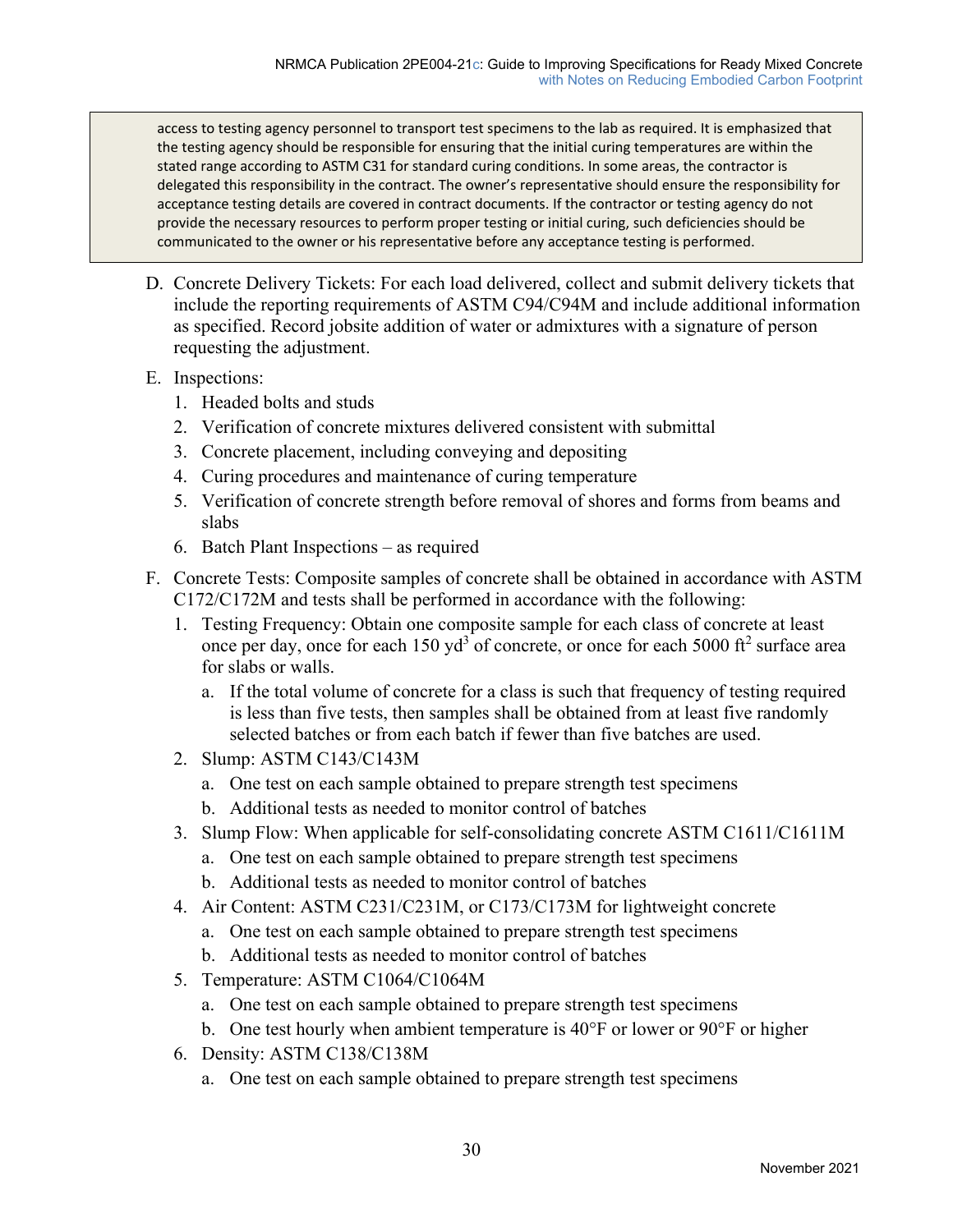- b. For lightweight concrete, one test as needed and at least once daily to verify conformance to equilibrium density determined in accordance with ASTM C567/C567M
- 7. Compressive Strength Specimens: ASTM C31/C31M
	- a. For strength specimens to be standard cured for acceptance of concrete, cast a set of cylinders and cure specimens at the jobsite in accordance with ASTM C31/C31M. Cast at least two specimens for each age that strength will be tested for information and additional reserve specimens as needed. Strength test results at the designated age shall be the average of two  $6 \times 12$ -in. or three  $4 \times 8$ -in. specimens.
	- b. If required, cast additional sets of cylinders for field-curing in accordance with ASTM C31/C31M
	- c. Transport specimens to the lab within 48 hours after casting and cure them in accordance with final curing requirements of ASTM C31/C31M until tested.
- 8. Compressive Strength Tests: ASTM C39/C39M
	- a. Test specimens for compressive strength at 7 days or at an alternative early age as required and one set at 28 days or at an alternate test age as designated for specified strength.
	- b. Acceptance of concrete shall be based on strength test results of standard cured cylinders in accordance with ASTM C31 and tested at 28 days in accordance with ASTM C39. Strength test results at the designated age shall be the average of two  $6 \times 12$  inch or three  $4 \times 8$  inch specimens.
	- c. When strength cylinders are made, tests of slump, air content, temperature and density shall be made and recorded with the strength test results.
	- d. Strength of each concrete class shall be deemed satisfactory when both of the following criteria are met:
		- (1) The average of three consecutive compressive-strength tests equals or exceeds specified compressive strength
		- (2) Any individual compressive-strength test result does not fall below specified compressive strength, *ƒ´c*
			- (a) by more than 500 psi when  $f' = 5000$  psi
			- (b) by more than  $0.1f'$  when  $f'$  > 5000 psi
	- e. When compressive strength tests fail to meet the provisions of (d), follow procedure in ACI 301 for evaluation of concrete strength tests. .
	- f. When it is deemed necessary to evaluate the adequacy of concrete strength, at least 3 cores shall be obtained from the portion of the structure represented by the low strength tests. Cores shall be removed and conditioned in accordance with ASTM C42. The strength of cores shall comply with the following:
		- (a) Average strength of 3 cores  $\geq 0.85 f'$ .
		- (b) Individual core strength  $\geq 0.75 f'$ .
- Clearly indicate the sampling location for acceptance samples: "point of placement or discharge". ASTM C172 does not describe procedures for sampling at the point of placement if another means of conveyance such as a pump, conveyor belt, or crane and bucket is employed. For determination that the concrete is supplied in accordance with the specified requirements, samples obtained from the point of discharge from the transportation unit is the stated requirement in ACI 318, ACI 301, and ASTM C94.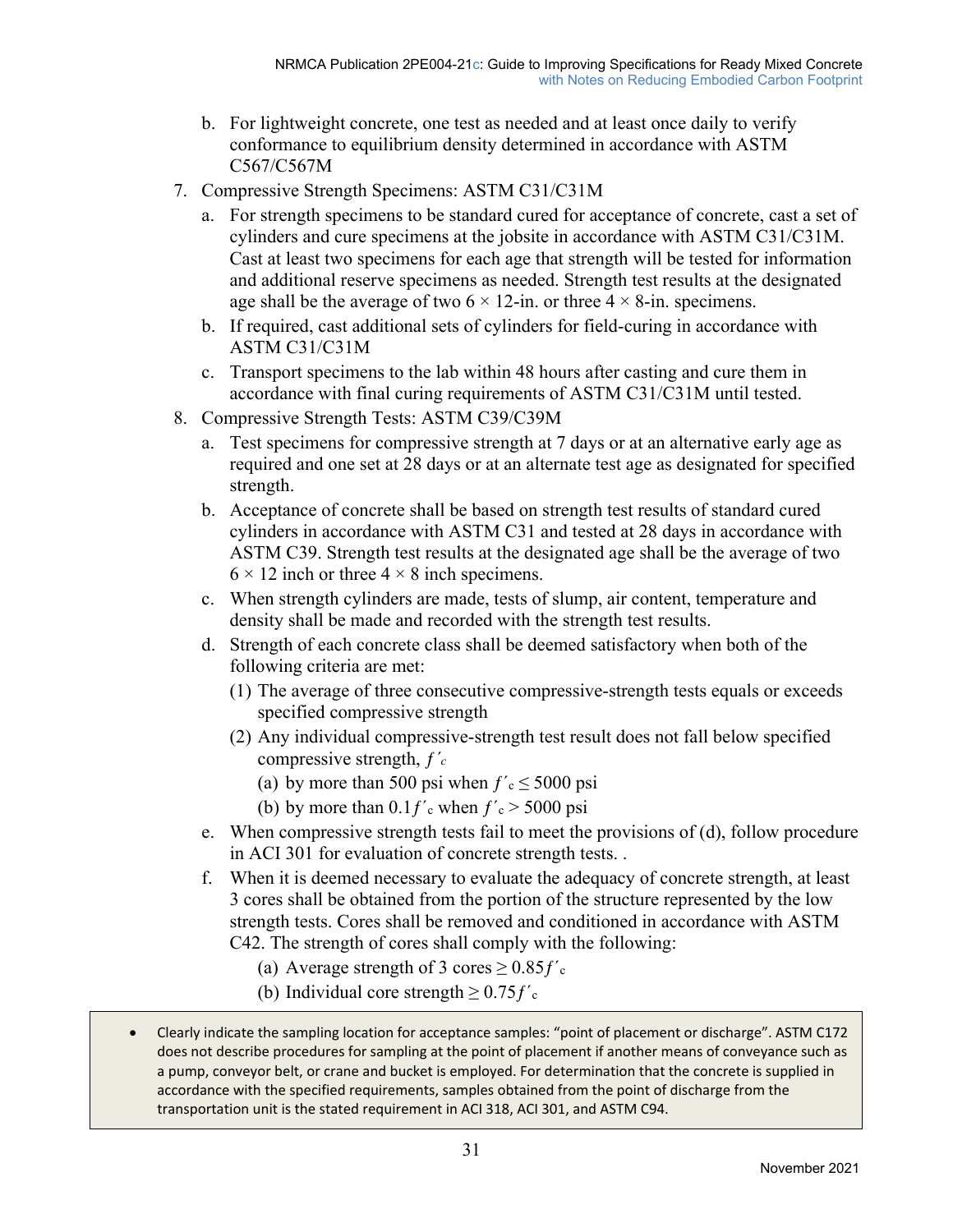- When the placement method can cause differences in fresh concrete characteristics as discharged from the transportation unit to the point of placement, the requirements for concrete at the point of discharge from the transportation unit should be established between the material supplier and the contractor/subcontractor. The designer should be notified of a change in requirements for the concrete as discharged from the transportation unit.
- Placement methods, such as the use of pumps, can change the characteristics of slump and air content of the concrete for a variety of reasons. The point of discharge represents a change of "custody" and responsibility of concrete. The concrete producer has no control of placement operations employed by the operator of the placement device or the contractor. Obtaining samples at the point of discharge from the truck mixer has been standard industry practice and is implicitly "calibrated" to some anticipated change in characteristics for normal placement methods. If the design professional needs to ensure "point of discharge" air content levels at the point of placement then the concrete at the point of discharge will likely need to have a modified slump or air content. For this to occur there needs to be proper coordination between the concrete as delivered and the placement method. A typical option is to measure slump and air as the concrete is discharged from the truck as well as at the point of placement to quantify the effects of the placement method. Concrete can be delivered at the job site to meet a **modified** slump and air content to compensate for an anticipated change. If the anticipated change through the placement procedure does not occur, a consequence will be reduced strength of concrete in the structure. Modifying slump and air content requirements to account for placement methods must be agreed upon at the pre‐placement conference and if necessary, by conducting some trial pours. Density measurements at the two locations are a quick means of estimating changes in air content of concrete.
- Caution should be exercised when sampling at the discharge end of a pump to ensure that the slump and air content of subsequent loads are NOT adjusted to compensate for poor sampling or testing practices. Manipulation of the pumping process to facilitate sampling, such as shutting off, jogging etc., will cause temporary vacuum in the pump line resulting in lower air content in the concrete sample. This loss of air is minimized in productive conveyance of concrete in full pump lines in a constant discharge stream. Samples obtained from "sputtering" discharge will not be representative of the concrete delivered. The operative procedure when "point of placement" is specified, the concrete sample should obtained at the "the point of placement" and not an alternate location. If sampling at the point of placement is not possible for safety reasons, sample location should then be at the point of discharge to eliminate the introduction of temporary, "non representative" conditions noted. A technician obtaining a sample of concrete from a pump line right beside the pump represents the worst sampling condition. A suggested method to obtain samples when "point of placement" is specified is to allow normal operation of pumps into the placement and obtain test samples from that location rather than to control the pumping operations to obtain samples in the sampling receptacle.
- Another problem with air content measurement, regardless of point of sampling, is insufficient effort when measuring air content by the volumetric method, ASTM C173 (roll‐a‐meter). This method is generally used for lightweight concrete. Insufficient agitation of the test sample will result in a lower measured air content that will then be called in for an adjustment at the plant. This often results in higher air content in the placed concrete and resulting lower strength.
- ACI 318 states minimum frequency for strength tests. Random sampling from different delivery vehicles should be followed. For smaller volumes of concrete on a project, the Code permits the engineer to not require strength tests. It is typically not common to test every load of concrete as this can cause considerable delays in placement with associated problems.
- Consider strength testing at later ages such as 56 or 90 days when high volumes of SCMs are used.
- An average of two 6x12 inch cylinders or three 4x8 inch cylinders tested at 28 days represents a strength test result for acceptance. Consider allowing the use of 4 x 8-inch specimens. This is permitted in ACI 318. ASTM C39 recognizes 4 x 8‐inch specimens as a standard size. The smaller specimens facilitate better care and curing, especially during the critical early age phase at the jobsite. The commentary of ACI 318 clarifies that the strength acceptance criteria apply as stated regardless of specimen size used.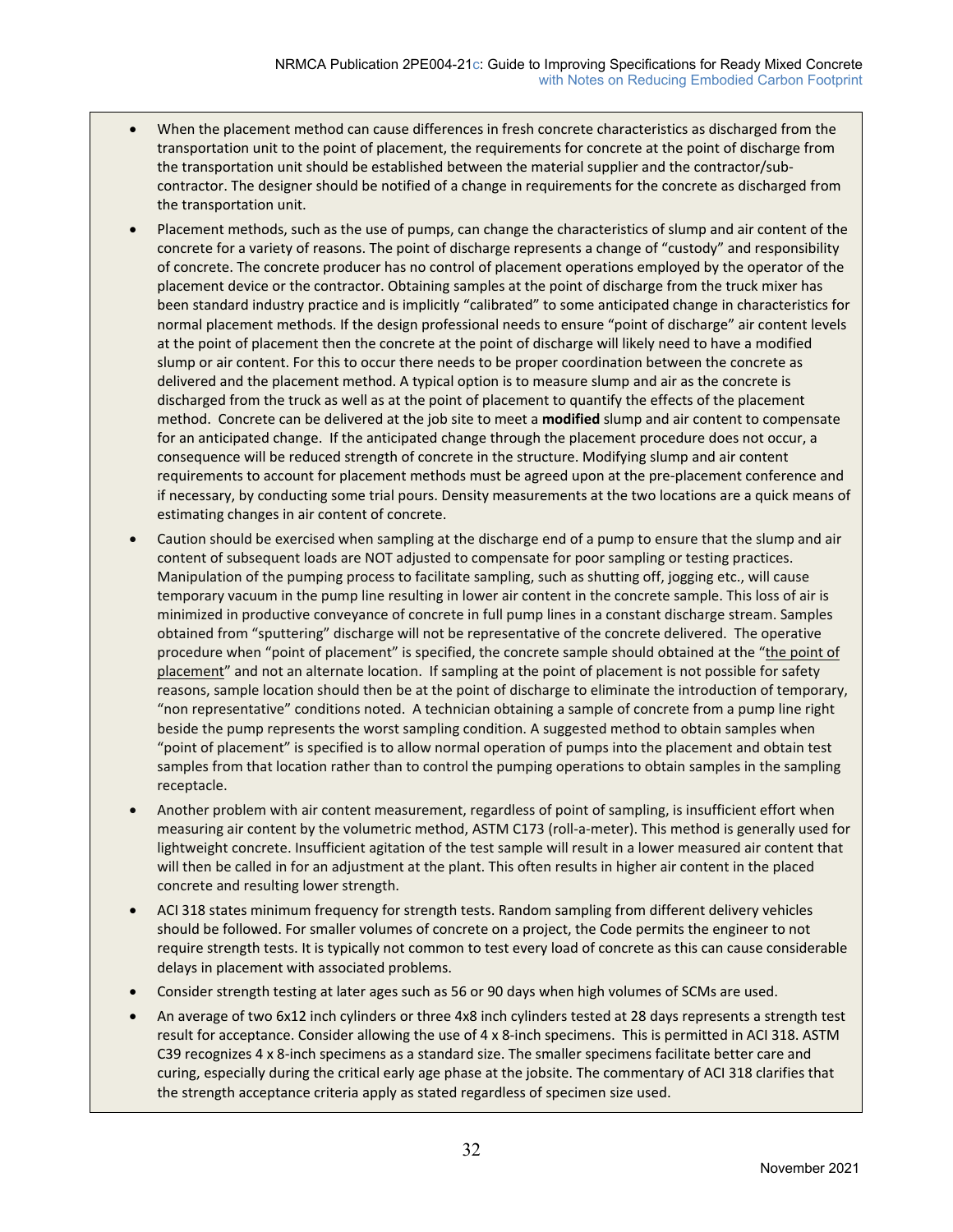- If additional cylinders are specified be sure to include exact requirements and use of those results. For example, if a cylinder is to be tested at 7 days for informational purposes, clearly indicate that purpose and that there are no acceptance criteria associated with this result. If 7‐day tests indicate a potential for lower strengths, it provides the concrete supplier with an opportunity to make modest changes to the mixture to increase the level of strength and these adjustments should be permitted with appropriate notification to the design professional. If additional cylinders are specified to be tested at 56 days for the purposes of acceptance if the 28‐day tests don't meet the acceptance criteria, then that should be indicated in the specification. Strength tests, even for informational purposes, should be the average of at least two test specimens. The rate of strength gain of concrete depends on the type of mixture. There are no established percentage of 28‐day strength at other test ages. These assumptions should not be used to "red‐flag" results of tests performed at ages other than that required by the acceptance criteria.
- The installer and manufacturer may choose to make additional cylinders, identified as field‐cured specimens, to monitor early age in‐place strength to accommodate form removal, prestress release, opening to traffic and reshoring. In cold weather, standard-cured cylinders (lab) may provide a false indication on whether the structure has achieved the necessary strength necessary for these construction stages. An even better option for estimating in-place strength would be to take advantage of maturity-based techniques. The strength results of field-cured specimens are not recognized for determining the acceptability of the quality of concrete furnished for the work.

ACI 318, in section 26.5.3, does recognize the use of field cured cylinders to determine whether curing and protection of the structure was adequate. The requirement indicating adequate curing and protection is when the field cured cylinders achieve a strength of at least 85% of standard cured cylinders but does not apply if the strength of the field cured cylinders exceed the specified strength by more than 500 psi. Note that this evaluation is not attributed to be the responsibility of the concrete supplier.

- It is important that the procedure for evaluating non‐compliance with specification requirements, such as low strength and the ultimate referee testing and resolution procedures be clearly defined in the project specifications. All parties need to know their financial exposure and risk prior to bidding a job.
- ACI 318 requires tests of cores from the structure only when strength tests do not comply with acceptance criteria in d.(2) above. Core tests are required if the likelihood of low‐strength is confirmed and calculations indicate that structural adequacy is significantly reduced. Cores should be obtained and conditioned in accordance with ASTM C42. The conditioning procedure is important to attain a uniform moisture distribution in the core as this has a significant effect on measured strength of cores.
- The acceptance criteria for cores (ACI 318 and ACI 301) are: three cores are required for each placement represented by a low strength test result
	- average of 3 cores  $\geq$  0.85  $f<sub>c</sub>$ , and
	- each individual core  $\geq$  0.75  $f_c$
- When it can be demonstrated that low strength test results are caused by non-adherence to standard practices for specimen preparation and it is documented that curing facilities used at the jobsite or at the laboratory did not conform to the standards, the expense associated with additional testing and evaluation should be appropriately covered at no cost to the contractor or concrete supplier.
- Only use air content testing as an acceptance criterion for concrete that has an air content requirement in the specification. It is also appropriate to test the air content of concrete that needs a hard-trowelled finish to ensure that there is no inadvertent generation of excessive air content. Density tests can also be used as an indicator for this purpose.
- For air content tests, C94 establishes a tolerance of ±1.5%; it permits a jobsite adjustment if the air content is less than the lower limit of the allowed tolerance; and sets forth procedures for retesting prior to a decision to reject the concrete. ASTM C94 requires that when air content needs to be verified, a preliminary sample be obtained from the initial portion of discharge. This sample is not in accordance with ASTM C172 and should not be used to make strength specimens. It permits an adjustment to the mixture if the air content is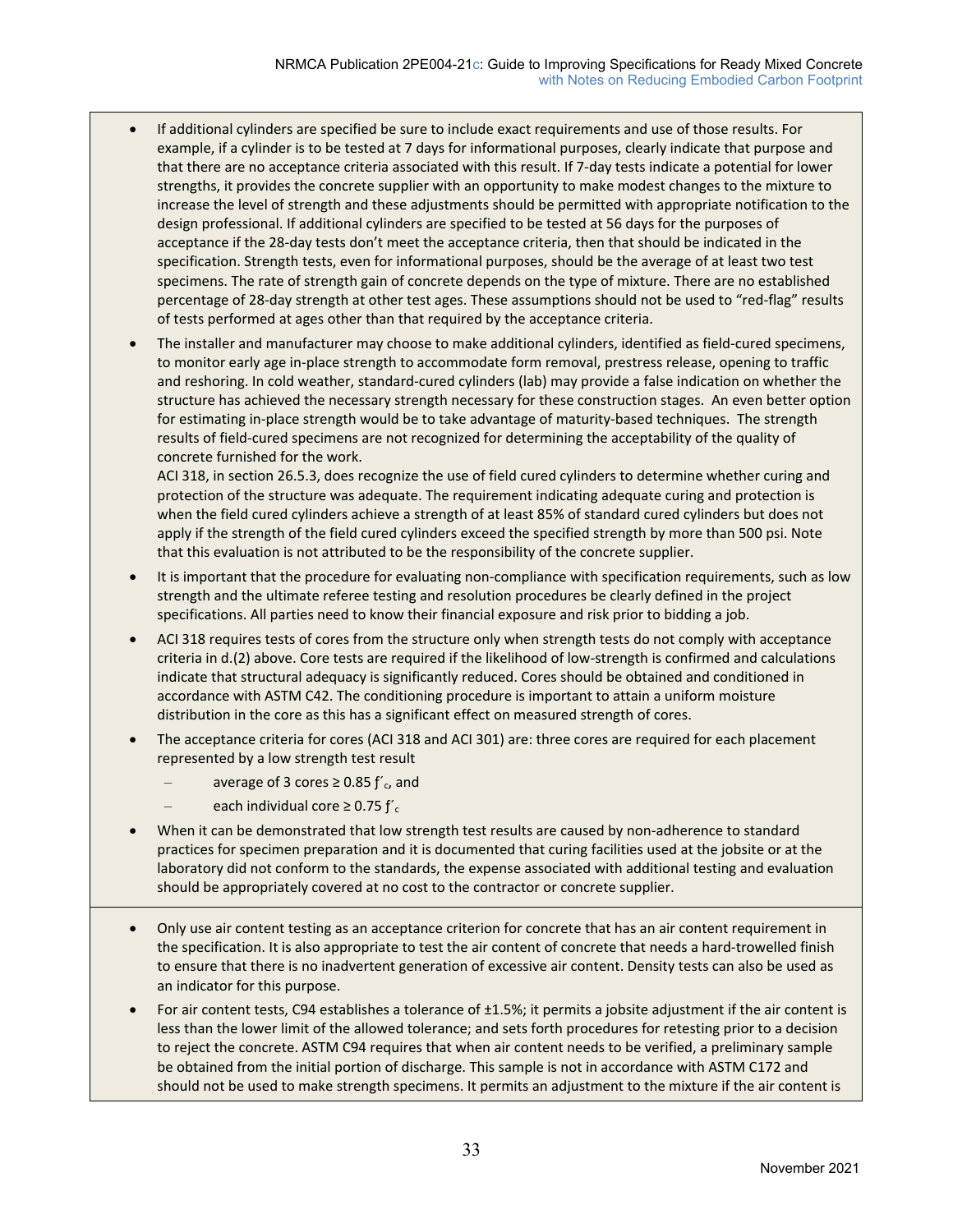not within required tolerance. ASTM C94 also requires a retest on a separate sample before a load of concrete is rejected for slump or air content that do not meet the specified requirements.

- Concrete contractor and concrete supplier may have a slump requirement and may choose to accept, reject or make jobsite adjustment to the concrete based on slump. Historically slump limits were specified due to concern of excessive water. With the use of admixtures, the relationship of slump to water content is weak. Compliance with target slump established by the producer and contractor as a means of verifying uniformity between loads of concrete.
- If engineer chooses to specify slump, it should be specified as a target limit, where the appropriate  $\pm$ tolerances in C 94 will apply. A maximum 8‐in. slump limit will preclude the use of self‐consolidating concrete that has the benefit of reduced consolidation requirements and reduced mix segregation. It is not advisable to require a target slump prior to addition of HRWR admixtures followed by a target after the addition. The general preference is for plant‐added HRWR for better control. Allow a variance on slump limits with HRWR and include a statement regarding lack of segregation, if necessary. Also C 94 permits a jobsite adjustment if the slump is less than the lower limit of the allowed tolerance; and sets forth procedures for retesting prior to a decision to reject the concrete.
- Slump flow of self consolidating concrete is stated as the spread of the concrete after it is released from the slump cone. Other useful observation with the slump flow test is a visual stability index that is a qualitative measure of the degree of segregation of the mixture. The rate at which the concrete spreads is called the T50 value which is the time it takes to achieve a spread of 50 cm or 20 inches. This is a measure of the viscosity of the mixture that is important to the type of application being placed. A larger T50 value indicates a more viscous mixture.
- A commonly specified temperature limit is 95°F, primarily to prevent the addition of excessive water for proper consistency for placement. With today's concrete technology it is possible to provide concrete within the designed water content at the appropriate slump. Thermal cracking in massive concrete members is another concern. If it is not critical for the Work, it is recommended that the specification should not include a maximum temperature limit. Such temperature limits may be unrealistic in southern states in summer. Controlling concrete temperature adds to the cost of concrete, especially with extreme steps like the use of liquid nitrogen are necessary.
- A thermal control plan is a good performance‐based alternative for mass concrete structural elements. The thermal control plan should indicate how concrete construction will be managed even with higher concrete temperature. Guidance on thermal control plans is available. CIP 42 from NRMCA discusses thermal cracking and prevention.
- Density is specified and used as an acceptance criterion only for lightweight or heavyweight concrete. While the engineer uses the equilibrium density of lightweight concrete in design, an equivalent value for the density of fresh lightweight concrete should be established for acceptance of lightweight concrete. The density of fresh concrete is typically 3 to 5 lb/ft<sup>3</sup> greater than the equilibrium density.
- Even for normal weight concrete it is strongly recommended that the density test (ASTM C138) be performed whenever cylinders are made. This is a requirement in ASTM C94. This set of tests support each other in case there are problems with the strength test results. ASTM C138 can be used as a check test for results of the ASTM C173, and ASTM C231. It is not unusual that improper testing procedures for measurement of air are followed; or for air meters to not function properly; and result in inaccurate air content measurements.
- Distribution of all test results is very important for quality control. The distribution of test reports is required by ACI 318 (26.12.1.1). The ready mixed concrete supplier must be provided with copies of test reports in a timely manner – 48 hours is reasonable and the use of electronic communication could narrow this time further. This facilitates rapid corrective action in the case of low strength results. Strength test reports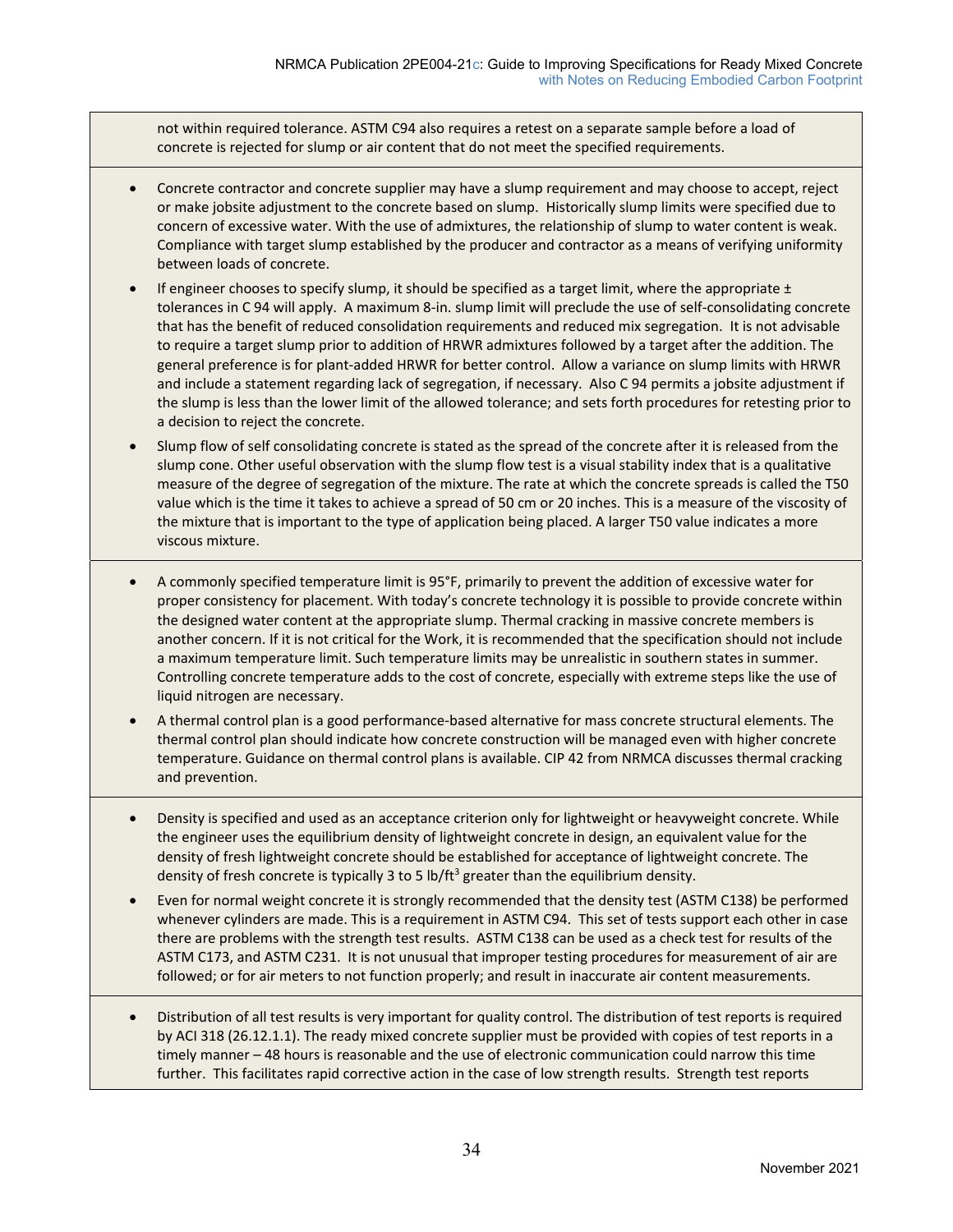should follow all the reporting requirements of ASTM C39 that includes important information on jobsite conditions and specimen care.

 Strength test results should also be made available to the construction manager, general contractor and concrete contractor.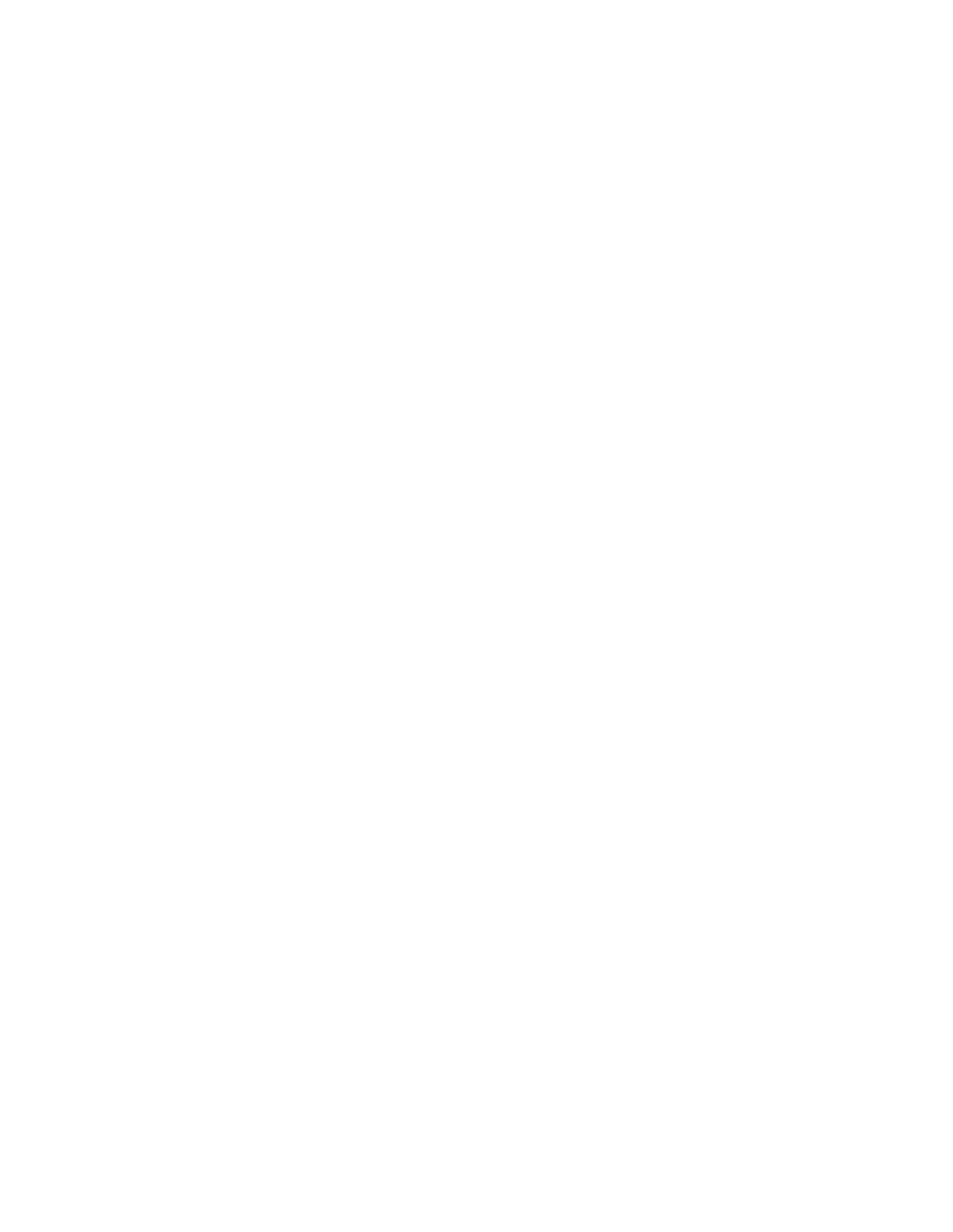# **Appendix A Definition of Exposure Classes and Requirements for Concrete in accordance with ACI 318‐19**

# **Table 19.3.1.1 – Exposure categories and Classes (ACI 318‐19)**

| Category                   | <b>Class</b>   | <b>Condition</b>                                                                                                                                           |                                                               |  |  |  |  |
|----------------------------|----------------|------------------------------------------------------------------------------------------------------------------------------------------------------------|---------------------------------------------------------------|--|--|--|--|
|                            | FO.            |                                                                                                                                                            | Concrete not exposed to freezing and thawing cycles           |  |  |  |  |
| Freezing and               | F1             | Concrete exposed to freezing and thawing cycles with limited<br>exposure to water                                                                          |                                                               |  |  |  |  |
| thawing<br>(F)             | F <sub>2</sub> | exposure to water                                                                                                                                          | Concrete exposed to freezing and thawing cycles with frequent |  |  |  |  |
|                            | F <sub>3</sub> | Concrete exposed to freezing and thawing cycles with frequent<br>exposure to water and exposure to deicing chemicals                                       |                                                               |  |  |  |  |
|                            |                | Water-soluble sulfate $(SO42)$                                                                                                                             | Dissolved sulfate $(SO42)$ in water,                          |  |  |  |  |
|                            |                | in soil, percent by mass (1)                                                                                                                               | ppm $(2)$                                                     |  |  |  |  |
|                            | S <sub>0</sub> | $SO_4^2$ < 0.10                                                                                                                                            | $SO_4^2$ < 150                                                |  |  |  |  |
| Sulfate                    | S <sub>1</sub> | $0.10 \leq SO_4^2 < 0.20$                                                                                                                                  | $150 \leq SO_4^2 < 1500$                                      |  |  |  |  |
| (S)                        |                |                                                                                                                                                            | or seawater                                                   |  |  |  |  |
|                            | S <sub>2</sub> | $0.20 \leq SO_4^2 < 2.00$                                                                                                                                  | $150 \leq SO_4{}^{2}$ < 1500                                  |  |  |  |  |
|                            | S <sub>3</sub> | $SO_4^2 > 2.00$                                                                                                                                            | $SO_4^2$ > 10,000                                             |  |  |  |  |
| In contact with            | W <sub>0</sub> | Concrete dry in service                                                                                                                                    |                                                               |  |  |  |  |
| water                      | W1             | Concrete in contact with water and low permeability is not required                                                                                        |                                                               |  |  |  |  |
| (W)                        | W <sub>2</sub> | Concrete in contact with water and low permeability is required                                                                                            |                                                               |  |  |  |  |
|                            | CO             | Concrete dry or protected from moisture                                                                                                                    |                                                               |  |  |  |  |
| Corrosion<br>protection of | C1             | Concrete exposed to moisture but not to an external source of<br>chlorides                                                                                 |                                                               |  |  |  |  |
| reinforcement<br>(C)       | C <sub>2</sub> | Concrete exposed to moisture and an external source of chlorides<br>from deicing chemicals, salt, brackish water, seawater, or spray from<br>these sources |                                                               |  |  |  |  |

 $\overline{^{(1)}}$  Percent sulfate by mass in soil shall be determined by ASTM C1580

(2) Concentration of dissolved sulfates in water, in ppm, shall be determined by ASTM D516 or ASTM D4130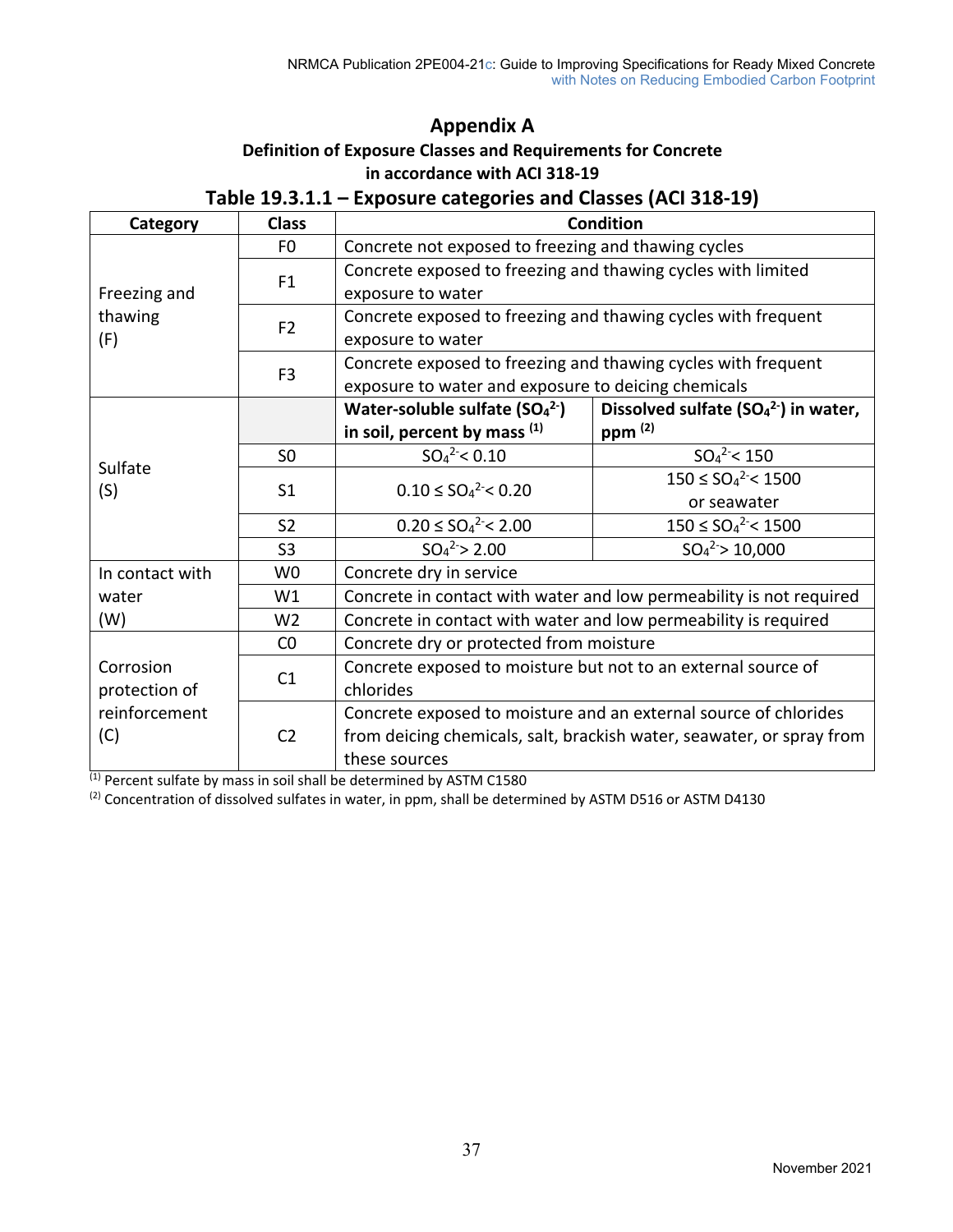# **Excerpted from ACI 318R – Commentary to the Building Code Table R19.3.1—Examples of structural members in Exposure Category F**

| <b>Exposure</b><br><b>Class</b> | <b>Examples</b>                                                                              |
|---------------------------------|----------------------------------------------------------------------------------------------|
|                                 | • Members in climates where freezing temperatures will not be encountered                    |
| F0                              | Members that are inside structures and will not be exposed to freezing                       |
|                                 | • Foundations not exposed to freezing                                                        |
|                                 | Members that are buried in soil below the frost line                                         |
|                                 | Members that will not be subject to snow and ice accumulation, such as exterior<br>$\bullet$ |
| F <sub>1</sub>                  | walls, beams, girders, and slabs not in direct contact with soil                             |
|                                 | • Foundation walls may be in this class depending upon their likelihood of being             |
|                                 | saturated                                                                                    |
|                                 | • Members that will be subject to snow and ice accumulation, such as exterior                |
|                                 | elevated slabs                                                                               |
| F <sub>2</sub>                  | • Foundation or basement walls extending above grade that have snow and ice                  |
|                                 | buildup against them                                                                         |
|                                 | Horizontal and vertical members in contact with soil                                         |
|                                 | Members exposed to deicing chemicals, such as horizontal members in parking<br>$\bullet$     |
| F <sub>3</sub>                  | structures                                                                                   |
|                                 | Foundation or basement walls extending above grade that can experience                       |
|                                 | accumulation of snow and ice with deicing chemicals                                          |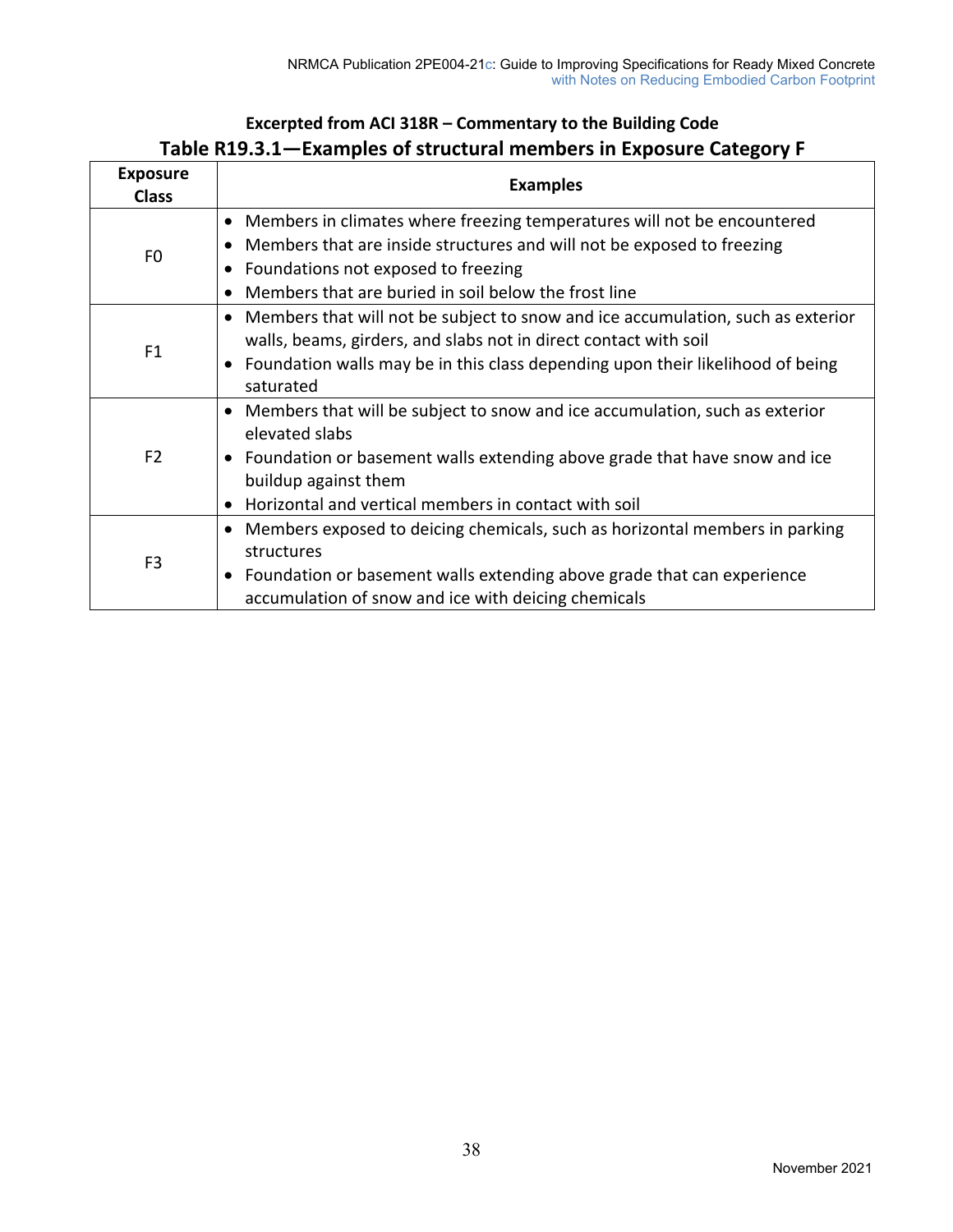|                | <b>Exposure</b> | <b>Max</b>     | Min $f'_c$ ,                   | <b>Additional Requirements</b>                                                                                              | <b>Limits on SCM</b>                                                                  |                                                                               |                                                      |                                |  |
|----------------|-----------------|----------------|--------------------------------|-----------------------------------------------------------------------------------------------------------------------------|---------------------------------------------------------------------------------------|-------------------------------------------------------------------------------|------------------------------------------------------|--------------------------------|--|
|                | <b>Class</b>    | $w/cm^{(1,2)}$ | psi                            |                                                                                                                             | Air content                                                                           |                                                                               |                                                      |                                |  |
|                | F <sub>0</sub>  | N/A            | 2500                           | N/A                                                                                                                         |                                                                                       |                                                                               |                                                      | N/A                            |  |
|                | F <sub>1</sub>  | 0.55           | 3500                           |                                                                                                                             |                                                                                       | Table 19.3.1.1 (Table 19.3.3.3 for shotcrete)                                 |                                                      | N/A                            |  |
|                | F <sub>2</sub>  | 0.45           | 4500                           | Table 19.3.1.1 (Table 19.3.3.3 for shotcrete)                                                                               |                                                                                       |                                                                               |                                                      | N/A                            |  |
|                | F <sub>3</sub>  | $0.40^{(3)}$   | 5000 $(3)$                     | Table 19.3.1.1 (Table 19.3.3.3 for shotcrete)                                                                               |                                                                                       |                                                                               |                                                      | 26.4.2.2(b)                    |  |
|                |                 |                |                                |                                                                                                                             |                                                                                       | Cementitious materials <sup>(3)</sup> - Types                                 |                                                      | Calcium chloride               |  |
|                |                 |                |                                | ASTM C150                                                                                                                   |                                                                                       | <b>ASTM C595</b>                                                              | <b>ASTM C1157</b>                                    | admixture                      |  |
|                | S <sub>0</sub>  | N/A            | 2500                           | No type<br>restriction                                                                                                      |                                                                                       | No type restriction                                                           | No type<br>restriction                               | No restriction                 |  |
|                | S <sub>1</sub>  | 0.50           | 4000                           | (5)(6)                                                                                                                      |                                                                                       | Types with (MS)<br>designation                                                | <b>MS</b>                                            | No restriction                 |  |
| S <sub>2</sub> |                 | 0.45           | 4500                           | V(6)                                                                                                                        | Types with (HS)<br><b>HS</b><br>designation                                           |                                                                               | Not permitted                                        |                                |  |
| S <sub>3</sub> | Opt. 1          | 0.45           | 4500                           | V plus pozzolan<br>or slag cement (7)                                                                                       |                                                                                       | Types with (HS)<br>designation plus pozzolan<br>or slag cement <sup>(7)</sup> | HS plus<br>pozzolan or<br>slag cement <sup>(6)</sup> | Not permitted                  |  |
|                | Opt. 2          | 0.45           | 5000                           | $V^{(8)}$                                                                                                                   |                                                                                       | Types with (HS)<br>designation                                                | <b>HS</b>                                            | Not permitted                  |  |
|                |                 |                |                                |                                                                                                                             |                                                                                       |                                                                               |                                                      |                                |  |
|                | W <sub>0</sub>  | N/A            | 2500                           |                                                                                                                             |                                                                                       | None                                                                          |                                                      |                                |  |
|                | W1              | N/A            | 2500                           |                                                                                                                             |                                                                                       | 26.4.2.2(d)                                                                   |                                                      |                                |  |
|                | W <sub>2</sub>  | 0.50           | 4000                           |                                                                                                                             |                                                                                       | 26.4.2.2(d)                                                                   |                                                      |                                |  |
|                |                 |                |                                |                                                                                                                             | Maximum water-soluble chloride ion (Cl <sup>-</sup> ) content in<br><b>Additional</b> |                                                                               |                                                      |                                |  |
|                |                 |                |                                | concrete, percent by weight of cementitious materials (9,10)                                                                |                                                                                       |                                                                               |                                                      | provisions                     |  |
|                |                 |                | <b>Nonprestressed concrete</b> |                                                                                                                             |                                                                                       | <b>Prestressed concrete</b>                                                   |                                                      |                                |  |
|                | C <sub>0</sub>  | N/A            | 2500                           | 1.00                                                                                                                        |                                                                                       | 0.06                                                                          |                                                      | None                           |  |
|                | C1              |                | 2500                           | 0.30                                                                                                                        |                                                                                       | 0.06                                                                          |                                                      | None                           |  |
|                | C <sub>2</sub>  | 0.40           | 5000                           | 0.15                                                                                                                        |                                                                                       | 0.06                                                                          |                                                      |                                |  |
|                |                 | N/A            |                                | $\frac{1}{1}$ The <i>urlam</i> is becad an all compatitions and supplementary compatitions material in the concrete minture |                                                                                       |                                                                               |                                                      | Concrete cover <sup>(11)</sup> |  |

# **Table 19.3.2.1—Requirements for concrete by exposure class (ACI 318‐19)**

The *w/cm* is based on all cementitious and supplementary cementitious material in the concrete mixture

(2) The maximum *w/cm* limits do not apply to lightweight concrete.

(3) For plain concrete, the maximum *w/cm* shall be 0.45 and the minimum *fc*′ shall be 4500 psi.

<sup>(4)</sup> Alternative combinations of cementitious materials to those listed are permitted when tested for sulfate resistance and meeting the criteria in 26.4.2.2(c).

(5) For seawater exposure, other types of portland cements with tricalcium aluminate (C3A) contents up to 10 percent are permitted if the *w/cm* does not exceed 0.40.

<sup>(6)</sup> Other available types of cement such as Type I or Type III are permitted in Exposure Classes S1 or S2 if the C<sub>3</sub>A contents are less than 8 percent for Exposure Class S1 or less than 5 percent for Exposure Class S2.

 $(7)$  The amount of the specific source of the pozzolan or slag cement to be used shall be at least the amount that has been determined by service record to improve sulfate resistance when used in concrete containing Type V cement. Alternatively, the amount of the specific source of the pozzolan or slag cement to be used shall be at least the amount tested in accordance with ASTM C1012 and meeting the criteria in 26.4.2.2(c).

<sup>(8)</sup> If Type V cement is used as the sole cementitious material, the optional sulfate resistance requirement of 0.040 percent maximum expansion in ASTM C150 shall be specified.

<sup>(9)</sup> The mass of supplementary cementitious materials used in determining the chloride content shall not exceed the mass of the portland cement.

(10) Criteria for determination of chloride content are in 26.4.2.2.

(11) Concrete cover shall be in accordance with 20.5.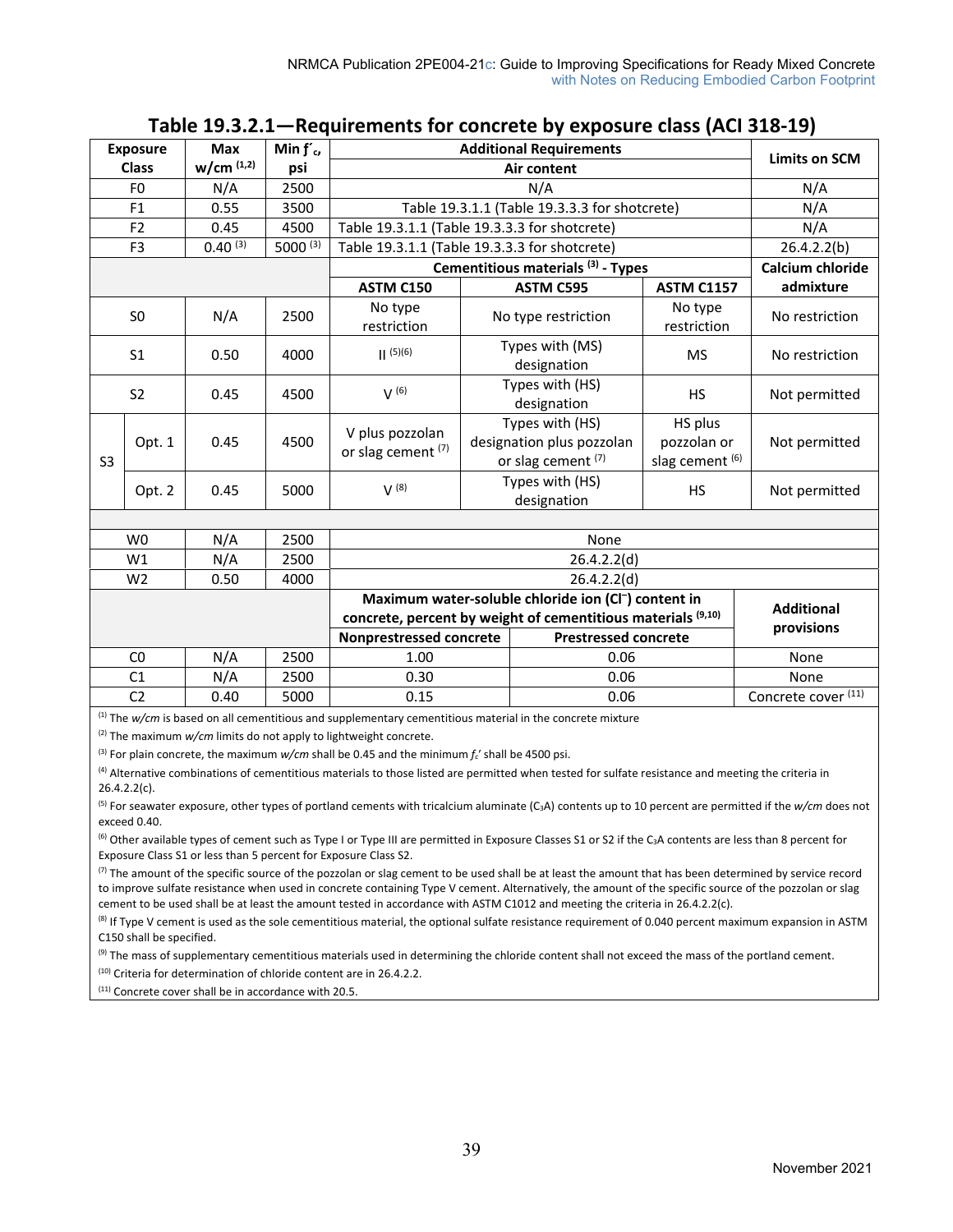| <b>Nominal maximum</b> | <b>Target air content, percent</b> |                                   |  |
|------------------------|------------------------------------|-----------------------------------|--|
| aggregate size, in     | F1                                 | F <sub>2</sub> and F <sub>3</sub> |  |
| 3/8                    | 6.0                                | 7.5                               |  |
| $\frac{1}{2}$          | 5.5                                | 7.0                               |  |
| $\frac{3}{4}$          | 5.0                                | 6.0                               |  |
|                        | 4.5                                | 6.0                               |  |
| $1\frac{1}{2}$         | 4.5                                | 5.5                               |  |
|                        | 4.0                                | 5.0                               |  |
|                        | 3.5                                | 4.5                               |  |

**Table 19.3.3.1—Total air content for concrete exposed to cycles of freezing and thawing (ACI 318‐19)**

# **Table 26.4.2.2(b)—Limits on cementitious materials for concrete assigned to Exposure Class F3 (ACI 318‐19)**

| <b>Cementitious Materials</b>                                          | <b>Maximum percent of total</b><br>cementitious materials by mass |
|------------------------------------------------------------------------|-------------------------------------------------------------------|
| Fly ash or natural pozzolans conforming to ASTM C618                   | 25                                                                |
| Slag cement conforming to ASTM C989                                    | 50                                                                |
| Silica fume conforming to ASTM C1240                                   | 10                                                                |
| Total of fly ash or natural pozzolans and silica fume                  | 35                                                                |
| Total of fly ash or natural pozzolans, slag cement, and<br>silica fume | 50                                                                |

# **Table 26.4.2.2(c)—Requirements for establishing suitability of combinations of cementitious materials For Exposure Category S (ACI 318‐19)**

| <b>Exposure class</b> |                                             | Maximum length change for tests in accordance with ASTM C1012, |                    |                |  |  |  |  |
|-----------------------|---------------------------------------------|----------------------------------------------------------------|--------------------|----------------|--|--|--|--|
|                       |                                             | percent                                                        |                    |                |  |  |  |  |
|                       | At 12 months<br>At 6 months<br>At 18 months |                                                                |                    |                |  |  |  |  |
| S1                    |                                             | 0.10 percent                                                   | No requirement     | No requirement |  |  |  |  |
| S <sub>2</sub>        |                                             | 0.05 percent                                                   | 0.10 percent $(1)$ | No requirement |  |  |  |  |
| S <sub>3</sub>        | Option 1                                    | No requirement                                                 | No requirement     | 0.10 percent   |  |  |  |  |
|                       | Option 2                                    | 0.05 percent                                                   | 0.10 percent $(1)$ | No requirement |  |  |  |  |

(1) The 12-month expansion limit applies only if the measured expansion exceeds the 6-month maximum expansion limit.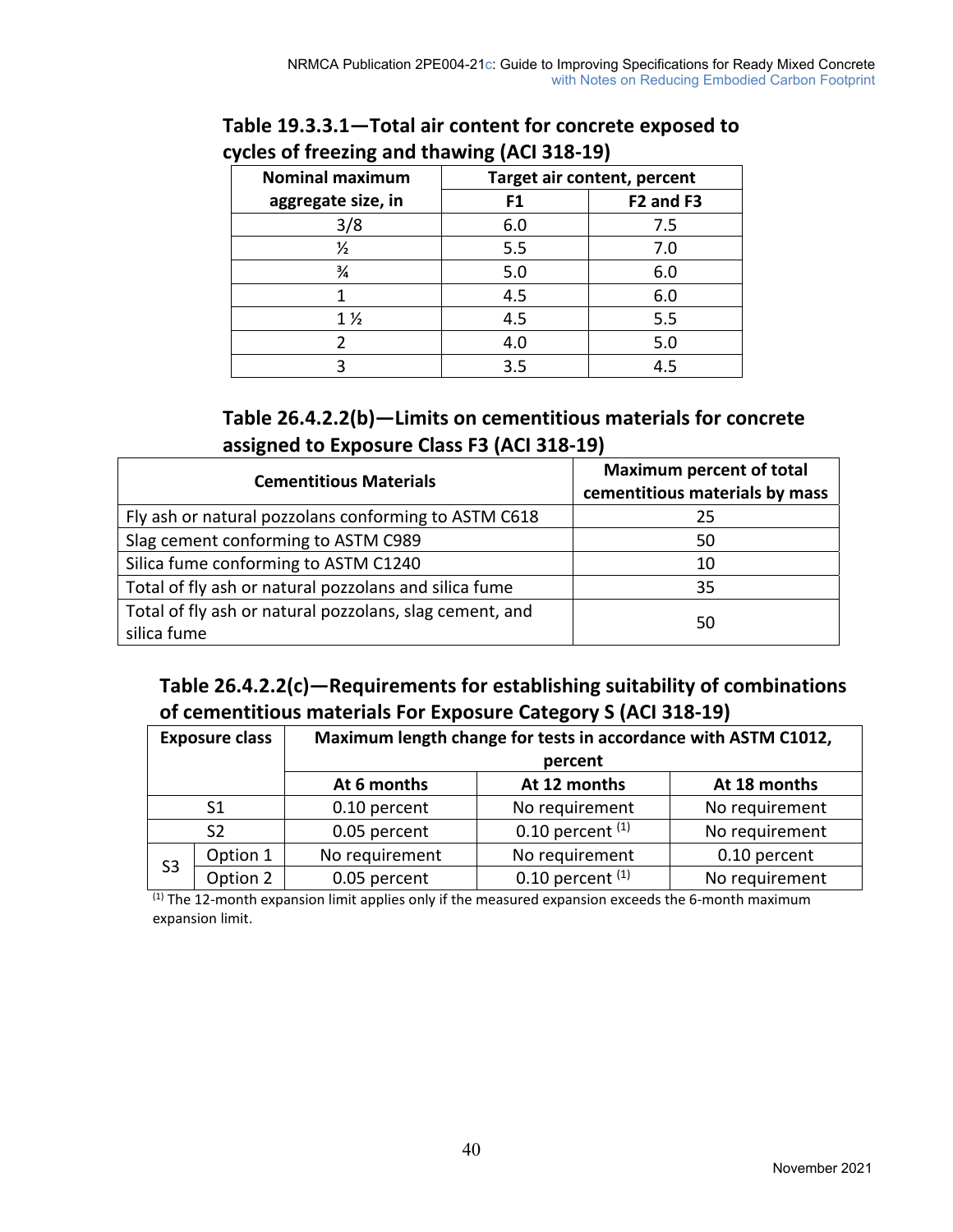# **Appendix B Suggested Mixture Submittal Format**

| <b>Concrete Supplier</b> |     |  |        |  |
|--------------------------|-----|--|--------|--|
| <b>Address</b>           |     |  |        |  |
| City, State, Zip         |     |  |        |  |
| Submitted by             |     |  |        |  |
| Phone                    | Fax |  | E-Mail |  |

| Project  |                   | <b>Date</b> |  |
|----------|-------------------|-------------|--|
| Location | <b>Contractor</b> |             |  |

|                                    | <b>CONCRETE MIX CODE</b>                    |  |  |
|------------------------------------|---------------------------------------------|--|--|
|                                    | Mixture Identification by Class             |  |  |
|                                    | <b>Structural Requirements</b>              |  |  |
|                                    | • Specified Exposure Class in Section 2.12  |  |  |
|                                    | • Minimum Specified Strength - age          |  |  |
| <b>SPECIFICATION</b>               | • Air Content and range (%)                 |  |  |
|                                    | • Nominal Maximum Aggregate Size            |  |  |
|                                    | <b>Durability Requirements</b>              |  |  |
|                                    | • Alkali Aggregate Reactivity               |  |  |
|                                    | • Other                                     |  |  |
|                                    | <b>Architectural Requirements</b>           |  |  |
|                                    | • Color/Texture                             |  |  |
|                                    | • Other                                     |  |  |
|                                    | Quantity, cubic yards                       |  |  |
|                                    | Rate (yd <sup>3</sup> /h)                   |  |  |
| <b>CONTRACTOR<br/>REQUIREMENTS</b> | Slump or Slump flow - Range (in)            |  |  |
|                                    | Method of Placement                         |  |  |
|                                    | Strength/Age (psi/hr/days)                  |  |  |
|                                    | Other                                       |  |  |
|                                    | Specialty Information                       |  |  |
|                                    | • Concrete Set (Delay, Normal, Accelerated) |  |  |
|                                    | Floor or Slab Type - (Exposed / Covered)    |  |  |
|                                    | Other (e.g. Fibers)                         |  |  |
|                                    | Type & Information                          |  |  |
|                                    | • Portland Cement                           |  |  |
|                                    | • SCM - Slag, Fly Ash, Silica Fume          |  |  |
| <b>MATERIALS<br/>SECTION</b>       | • Fine Aggregate                            |  |  |
|                                    | • Coarse Aggregate                          |  |  |
|                                    | • Air Entraining Admixture                  |  |  |
|                                    | • Water Reducing Admixture                  |  |  |
|                                    | • Other (e.g. Fibers)                       |  |  |

#### **NOTES**:

*1) All Concrete and materials shall be supplied in conformance to ASTM C94.* 

*2) Concrete test reports shall be provided to the owner, contractor and concrete supplier within 48 hours.* 

*3) Concrete tests not done according to ASTM Standards shall not be accepted for any basis of measurement.* 

*4) Additional supporting documentation as required by the project specification are attached to this submittal*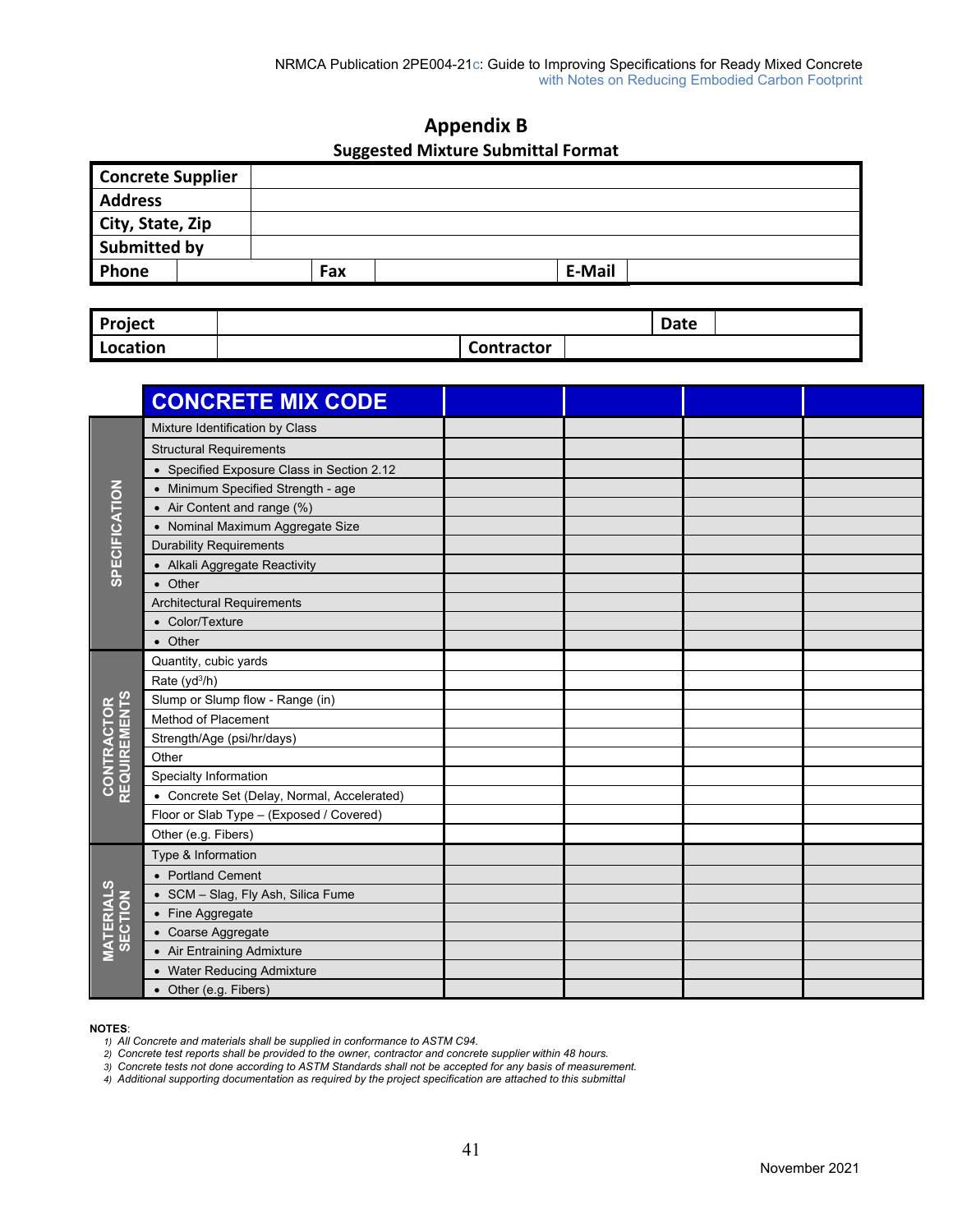# **APPENDIX C**

**Whole Building LCA Example for Establish Carbon Budget for a Building**